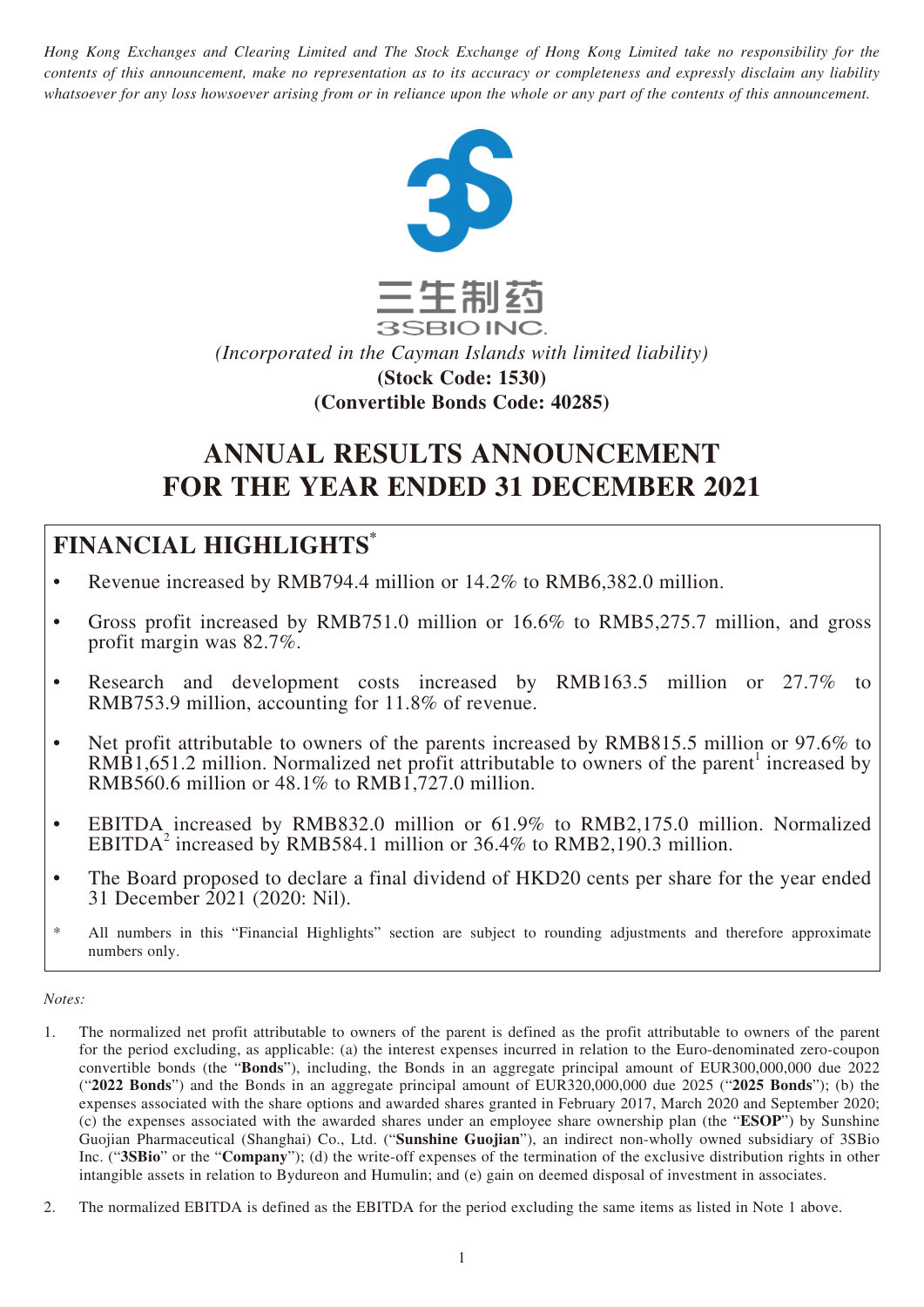# **ANNUAL RESULTS**

The board (the "**Board**") of directors (the "**Directors**") of the Company is pleased to announce the consolidated annual results of the Company and its subsidiaries (collectively, the "**Group**") for the year ended 31 December 2021, together with the comparative figures for the previous year as follows:

## **CONSOLIDATED STATEMENT OF PROFIT OR LOSS**

*Year ended 31 December 2021*

|                                                                                                      | <b>Notes</b>        | 2021<br><b>RMB'000</b>                | 2020<br><b>RMB'000</b>               |
|------------------------------------------------------------------------------------------------------|---------------------|---------------------------------------|--------------------------------------|
| <b>REVENUE</b>                                                                                       | 5                   | 6,382,009                             | 5,587,636                            |
| Cost of sales                                                                                        | 6                   | (1,106,286)                           | (1,062,911)                          |
| Gross profit                                                                                         |                     | 5,275,723                             | 4,524,725                            |
| Other income and gains<br>Selling and distribution expenses<br>Administrative expenses               | 5                   | 330,069<br>(2,324,017)<br>(371, 488)  | 178,171<br>(2,019,717)<br>(452, 776) |
| Research and development costs<br>Other expenses<br>Finance costs<br>Share of profits and losses of: | 6<br>$\overline{7}$ | (753, 872)<br>(184, 023)<br>(66, 525) | (590, 343)<br>(549, 472)<br>(81,066) |
| A joint venture<br>Associates                                                                        |                     | (3,178)<br>(33, 923)                  | (525)<br>(29, 868)                   |
| <b>PROFIT BEFORE TAX</b>                                                                             |                     | 1,868,766                             | 979,129                              |
| Income tax expense                                                                                   | 8                   | (241, 193)                            | (208, 023)                           |
| PROFIT FOR THE YEAR                                                                                  |                     | 1,627,573                             | 771,106                              |
| Attributable to:<br>Owners of the parent<br>Non-controlling interests                                |                     | 1,651,247<br>(23, 674)                | 835,791<br>(64, 685)                 |
|                                                                                                      |                     | 1,627,573                             | 771,106                              |
| <b>EARNINGS PER SHARE ATTRIBUTABLE</b><br>TO ORDINARY EQUITY HOLDERS OF<br><b>THE PARENT</b>         |                     |                                       |                                      |
| — Basic                                                                                              | 10                  | <b>RMB0.65</b>                        | <b>RMB0.33</b>                       |
| Diluted                                                                                              | 10                  | <b>RMB0.62</b>                        | <b>RMB0.33</b>                       |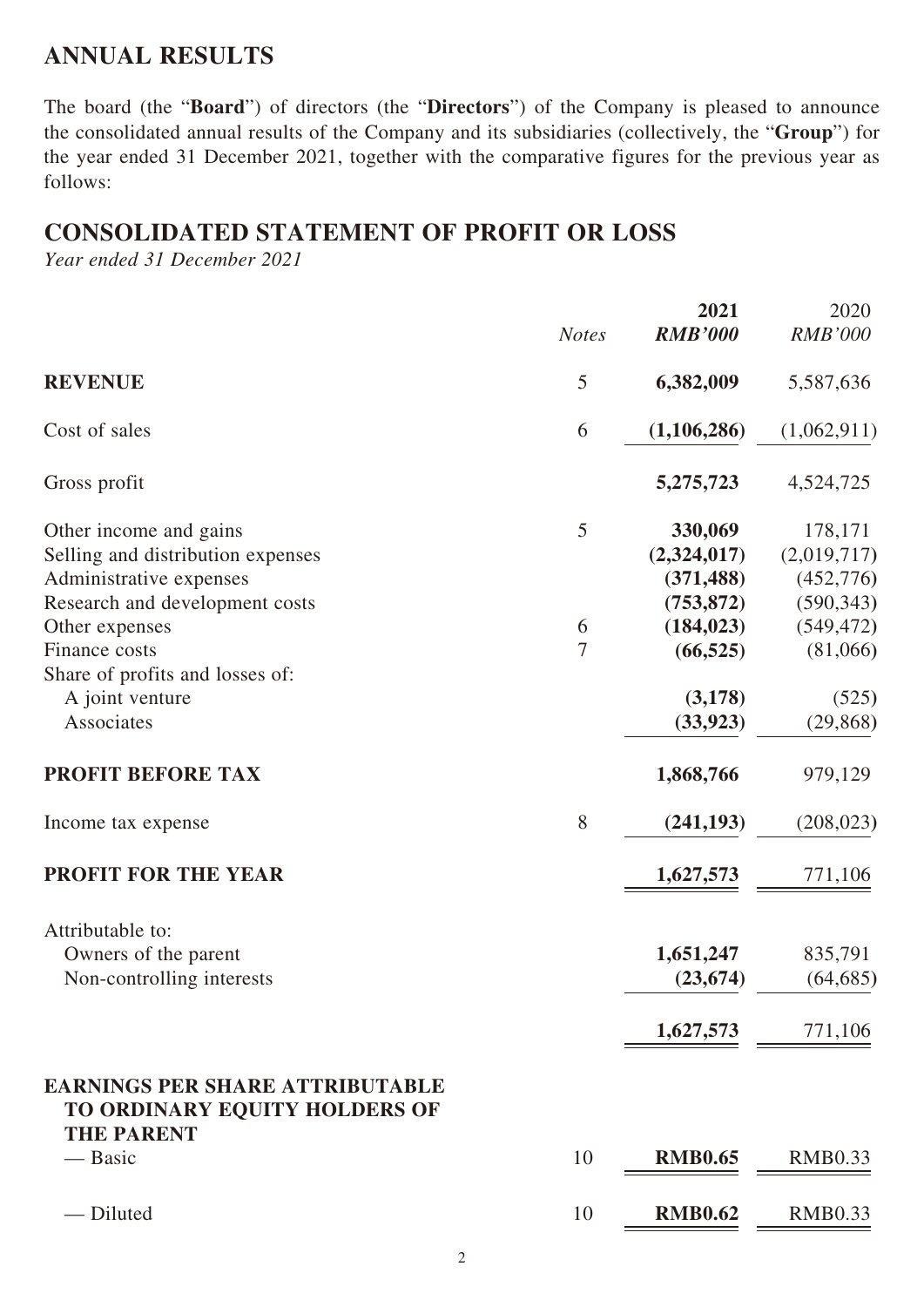# **CONSOLIDATED STATEMENT OF COMPREHENSIVE INCOME**

*Year ended 31 December 2021*

|                                                                                                                                                                                            | 2021<br><b>RMB'000</b> | 2020<br><b>RMB'000</b> |
|--------------------------------------------------------------------------------------------------------------------------------------------------------------------------------------------|------------------------|------------------------|
| <b>PROFIT FOR THE YEAR</b>                                                                                                                                                                 | 1,627,573              | 771,106                |
| <b>OTHER COMPREHENSIVE INCOME</b>                                                                                                                                                          |                        |                        |
| Other comprehensive loss that may be reclassified<br>to profit or loss in subsequent periods:                                                                                              |                        |                        |
| Exchange differences:                                                                                                                                                                      |                        |                        |
| Exchange differences on translation of foreign operations                                                                                                                                  | (38, 047)              | (123,790)              |
| Net other comprehensive loss that may be reclassified                                                                                                                                      |                        |                        |
| to profit or loss in subsequent periods                                                                                                                                                    | (38, 047)              | (123,790)              |
| Other comprehensive income that will not be reclassified<br>to profit or loss in subsequent periods:<br>Equity investments designated at fair value<br>through other comprehensive income: |                        |                        |
| Changes in fair value<br>Income tax effect                                                                                                                                                 | 72,333<br>7,246        | 193,234<br>3,819       |
|                                                                                                                                                                                            |                        |                        |
| Net other comprehensive income that will not be<br>reclassified to profit or loss in subsequent periods                                                                                    | 79,579                 | 197,053                |
| OTHER COMPREHENSIVE INCOME FOR THE YEAR,<br><b>NET OF TAX</b>                                                                                                                              | 41,532                 | 73,263                 |
| <b>TOTAL COMPREHENSIVE INCOME FOR THE YEAR</b>                                                                                                                                             | 1,669,105              | 844,369                |
| Attributable to:                                                                                                                                                                           |                        |                        |
| Owners of the parent                                                                                                                                                                       | 1,692,779              | 909,054                |
| Non-controlling interests                                                                                                                                                                  | (23, 674)              | (64, 685)              |
|                                                                                                                                                                                            | 1,669,105              | 844,369                |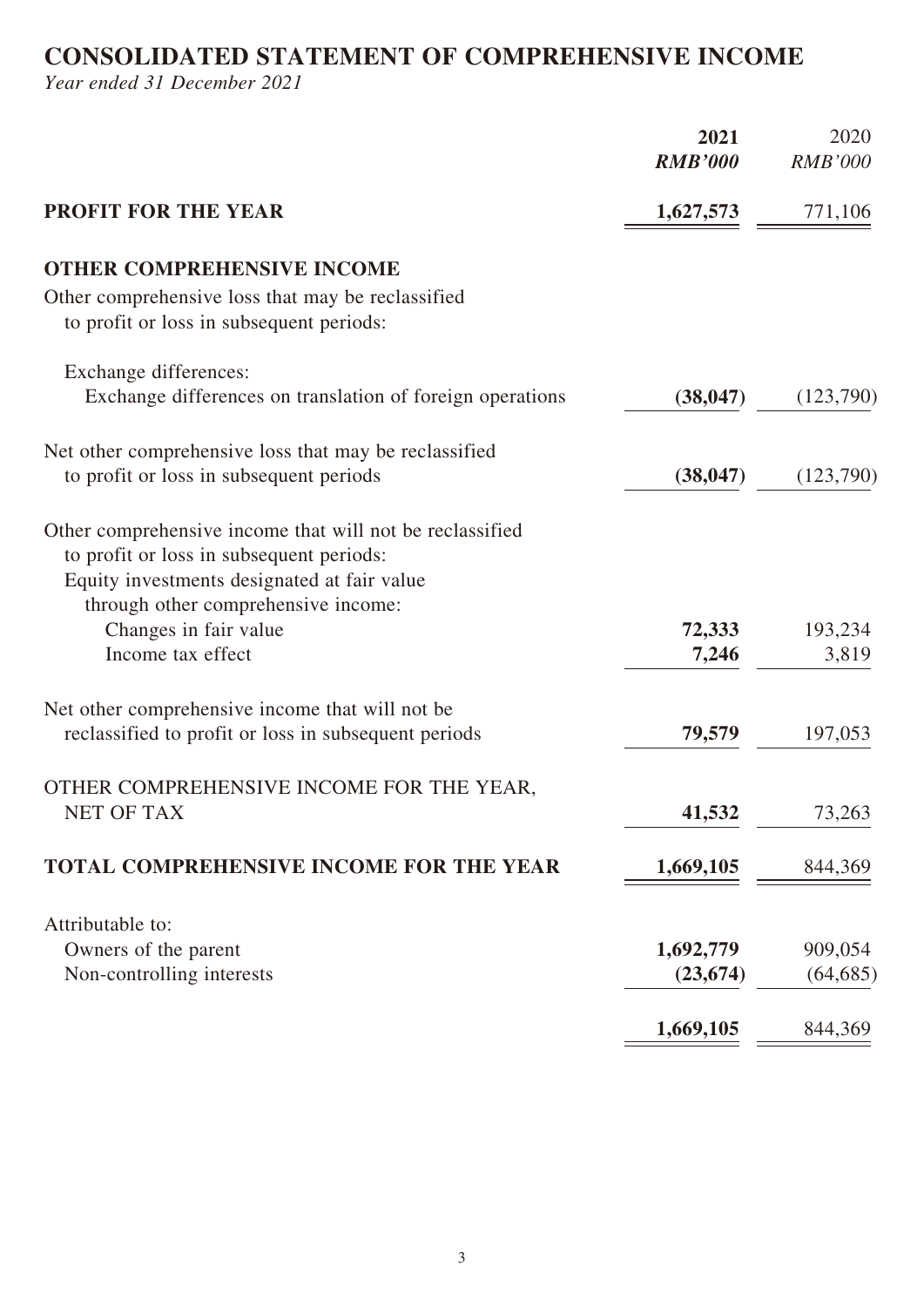# **CONSOLIDATED STATEMENT OF FINANCIAL POSITION**

*31 December 2021*

|                                                       | <b>Notes</b> | 2021<br><b>RMB'000</b> | 2020<br><b>RMB'000</b> |
|-------------------------------------------------------|--------------|------------------------|------------------------|
| <b>NON-CURRENT ASSETS</b>                             |              |                        |                        |
| Property, plant and equipment                         |              | 3,440,218              | 2,621,379              |
| Right-of-use assets                                   |              | 388,035                | 358,013                |
| Goodwill                                              |              | 3,843,883              | 3,918,921              |
| Other intangible assets                               |              | 1,849,164              | 1,898,478              |
| Investments in joint ventures                         |              | 3,767                  | 6,945                  |
| Investments in associates                             |              | 696,823                | 749,722                |
| Equity investments designated at fair value through   |              |                        |                        |
| other comprehensive income                            |              | 620,677                | 897,717                |
| Long-term receivables                                 |              |                        | 2,200                  |
| Prepayments, other receivables and other assets       |              | 298,835                | 325,628                |
| Deferred tax assets                                   |              | 280,475                | 219,282                |
| Total non-current assets                              |              | 11,421,877             | 10,998,285             |
| <b>CURRENT ASSETS</b>                                 |              |                        |                        |
| Inventories                                           |              | 690,523                | 619,508                |
| Trade and notes receivables                           | 11           | 1,378,757              | 982,965                |
| Prepayments, other receivables and other assets       |              | 768,726                | 587,917                |
| Financial assets at fair value through profit or loss |              | 1,900,023              | 1,272,862              |
| Pledged deposits                                      | 12           | 184,592                | 125,823                |
| Cash and cash equivalents                             | 12           | 2,868,077              | 3,090,835              |
| Total current assets                                  |              | 7,790,698              | 6,679,910              |
| <b>CURRENT LIABILITIES</b>                            |              |                        |                        |
| Trade and bills payables                              | 13           | 230,407                | 203,286                |
| Other payables and accruals                           |              | 921,214                | 786,746                |
| Deferred income                                       |              | 33,905                 | 36,113                 |
| Interest-bearing bank and other borrowings            | 14           | 150,189                | 360,151                |
| Lease liabilities                                     |              | 10,564                 | 7,007                  |
| Tax payable                                           |              | 73,710                 | 57,618                 |
| Total current liabilities                             |              | 1,419,989              | 1,450,921              |
| <b>NET CURRENT ASSETS</b>                             |              | 6,370,709              | 5,228,989              |
| <b>TOTAL ASSETS LESS CURRENT LIABILITIES</b>          |              | 17,792,586             | 16,227,274             |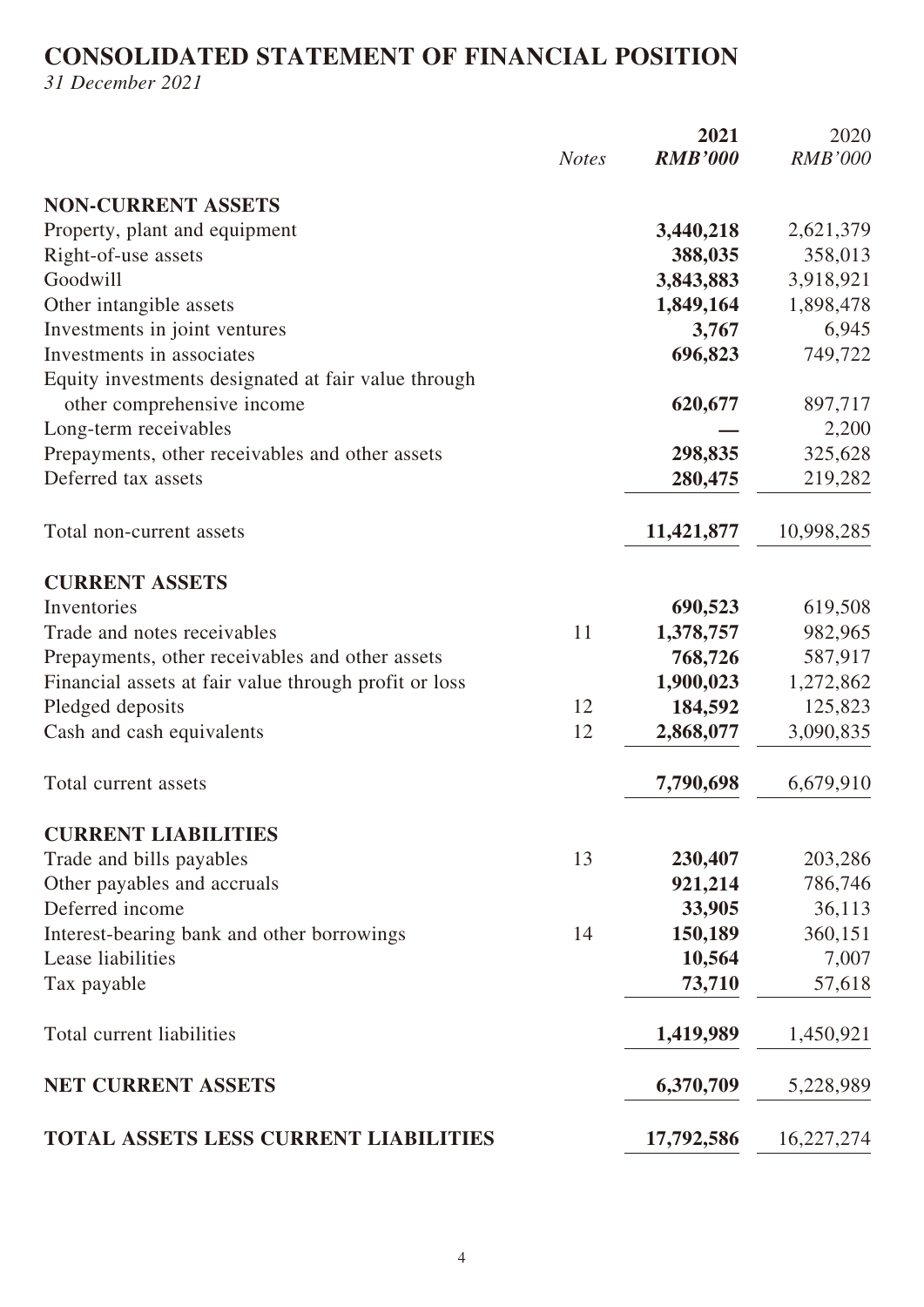## **CONSOLIDATED STATEMENT OF FINANCIAL POSITION (continued)** *31 December 2021*

|                                             |              | 2021           | 2020           |
|---------------------------------------------|--------------|----------------|----------------|
|                                             | <b>Notes</b> | <b>RMB'000</b> | <b>RMB'000</b> |
| <b>NON-CURRENT LIABILITIES</b>              |              |                |                |
| Interest-bearing bank and other borrowings  | 14           | 164,148        | 53,315         |
| Lease liabilities                           |              | 32,380         | 32,219         |
| Convertible bonds                           |              | 2,271,598      | 2,461,427      |
| Deferred income                             |              | 396,627        | 308,460        |
| Deferred tax liabilities                    |              | 264,468        | 272,242        |
| Other non-current liabilities               |              | 5,568          | 6,276          |
| Total non-current liabilities               |              | 3,134,789      | 3,133,939      |
| Net assets                                  |              | 14,657,797     | 13,093,335     |
| <b>EQUITY</b>                               |              |                |                |
| Equity attributable to owners of the parent |              |                |                |
| Share capital                               |              | 155            | 155            |
| Share premium                               |              | 4,152,181      | 4,297,946      |
| Other reserves                              |              | 8,075,114      | 6,391,213      |
|                                             |              | 12,227,450     | 10,689,314     |
| <b>Non-controlling interests</b>            |              | 2,430,347      | 2,404,021      |
| Total equity                                |              | 14,657,797     | 13,093,335     |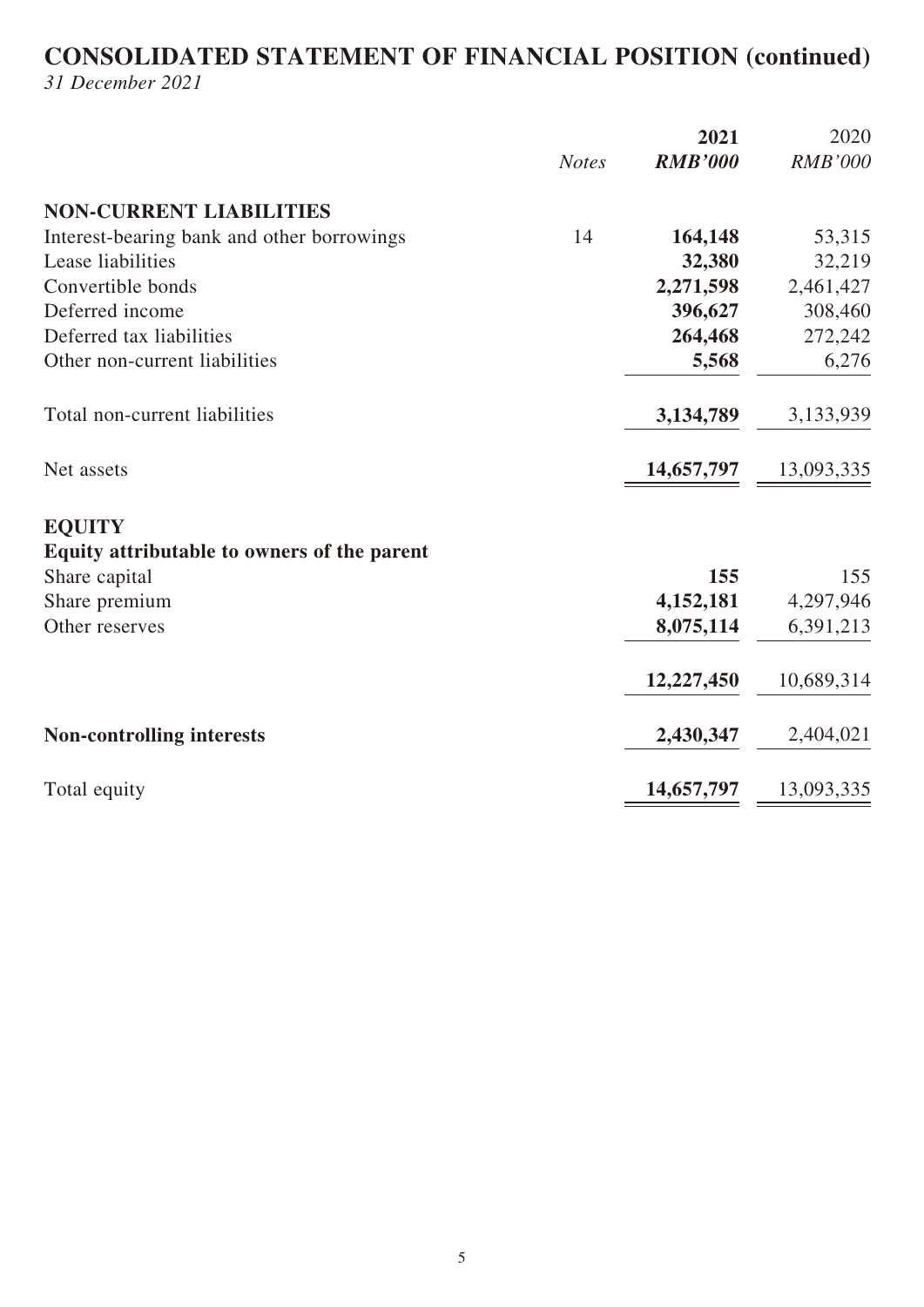## *NOTES TO CONSOLIDATED FINANCIAL STATEMENTS*

*31 December 2021*

#### **1. CORPORATE AND GROUP INFORMATION**

3SBio was incorporated in the Cayman Islands as an exempted company with limited liability under the Cayman Islands Companies Laws on 9 August 2006. The registered office address of the Company is Cricket Square, Hutchins Drive, P.O. Box 2681, Grand Cayman, KY1-1111, Cayman Islands. The Company's shares were listed on the Main Board of The Stock Exchange of Hong Kong Limited (the "**Stock Exchange**") on 11 June 2015.

The Company is an investment holding company. During the year, the subsidiaries of the Company were principally engaged in the development, production, marketing and sale of biopharmaceutical products in the mainland area ("**Mainland China**") of the People's Republic of China (the "**PRC**").

#### **2. BASIS OF PREPARATION**

These financial statements have been prepared in accordance with International Financial Reporting Standards ("**IFRSs**") (which include all International Financial Reporting Standards, International Accounting Standards ("**IASs**") and Interpretations) issued by the International Accounting Standards Board ("**IASB**"), accounting principles generally accepted in Hong Kong and the disclosure requirements of the Hong Kong Companies Ordinance. They have been prepared under the historical cost convention, except for equity investments and certain financial assets which have been measured at fair value. These financial statements are presented in RMB and all values are rounded to the nearest thousand except when otherwise indicated.

#### **Basis of consolidation**

The consolidated financial statements include the financial statements of the Company and its subsidiaries for the year ended 31 December 2021. A subsidiary is an entity (including a structured entity), directly or indirectly, controlled by the Company. Control is achieved when the Group is exposed, or has rights, to variable returns from its involvement with the investee and has the ability to affect those returns through its power over the investee (i.e., existing rights that give the Group the current ability to direct the relevant activities of the investee).

When the Company has, directly or indirectly, less than a majority of the voting or similar rights of an investee, the Group considers all relevant facts and circumstances in assessing whether it has power over an investee, including:

- (a) the contractual arrangement with the other vote holders of the investee;
- (b) rights arising from other contractual arrangements; and
- (c) the Group's voting rights and potential voting rights.

The financial statements of the subsidiaries are prepared for the same reporting period as the Company, using consistent accounting policies. The results of subsidiaries are consolidated from the date on which the Group obtains control, and continue to be consolidated until the date that such control ceases.

Profit or loss and each component of other comprehensive income are attributed to the owners of the parent of the Group and to the non-controlling interests, even if this results in the non-controlling interests having a deficit balance. All intra-group assets and liabilities, equity, income, expenses and cash flows relating to transactions between members of the Group are eliminated in full on consolidation.

The Group reassesses whether or not it controls an investee if facts and circumstances indicate that there are changes to one or more of the three elements of control described above. A change in the ownership interest of a subsidiary, without a loss of control, is accounted for as an equity transaction.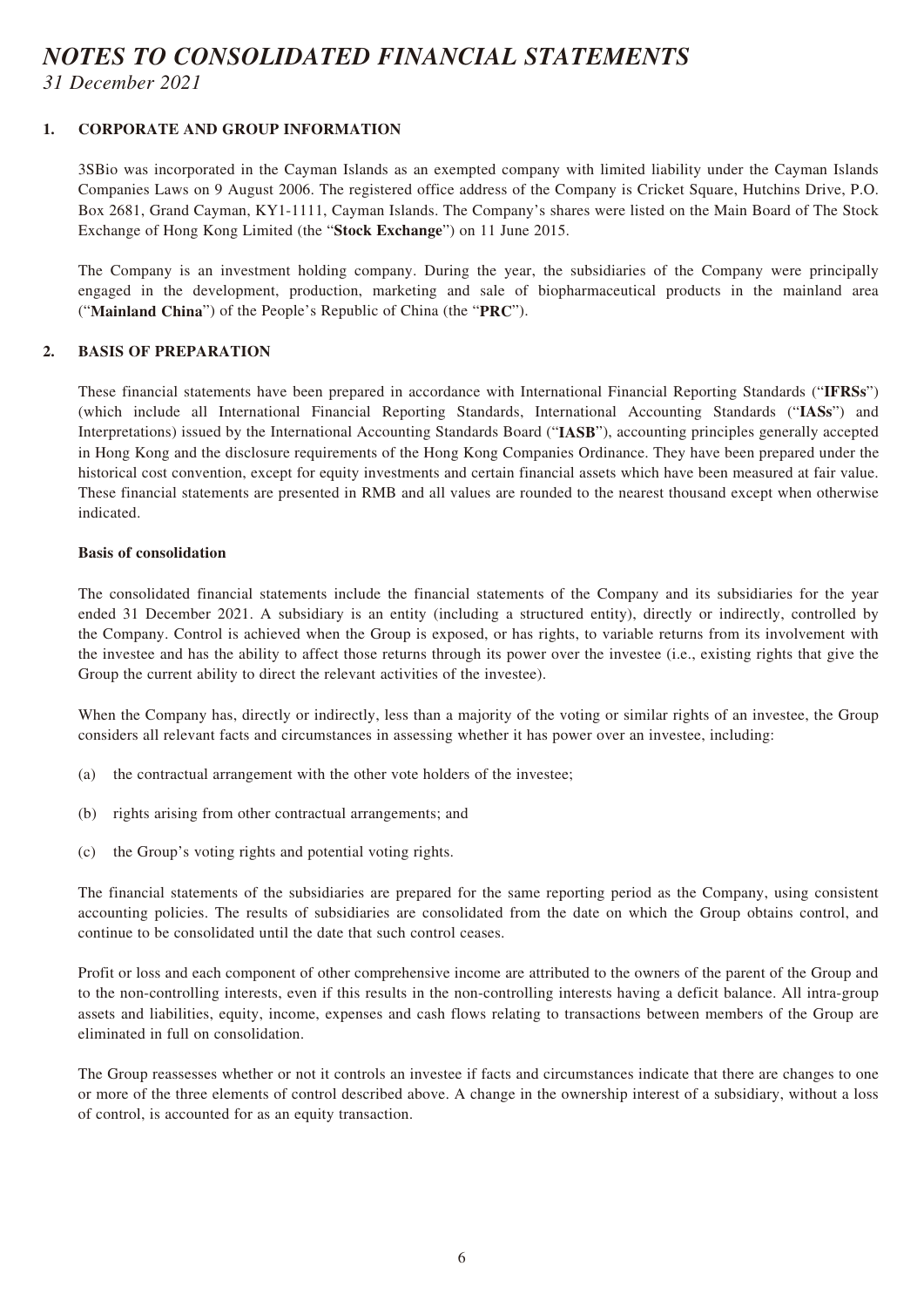If the Group loses control over a subsidiary, it derecognises (i) the assets (including goodwill) and liabilities of the subsidiary, (ii) the carrying amount of any non-controlling interest and (iii) the cumulative translation differences recorded in equity; and recognises (i) the fair value of the consideration received, (ii) the fair value of any investment retained and (iii) any resulting surplus or deficit in profit or loss. The Group's share of components previously recognised in other comprehensive income is reclassified to profit or loss or retained profits, as appropriate, on the same basis as would be required if the Group had directly disposed of the related assets or liabilities.

#### **3. CHANGES IN ACCOUNTING POLICIES AND DISCLOSURES**

The Group has adopted the following revised IFRSs for the first time for the current year's financial statements.

| Amendments to IFRS 9, IAS 39, | Interest Rate Benchmark Reform – Phase 2                              |
|-------------------------------|-----------------------------------------------------------------------|
| IFRS 7, IFRS 4 and IFRS 16    |                                                                       |
| Amendment to IFRS 16          | Covid-19-Related Rent Concessions beyond 30 June 2021 (early adopted) |

The nature and the impact of the revised IFRSs are described below:

- (a) Amendments to IFRS 9, IAS 39, IFRS 7, IFRS 4 and IFRS 16 address issues not dealt with in the previous amendments which affect financial reporting when an existing interest rate benchmark is replaced with an alternative risk-free rate ("**RFR**"). The amendments provide a practical expedient to allow the effective interest rate to be updated without adjusting the carrying amount of financial assets and liabilities when accounting for changes in the basis for determining the contractual cash flows of financial assets and liabilities, if the change is a direct consequence of the interest rate benchmark reform and the new basis for determining the contractual cash flows is economically equivalent to the previous basis immediately preceding the change. In addition, the amendments permit changes required by the interest rate benchmark reform to be made to hedge designations and hedge documentation without the hedging relationship being discontinued. Any gains or losses that could arise on transition are dealt with through the normal requirements of IFRS 9 to measure and recognise hedge ineffectiveness. The amendments also provide a temporary relief to entities from having to meet the separately identifiable requirement when an RFR is designated as a risk component. The relief allows an entity, upon designation of the hedge, to assume that the separately identifiable requirement is met, provided the entity reasonably expects the RFR risk component to become separately identifiable within the next 24 months. Furthermore, the amendments require an entity to disclose additional information to enable users of financial statements to understand the effect of interest rate benchmark reform on an entity's financial instruments and risk management strategy. The amendments did not have any impact on the financial position and performance of the Group.
- (b) Amendment to IFRS 16 issued in March 2021 extends the availability of the practical expedient for lessees to elect not to apply lease modification accounting for rent concessions arising as a direct consequence of the covid-19 pandemic by 12 months. Accordingly, the practical expedient applies to rent concessions for which any reduction in lease payments affects only payments originally due on or before 30 June 2022, provided the other conditions for applying the practical expedient are met. The amendment is effective retrospectively for annual periods beginning on or after 1 April 2021 with any cumulative effect of initially applying the amendment recognised as an adjustment to the opening balance of retained profits at the beginning of the current accounting period. Earlier application is permitted.

The Group has early adopted the amendment on 1 January 2021. However, the Group has not received covid-19-related rent concessions and plans to apply the practical expedient when it becomes applicable within the allowed period of application.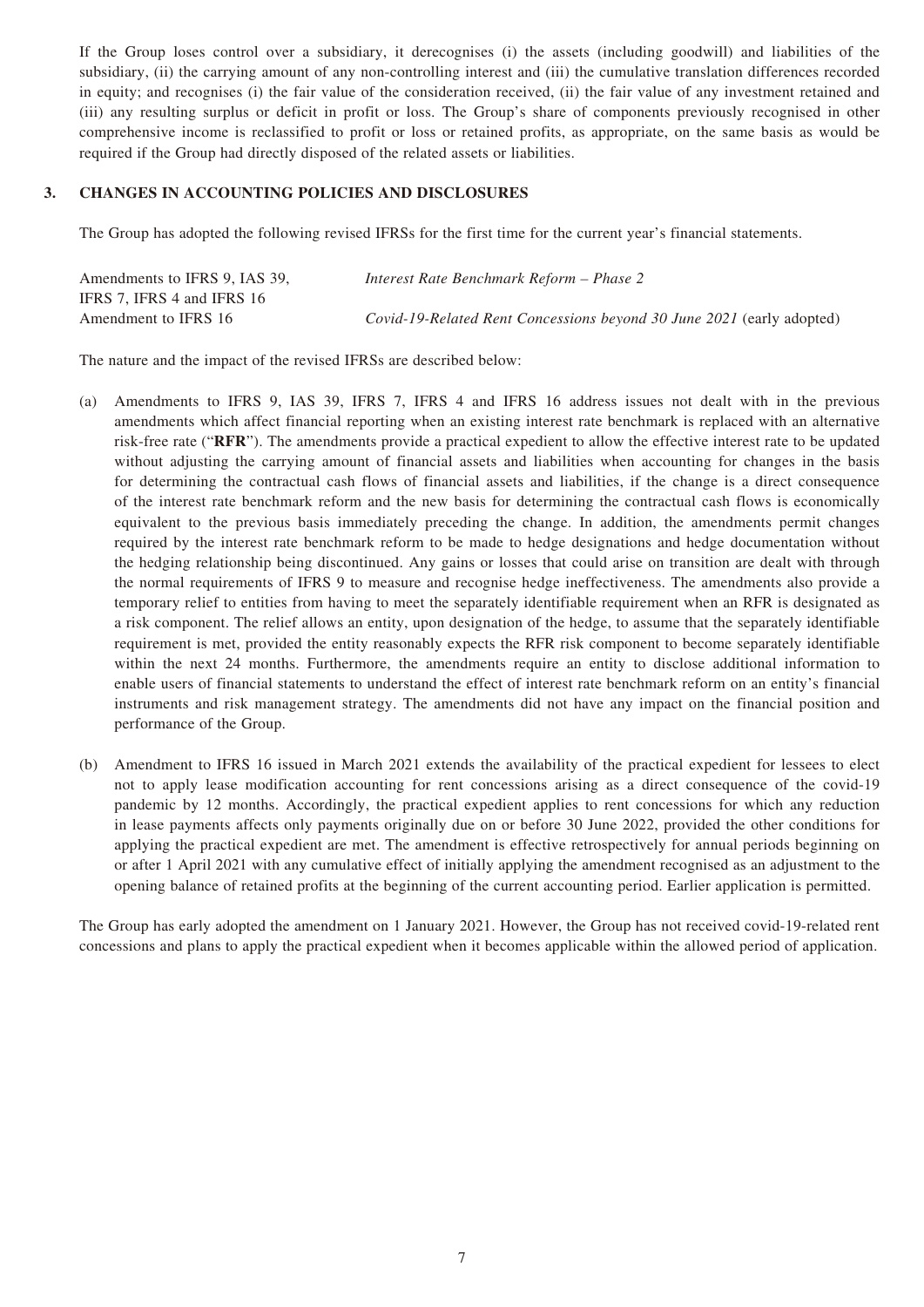#### **4. OPERATING SEGMENT INFORMATION**

The Group has only one operating segment, which is the development, production, marketing and sale of biopharmaceutical products.

#### **Geographical information**

#### *(a) Revenue from external customers*

|                          | 2021<br><b>RMB'000</b> | 2020<br><b>RMB'000</b> |
|--------------------------|------------------------|------------------------|
| Mainland China<br>Others | 6,240,921<br>141,088   | 5,420,940<br>166,696   |
|                          | 6,382,009              | 5,587,636              |

The revenue information above is based on the locations of the customers.

#### *(b) Non-current assets*

|                          | 2021<br><b>RMB'000</b> | 2020<br><i>RMB'000</i> |
|--------------------------|------------------------|------------------------|
| Mainland China<br>Others | 8,496,632<br>2,024,093 | 7,822,314<br>2,056,772 |
|                          | 10,520,725             | 9,879,086              |

The non-current asset information above is based on the locations of the assets and excludes financial instruments and deferred tax assets.

#### **Information about major customers**

The Group's customer base is diversified and no revenue from transactions with a significant customer accounted for 10% or more of the Group's total revenue during the year.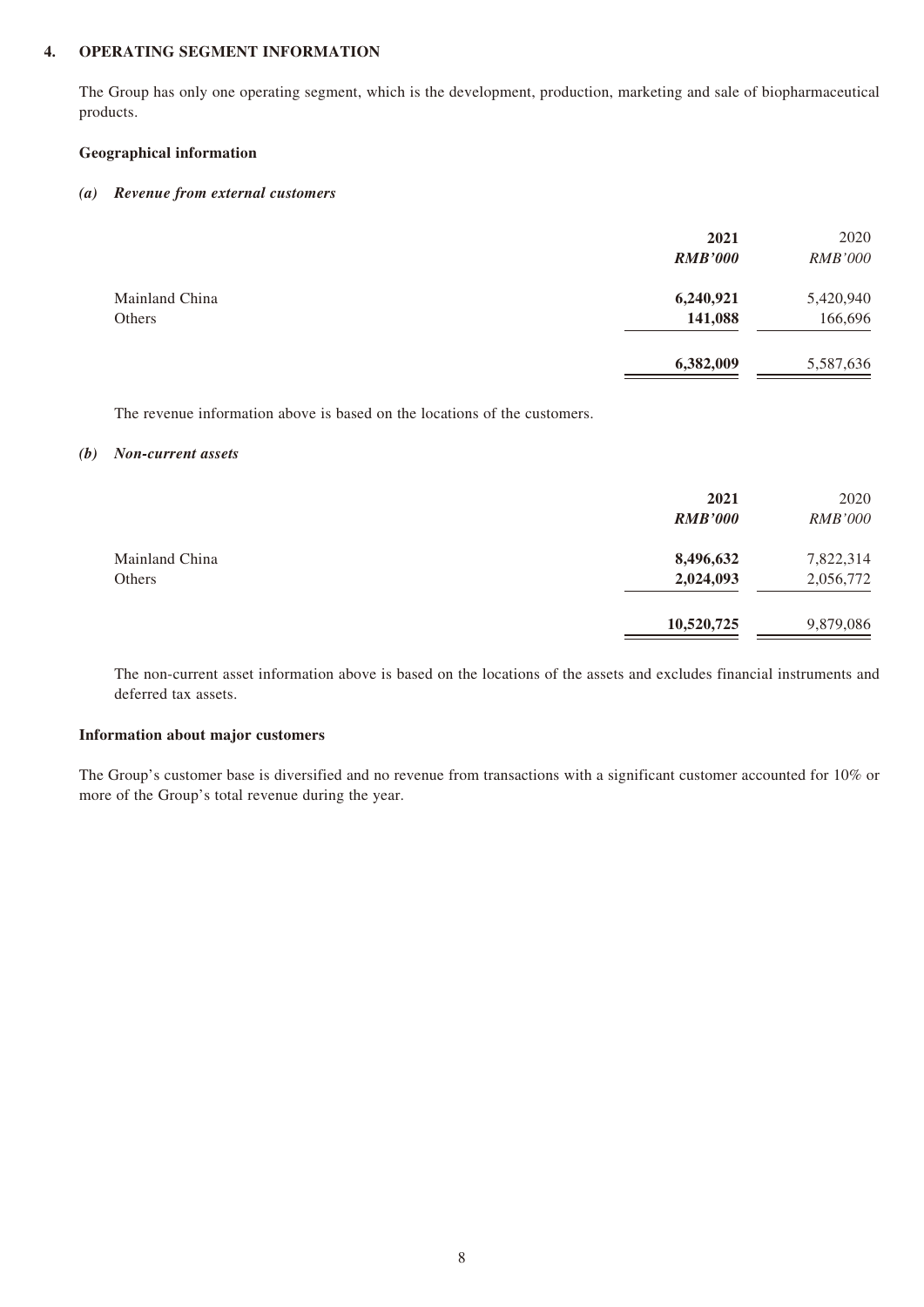#### **5. REVENUE, OTHER INCOME AND GAINS**

An analysis of revenue is as follows:

|                                                           | 2021<br><b>RMB'000</b> | 2020<br><b>RMB'000</b> |
|-----------------------------------------------------------|------------------------|------------------------|
| Revenue from contracts with customers                     |                        |                        |
| Sale of biopharmaceuticals                                | 6,271,104              | 5,481,629              |
| Contract development and manufacturing operation business | 110,905                | 78,417                 |
| Licensing revenue                                         |                        | 27,590                 |
|                                                           | 6,382,009              | 5,587,636              |

#### **Revenue from contracts with customers**

#### (a) Disaggregated revenue information

|                                                                         | 2021           | 2020           |
|-------------------------------------------------------------------------|----------------|----------------|
|                                                                         | <b>RMB'000</b> | <b>RMB'000</b> |
| Types of goods or services                                              |                |                |
| Sale of biopharmaceuticals                                              | 6,271,104      | 5,481,629      |
| Contract development and manufacturing operation business               | 110,905        | 78,417         |
| Licensing revenue                                                       |                | 27,590         |
| Total revenue from contracts with customers                             | 6,382,009      | 5,587,636      |
| <b>Geographical markets</b>                                             |                |                |
| Mainland China                                                          | 6,240,921      | 5,420,940      |
| Others                                                                  | 141,088        | 166,696        |
| Total revenue from contracts with customers                             | 6,382,009      | 5,587,636      |
| Timing of revenue recognition                                           |                |                |
| Goods transferred at a point in time                                    | 6,271,104      | 5,481,629      |
| Services transferred at a point in time                                 | 110,905        | 77,896         |
| Services transferred over time                                          |                | 521            |
| Licences or Intellectual Property ("IP") transferred at a point in time |                | 27,590         |
| Total revenue from contracts with customers                             | 6,382,009      | 5,587,636      |

The following table shows the amount of revenue recognised in the current reporting period that was included in the contract liabilities at the beginning of the reporting period and recognised from performance obligations satisfied in previous periods:

|                                                                                                           | 2021<br><b>RMB'000</b> | 2020<br><b>RMB'000</b> |
|-----------------------------------------------------------------------------------------------------------|------------------------|------------------------|
| Revenue recognised that was included in contract liabilities<br>at the beginning of the reporting period: |                        |                        |
| Sale of biopharmaceuticals                                                                                | 33,733                 | 34,431                 |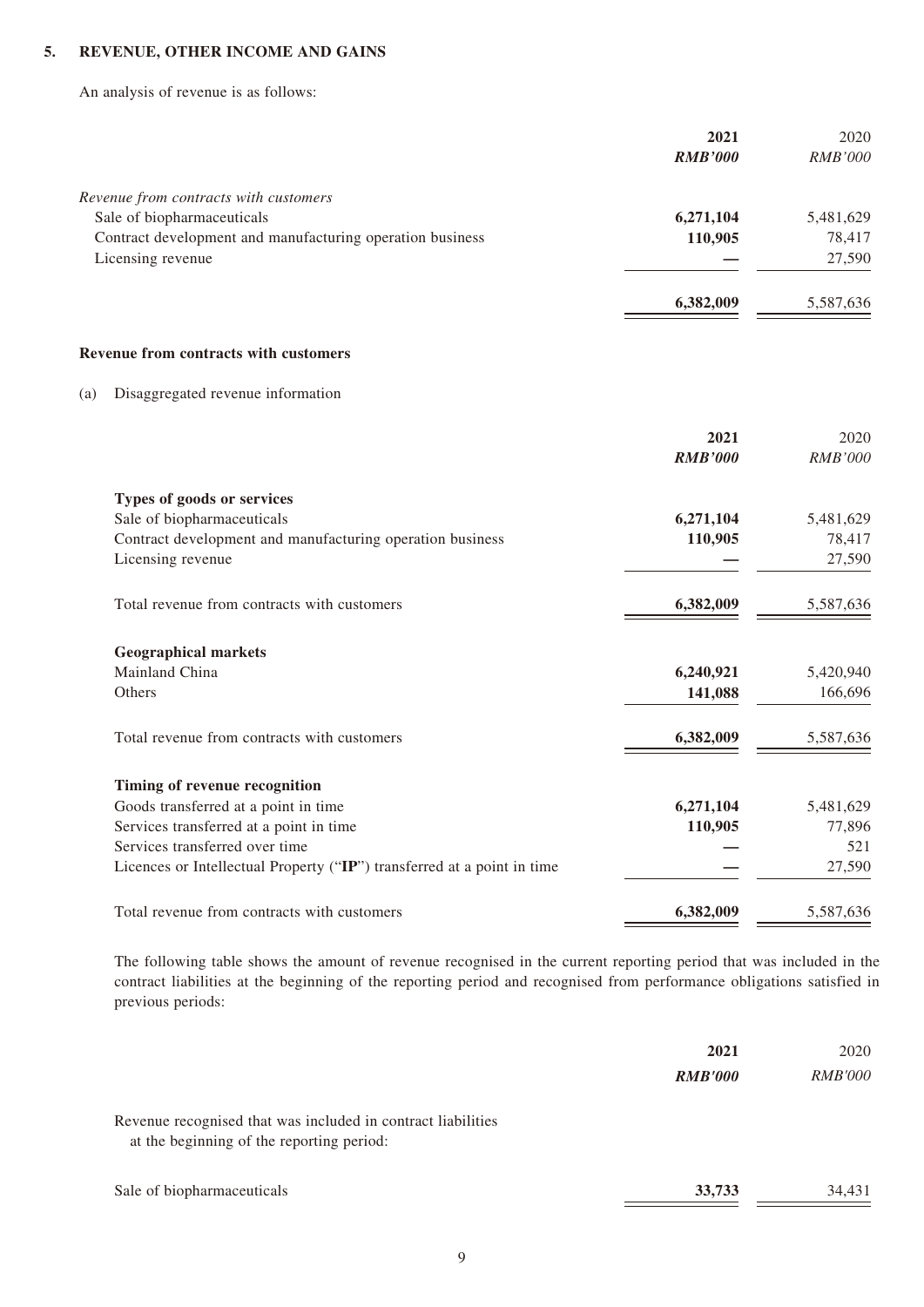#### (b) Performance obligations

Information about the Group's performance obligations is summarised below:

#### *Sale of biopharmaceuticals*

The performance obligation is satisfied upon receipt of the biopharmaceutical products by customers and payment is generally due within 60 to 90 days from reception, except for new customers, where payment in advance is normally required. Some contracts provide customers with a right of return and trade discounts which give rise to variable consideration subject to constraint.

#### *Contract development and manufacturing operation business*

The performance obligation is satisfied upon receipt of the technical services by customers or over time as services are rendered and payment is generally due within 60 to 90 days from reception, except for new customers, where payment in advance is normally required.

#### *Licensing revenue*

The performance obligation is satisfied at the point of time when customer obtains control of licence or IP.

|                                         | 2021<br><b>RMB'000</b> | 2020<br><b>RMB'000</b> |
|-----------------------------------------|------------------------|------------------------|
| Other income                            |                        |                        |
| Government grants related to            |                        |                        |
| $-$ Assets (a)                          | 27,718                 | 30,849                 |
| $-$ Income (b)                          | 29,921                 | 51,719                 |
| Interest income                         | 98,653                 | 84,502                 |
| Dividend income                         | 4,011                  |                        |
| Others                                  | 18,160                 | 3,949                  |
|                                         | 178,463                | 171,019                |
| Gains                                   |                        |                        |
| Gain on repurchase of convertible bonds |                        | 6,527                  |
| Gain on deemed disposal of associates   | 16,597                 | 625                    |
| Foreign exchange differences, net       | 135,009                |                        |
|                                         | 151,606                | 7,152                  |
|                                         | 330,069                | 178,171                |

#### *Notes:*

- (a) The Group has received certain government grants to purchase items of property, plant and equipment. The grants are initially recorded as deferred income and are amortised against the depreciation charge of the underlying property, plant and equipment in accordance with the assets' estimated useful lives.
- (b) The government grants have been received for the Group's contribution to the development of the local pharmaceutical industry. There are no unfulfilled conditions or contingencies attaching to these grants.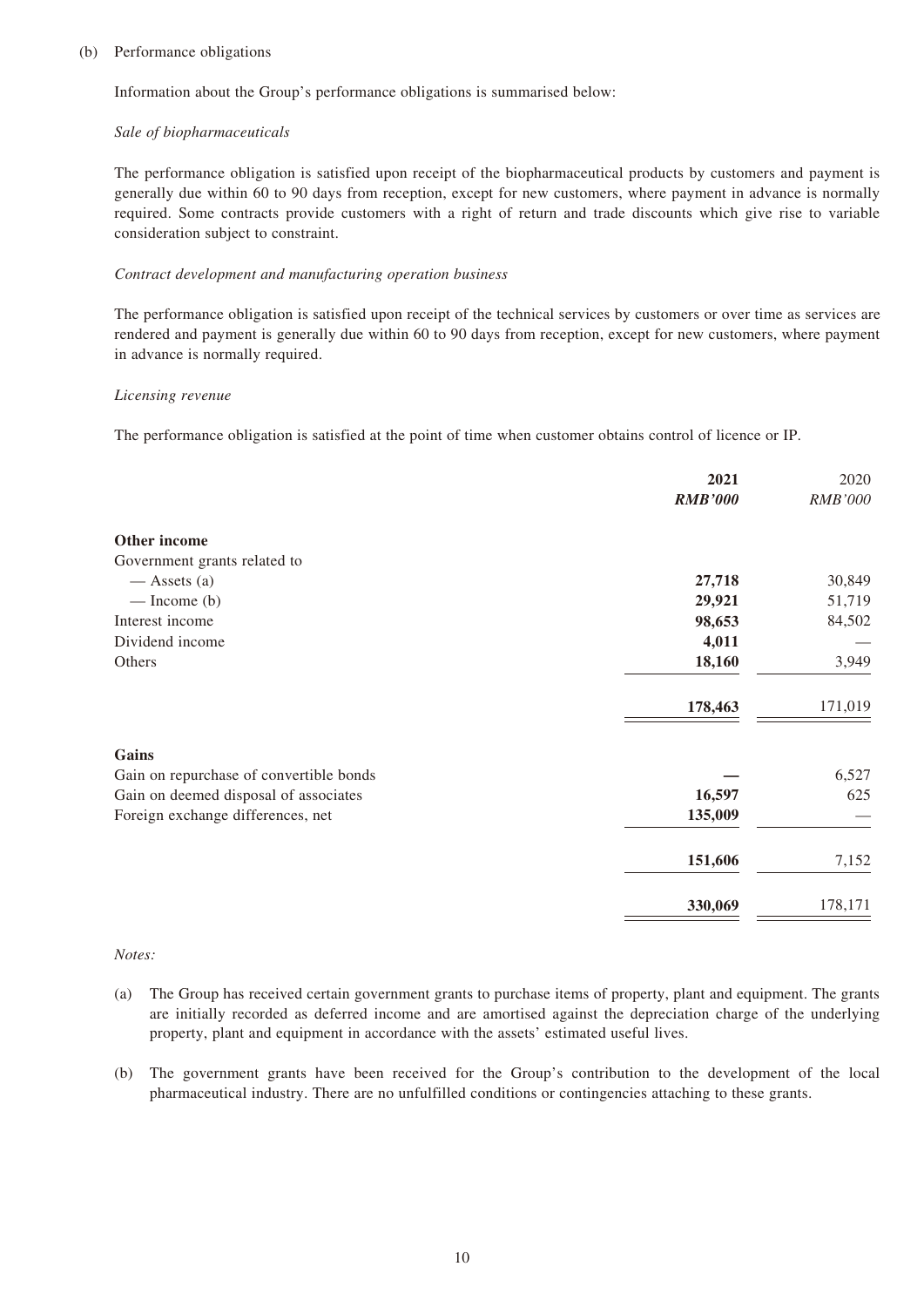#### **6. PROFIT BEFORE TAX**

The Group's profit before tax is arrived at after charging/(crediting):

|                                                                   | 2021           | 2020           |
|-------------------------------------------------------------------|----------------|----------------|
|                                                                   | <b>RMB'000</b> | <b>RMB'000</b> |
| Cost of inventories sold                                          | 1,094,091      | 1,061,971      |
| Cost of service provided                                          | 12,195         | 940            |
| Depreciation of property, plant and equipment                     | 183,029        | 185,524        |
| Depreciation of right-of-use assets                               | 22,621         | 18,859         |
| Amortisation of other intangible assets                           | 123,352        | 156,554        |
| Amortisation of long-term deferred expenses                       | 9,322          | 6,381          |
| Lease payments not included in the measurement                    |                |                |
| of lease liabilities                                              | 3,203          | 4,851          |
| Auditor's remuneration                                            | 6,625          | 6,525          |
| Employee benefit expenses                                         |                |                |
| (excluding directors' and chief executive's remuneration):        |                |                |
| Wages, salaries and staff welfare                                 | 1,014,218      | 984,072        |
| Equity-settled compensation expenses                              | 31,777         | 100,964        |
| Pension scheme contributions                                      | 77,933         | 31,294         |
| Social welfare and other costs                                    | 112,344        | 128,241        |
|                                                                   | 1,236,272      | 1,244,571      |
| Other expenses and losses:                                        |                |                |
| Donation                                                          | 23,790         | 102,898        |
| Loss on disposal of items of property, plant and equipment        | 13,892         | 1,016          |
| Foreign exchange differences, net                                 |                | 250,026        |
| Reversal of provision for impairment of long-term receivables     | (2,800)        | (19, 732)      |
| Provision for impairment of trade receivables                     | 5,366          | 879            |
| Provision for impairment of prepayments,                          |                |                |
| other receivables and other assets                                | 104,952        | 26,363         |
| Provision for impairment and write-off of other intangible assets |                | 177,804        |
| Provision for impairment of investment in an associate            | 30,114         |                |
| Others                                                            | 8,709          | 10,218         |
|                                                                   | 184,023        | 549,472        |

\* There are no forfeited contributions that may be used by the Group as the employer to reduce the existing level of contributions.

#### **7. FINANCE COSTS**

An analysis of finance costs is as follows:

|                               | 2021           | 2020           |
|-------------------------------|----------------|----------------|
|                               | <b>RMB'000</b> | <i>RMB'000</i> |
| Interest on bank loans        | 3,269          | 11,873         |
| Interest on convertible bonds | 60,416         | 67,472         |
| Interest on lease liabilities | 2,840          | 1,721          |
|                               | 66,525         | 81,066         |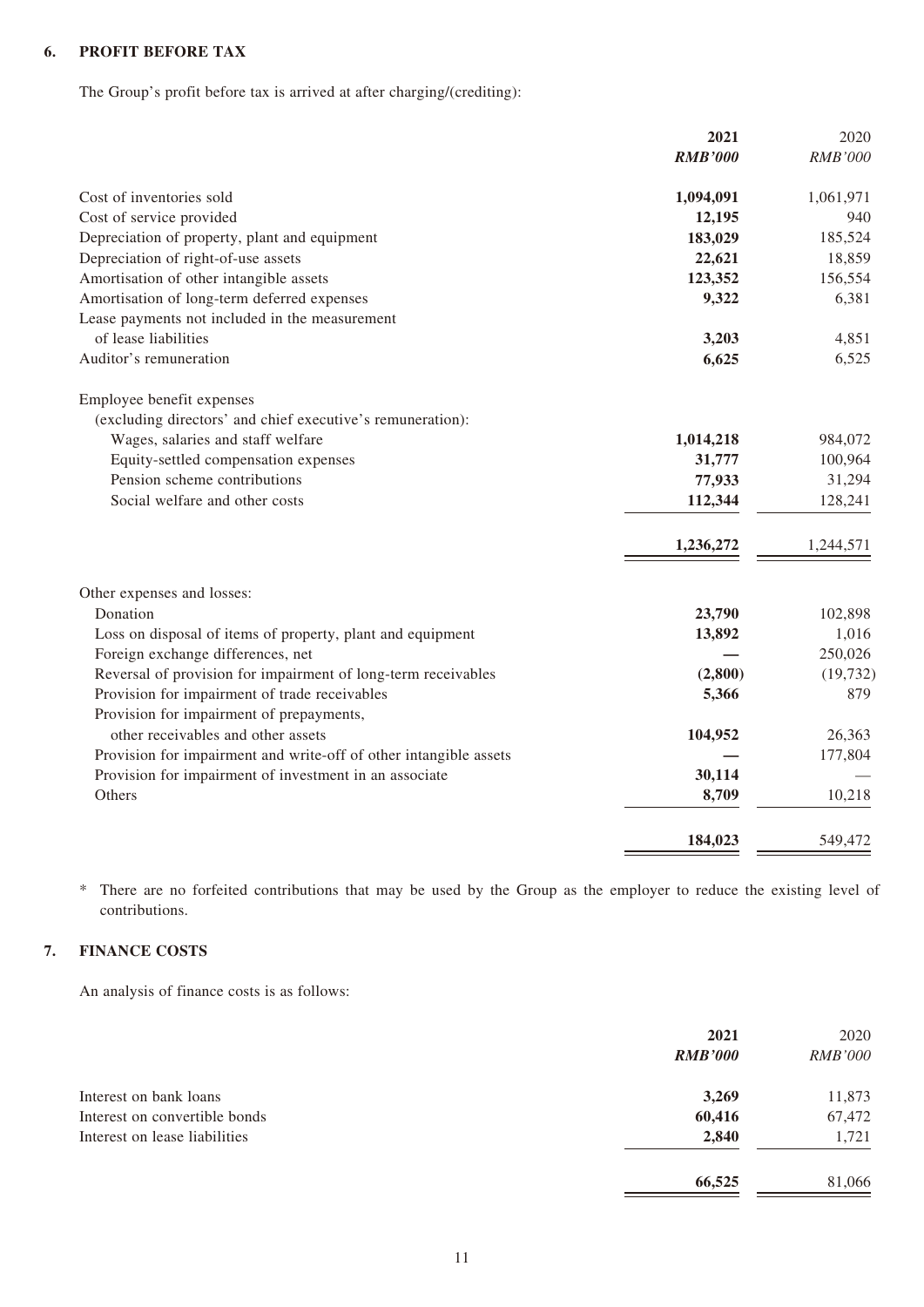#### **8. INCOME TAX**

The Group is subject to income tax on an entity basis on profits arising in or derived from the jurisdictions in which members of the Group are domiciled and operate.

Pursuant to the relevant rules and regulations of the Cayman Islands and the British Virgin Islands ("**BVI**"), the Company and the subsidiaries of the Group incorporated therein are not subject to any income tax in the Cayman Islands and the BVI.

No provision for Hong Kong profits tax has been made during the year as the Group had no assessable profits arising in Hong Kong.

Under the relevant PRC income tax law, except for Shenyang Sunshine Pharmaceutical Co., Ltd. ("**Shenyang Sunshine**"), Shenzhen Sciprogen Bio-pharmaceutical Technology Co., Ltd. ("**Sciprogen**"), Zhejiang Wansheng Pharmaceutical Co., Ltd. ("**Zhejiang Wansheng**"), National Engineering Research Center of Antibody Medicine ("**NERC**") and Sunshine Guojian which enjoy certain preferential treatment available to the Group, the PRC subsidiaries of the Group are subject to income tax at a rate of 25% on their respective taxable income.

Shenyang Sunshine, Sciprogen, Zhejiang Wansheng, NERC and Sunshine Guojian are qualified as High and New Technology Enterprises and are entitled to a preferential income tax rate of 15%. In accordance with relevant Italian tax regulations, Sirton Pharmaceuticals S.p.A. ("**Sirton**") is subject to income tax at a rate of 27.9% (2020: 27.9%).

Pursuant to the PRC Corporate Income Tax Law, a 10% withholding tax is levied on dividends declared to foreign investors from the foreign investment enterprises established in Mainland China. The requirement became effective on 1 January 2008 and applies to earnings after 31 December 2007. A lower withholding tax rate may be applied if there is a tax treaty between the PRC and the jurisdiction of the foreign investors.

An analysis of the provision for tax in the financial statements is as follows:

|                               | 2021<br><b>RMB'000</b> | 2020<br><b>RMB'000</b> |
|-------------------------------|------------------------|------------------------|
| Current<br>Deferred           | 302,914<br>(61, 721)   | 290,297<br>(82, 274)   |
| Total tax charge for the year | 241,193                | 208,023                |

A reconciliation of the tax expense applicable to profit before tax using the statutory rate for Mainland China to the tax expense at the effective tax rate is as follows:

|                                                                       | 2021<br><b>RMB'000</b> | 2020<br><i>RMB'000</i> |
|-----------------------------------------------------------------------|------------------------|------------------------|
| Profit before tax                                                     | 1,868,766              | 979,129                |
| At the PRC's statutory income tax rate of 25%                         | 467,192                | 244,782                |
| Preferential income tax rates applicable to subsidiaries              | (199, 306)             | (61,225)               |
| Additional deductible allowance for research and development expenses | (100, 366)             | (48,080)               |
| Income not subject to tax                                             | (6,338)                | (3,454)                |
| Effect of non-deductible expenses                                     | 21,325                 | 11,168                 |
| Tax losses utilised from previous periods                             | (80)                   | (140)                  |
| Tax losses not recognised                                             | 60,367                 | 37,469                 |
| Others                                                                | (1,601)                | 27,503                 |
| Tax charge at the Group's effective rate                              | 241,193                | 208,023                |

The effective tax rate of the Group for the year ended 31 December 2021 was 12.9% (2020: 21.2%).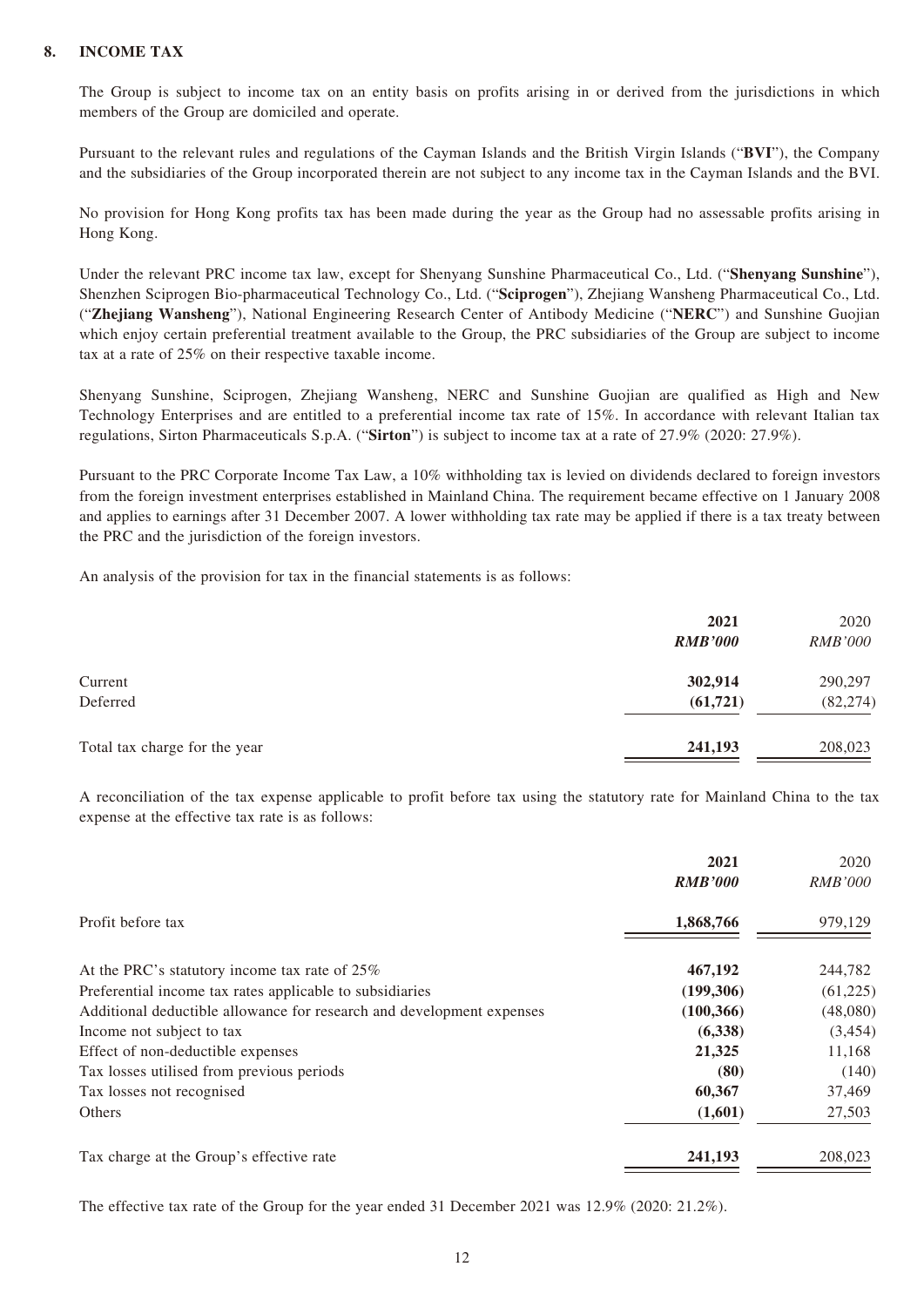#### **9. DIVIDENDS**

|                                | 2021<br><b>RMB'000</b> | 2020<br><i>RMB'000</i> |
|--------------------------------|------------------------|------------------------|
| Proposed and declared dividend |                        |                        |

No dividends were declared or paid by the Company for the year ended 31 December 2020.

A final dividend in respect of the year ended 31 December 2021 of HKD 20 cents per share was proposed pursuant to a resolution passed by the Board on 28 March 2022 and subject to the approval of the shareholders at the 2022 annual general meeting. The proposed dividend is not reflected as dividend payable in the consolidated financial statements.

#### **10. EARNINGS PER SHARE ATTRIBUTABLE TO ORDINARY EQUITY HOLDERS OF THE PARENT**

The calculation of the basic earnings per share amount is based on the profit for the year attributable to ordinary equity holders of the parent and the weighted average number of ordinary shares of 2,543,041,835 (2020: 2,534,742,913) in issue during the year, as adjusted to reflect the issue of ordinary shares during the year.

The calculation of the diluted earnings per share amount is based on the profit for the year attributable to ordinary equity holders of the parent, adjusted to reflect the interest on the convertible bonds. The weighted average number of ordinary shares used in the calculation is the number of ordinary shares in issue during the year, as used in the basic earnings per share calculation, and the weighted average number of ordinary shares assumed to have been issued at no consideration on the deemed exercise or conversion of all dilutive potential ordinary shares into ordinary shares.

The calculations of basic and diluted earnings per share are based on:

|                                                                                                                                | 2021<br><b>RMB'000</b> | 2020<br><b>RMB'000</b> |
|--------------------------------------------------------------------------------------------------------------------------------|------------------------|------------------------|
|                                                                                                                                |                        |                        |
| Earnings                                                                                                                       |                        |                        |
| Profit attributable to ordinary equity holders of the parent                                                                   | 1,651,247              | 835,791                |
| Interest on convertible bonds                                                                                                  | 60,416                 | 67,472                 |
| Less: Gain on repurchase of convertible bonds                                                                                  |                        | (6,527)                |
| Profit attributable to ordinary equity holders of the parent before<br>interest on convertible bonds and gain on repurchase of |                        |                        |
| convertible bonds                                                                                                              | 1,711,663              | 896,736                |
|                                                                                                                                | 2021                   | 2020                   |
| <b>Shares</b>                                                                                                                  |                        |                        |
| Weighted average number of ordinary shares in issue during the year                                                            |                        |                        |
| used in the basic earnings per share calculation                                                                               | 2,543,041,835          | 2,534,742,913          |
| Effect of dilution — weighted average number of ordinary shares:                                                               |                        |                        |
| Share options                                                                                                                  | 156,136                | 2,796,830              |
| Awarded shares                                                                                                                 | 14,885,448             | 10,869,773             |
| Convertible bonds                                                                                                              | 212,035,522            | 202,410,360            |
|                                                                                                                                | 2,770,118,941          | 2,750,819,876          |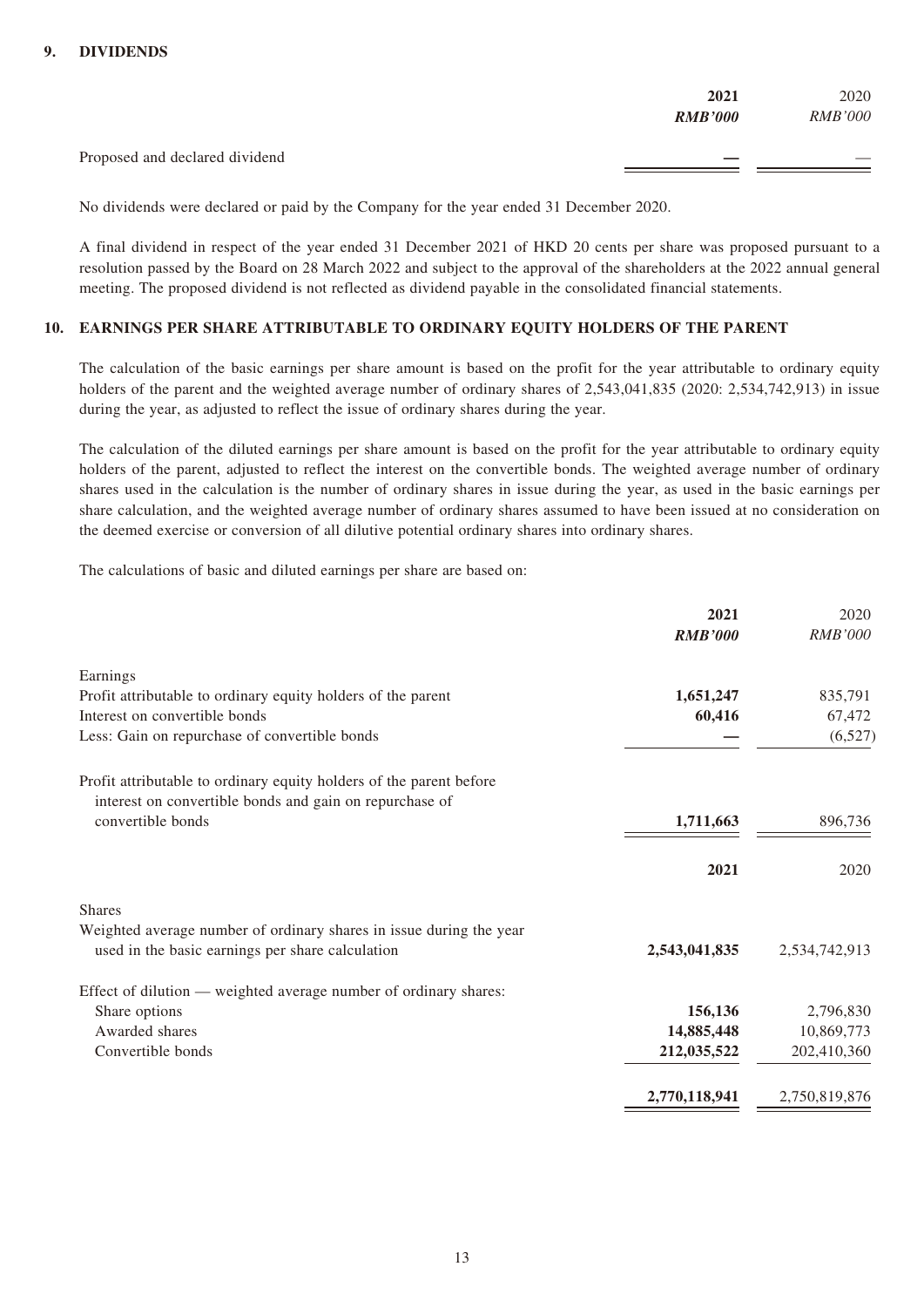#### **11. TRADE AND NOTES RECEIVABLES**

|                                               | 2021           | 2020           |
|-----------------------------------------------|----------------|----------------|
|                                               | <b>RMB'000</b> | <i>RMB'000</i> |
| Trade receivables                             | 1,346,626      | 912,431        |
| Notes receivable                              | 89,927         | 122,964        |
|                                               | 1,436,553      | 1,035,395      |
| Provision for impairment of trade receivables | (57, 796)      | (52, 430)      |
|                                               | 1,378,757      | 982,965        |

The Group's trading terms with its customers are mainly on credit. The credit period is generally two months, extending up to three months for major customers. The Group seeks to maintain strict control over its outstanding receivables and overdue balances are reviewed regularly by senior management. In view of the aforementioned and the fact that the Group's trade receivables relate to a large number of diversified customers, there is no significant concentration of credit risk. Trade receivables are non-interest-bearing.

An ageing analysis of the trade receivables as at the end of the reporting period, based on the invoice date, is as follows:

|                    | 2021<br><b>RMB'000</b> | 2020<br><i>RMB'000</i> |
|--------------------|------------------------|------------------------|
| Within 1 month     | 787,646                | 515,759                |
| 1 to 3 months      | 463,622                | 319,032                |
| 3 to 6 months      | 29,003                 | 22,570                 |
| 6 months to 1 year | 17,073                 | 7,989                  |
| 1 to 2 years       | 6,806                  | 8,214                  |
| Over 2 years       | 42,476                 | 38,867                 |
|                    | 1,346,626              | 912,431                |

The movements in the loss allowance for impairment of trade receivables are as follows:

|                        | 2021<br><b>RMB'000</b> | 2020<br><i>RMB'000</i> |
|------------------------|------------------------|------------------------|
| At beginning of year   | 52,430                 | 51,551                 |
| Impairment losses, net | 5,366                  | 879                    |
| At end of year         | 57,796                 | 52,430                 |

An impairment analysis is performed at each reporting date using a provision matrix to measure expected credit losses. The provision rates are based on ageing for groupings of various customer segments with similar loss patterns (i.e., by customer type and rating). The calculation reflects the probability-weighted outcome, the time value of money and reasonable and supportable information that is available at the reporting date about past events, current conditions and forecasts of future economic conditions.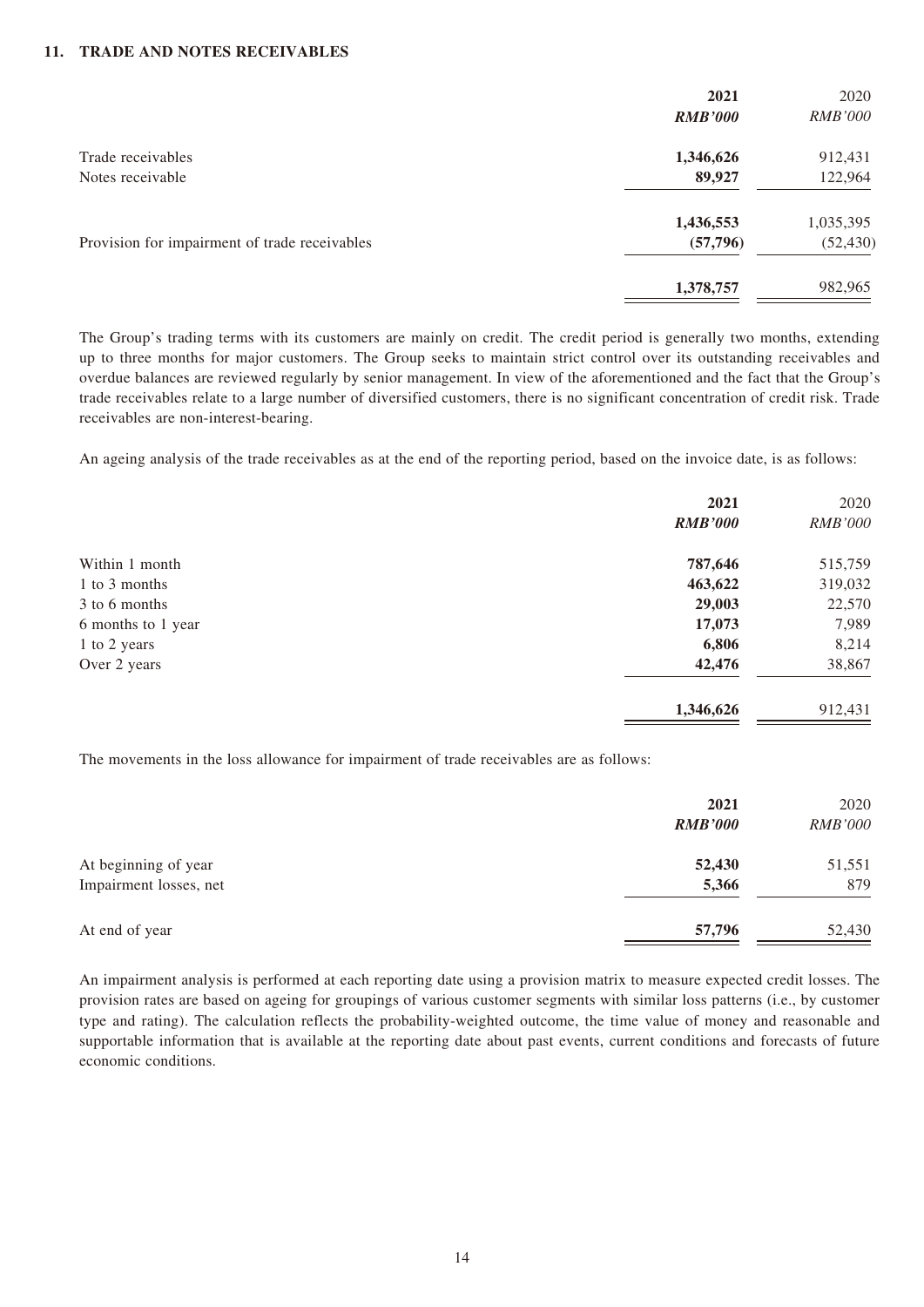Set out below is the information about the credit risk exposure on the Group's trade receivables using a provision matrix:

#### **As at 31 December 2021**

|                                         | Ageing            |                      |          |                                     |                 |                 |                  |
|-----------------------------------------|-------------------|----------------------|----------|-------------------------------------|-----------------|-----------------|------------------|
|                                         | Within<br>1 month | $1$ to $3$<br>months |          | 3 to 6 6 months<br>months to 1 year | 1~to<br>2 years | Over<br>2 years | <b>Total</b>     |
| <b>Expected credit loss rate</b>        | $0.89\%$          | $0.86\%$             | $0.99\%$ | $0.93\%$                            | $56.63\%$       | 100%            | $4.29\%$         |
| Gross carrying amount (RMB'000)         | 787,646           | 463.622              | 29,003   | 17,073                              | 6.806           |                 | 42,476 1,346,626 |
| <b>Expected credit losses (RMB'000)</b> | 7.026             | 3.995                | 287      | 158                                 | 3.854           | 42,476          | 57,796           |

As at 31 December 2020

|                                  | Ageing            |                  |          |                              |                 |                 |         |
|----------------------------------|-------------------|------------------|----------|------------------------------|-----------------|-----------------|---------|
|                                  | Within<br>1 month | 1 to 3<br>months | months   | 3 to 6 6 months<br>to 1 year | l to<br>2 years | Over<br>2 years | Total   |
| Expected credit loss rate        | $0.98\%$          | $0.95\%$         | $0.93\%$ | $0.83\%$                     | 63.44%          | $100\%$         | 5.75%   |
| Gross carrying amount (RMB'000)  | 515,759           | 319,032          | 22,570   | 7.989                        | 8.214           | 38,867          | 912,431 |
| Expected credit losses (RMB'000) | 5,052             | 3,025            | 209      | 66                           | 5,211           | 38,867          | 52,430  |

#### **12. CASH AND CASH EQUIVALENTS AND PLEDGED DEPOSITS**

|                           | 2021<br><b>RMB'000</b> | 2020<br><b>RMB'000</b> |
|---------------------------|------------------------|------------------------|
| Cash and bank balances    | 2,803,262              | 3,090,128              |
| Restricted cash           | 64,815                 | 707                    |
| Pledged deposits          | 184,592                | 125,823                |
|                           | 3,052,669              | 3,216,658              |
| Less:                     |                        |                        |
| Pledged deposits          | (184, 592)             | (125, 823)             |
| Cash and cash equivalents | 2,868,077              | 3,090,835              |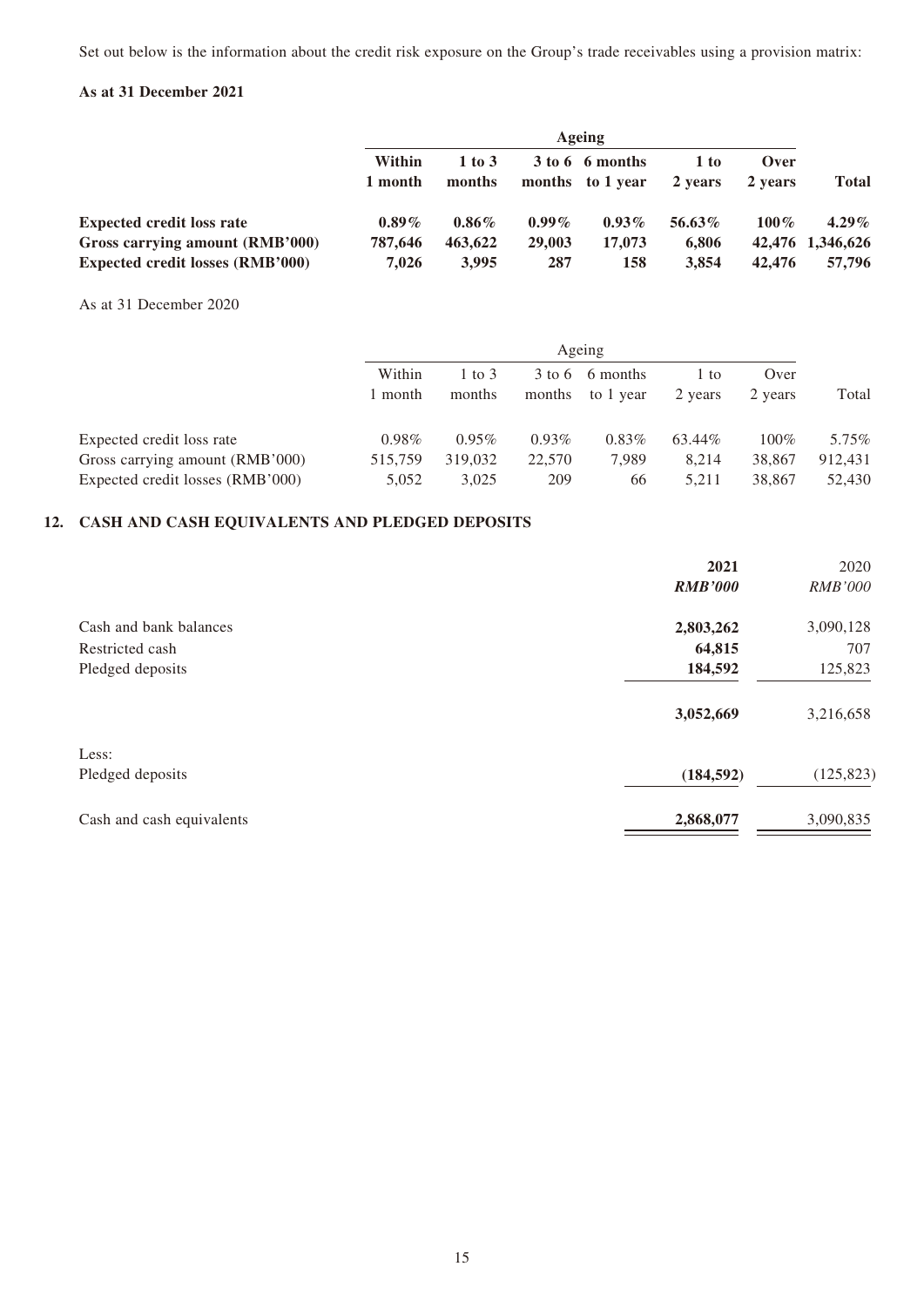The RMB is not freely convertible into other currencies. However, under Mainland China's Foreign Exchange Control Regulations and Administration of Settlement, Sales and Payment of Foreign Exchange Regulations, the Group is permitted to exchange RMB for other currencies through banks authorised to conduct foreign exchange business. The remittance of funds out of Mainland China is subject to exchange restrictions imposed by the PRC government.

The Group's cash and cash equivalents and deposits as at 31 December 2021 are denominated in the following currencies:

|                                     | 2021           | 2020           |
|-------------------------------------|----------------|----------------|
|                                     | <b>RMB'000</b> | <i>RMB'000</i> |
| Denominated in:                     |                |                |
| $-$ RMB                             | 2,147,790      | 2,738,328      |
| — Hong Kong Dollar (" <b>HKD</b> ") | 267,370        | 18,083         |
| — United States Dollar ("USD")      | 458,950        | 227,954        |
| — Euro (" $EUR$ ")                  | 178,557        | 232,291        |
| — Great Britain Pound ("GBP")       | 2              | $\mathcal{L}$  |
|                                     | 3,052,669      | 3,216,658      |

Cash at banks earns interest at floating rates based on daily bank deposit rates. The bank balances and deposits are deposited with creditworthy banks with no recent history of default. The carrying amounts of the cash and cash equivalents approximated to their fair values as at the end of the reporting period. Deposits of approximately RMB184,592,000 (2020: RMB125,823,000) have been pledged to secure letters of credit, bank acceptance bills and pending lawsuits and arbitration others as at 31 December 2021.

#### **13. TRADE AND BILLS PAYABLES**

An ageing analysis of the trade and bills payables as at the end of the reporting period, based on the invoice date, is as follows:

|                 | 2021           |                |
|-----------------|----------------|----------------|
|                 | <b>RMB'000</b> | <b>RMB'000</b> |
| Within 3 months | 198,307        | 176,735        |
| 3 to 6 months   | 23,896         | 21,093         |
| Over 6 months   | 8,204          | 5,458          |
|                 | 230,407        | 203,286        |

The trade and bills payables are non-interest-bearing and repayable within the normal operating cycle or on demand.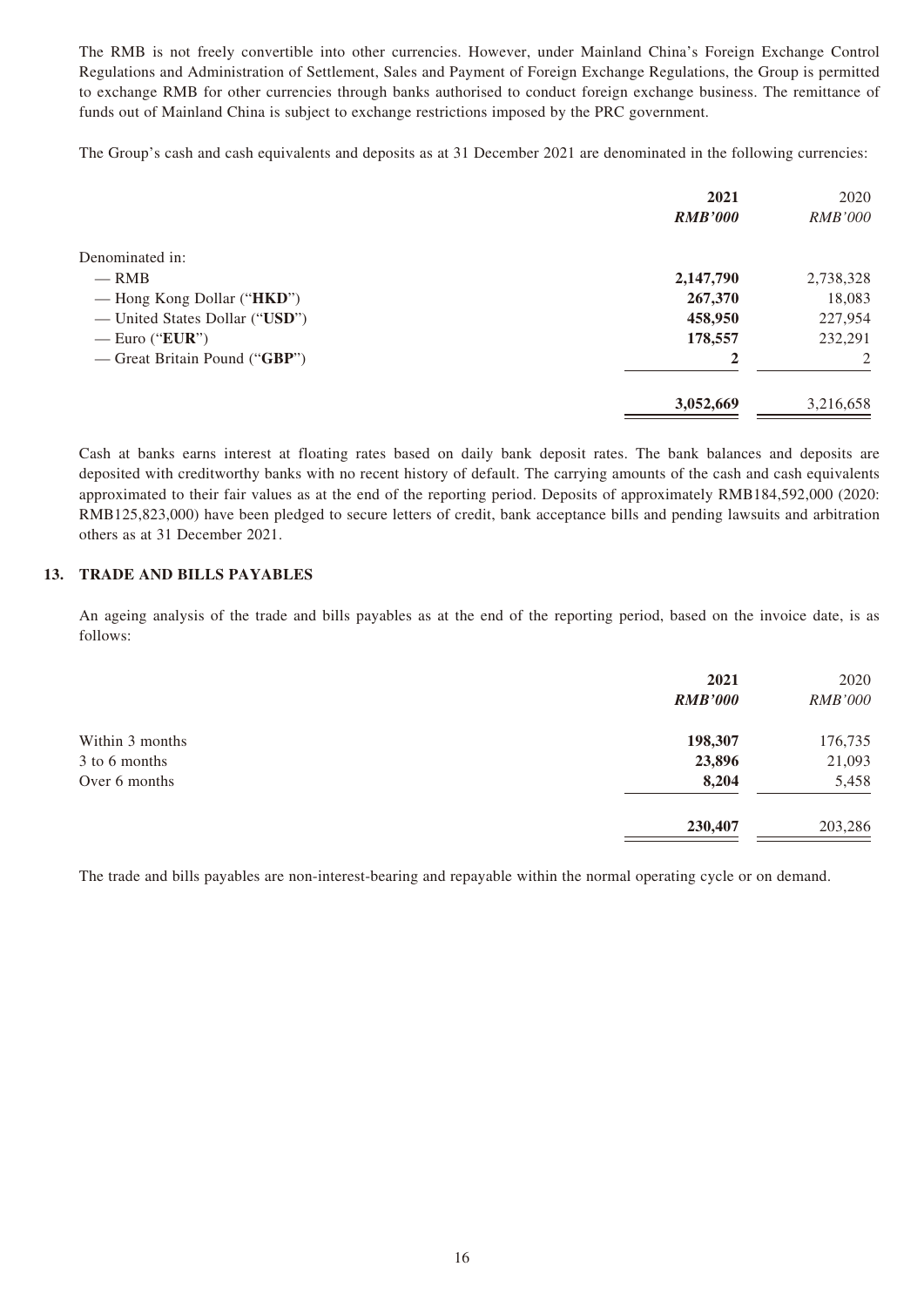#### **14. INTEREST-BEARING BANK AND OTHER BORROWINGS**

|                                                                      | 2021                                         |                   |                   | 2020                                  |                        |                        |
|----------------------------------------------------------------------|----------------------------------------------|-------------------|-------------------|---------------------------------------|------------------------|------------------------|
|                                                                      | <b>Effective</b><br>interest<br>rate $(\% )$ | <b>Maturity</b>   | <b>RMB'000</b>    | Effective<br>interest<br>rate $(\% )$ | Maturity               | RMB'000                |
| <b>Current</b><br>Bank loans — unsecured                             | $3.15 - 3.30$                                | 2022              | 150,189           | $3.15 - 3.30$                         | 2021                   | 360,151                |
|                                                                      |                                              |                   |                   |                                       |                        |                        |
| Non-current<br>Bank loans — unsecured<br>Bank loans — secured        | 4.20<br>$2.75 - 4.10$                        | 2029<br>2028-2031 | 30,000<br>134,148 | 4.20<br>2.75                          | 2029<br>2028           | 30,042<br>23,273       |
|                                                                      |                                              |                   |                   |                                       |                        |                        |
|                                                                      |                                              |                   | 164,148           |                                       |                        | 53,315                 |
| Convertible bonds                                                    | 1.50                                         | 2020-2025         | 2,271,598         | 1.50                                  | 2020-2025              | 2,461,427              |
|                                                                      |                                              |                   | 2,435,746         |                                       |                        | 2,514,742              |
|                                                                      |                                              |                   | 2,585,935         |                                       |                        | 2,874,893              |
|                                                                      |                                              |                   |                   |                                       | 2021<br><b>RMB'000</b> | 2020<br><b>RMB'000</b> |
| Analysed into:                                                       |                                              |                   |                   |                                       |                        |                        |
| Bank loans and overdrafts repayable:<br>Within one year or on demand |                                              |                   |                   |                                       | 150,189                | 360,151                |
| In the third to tenth years, inclusive                               |                                              |                   |                   | 164,148                               |                        | 53,315                 |
|                                                                      |                                              |                   |                   |                                       | 314,337                | 413,466                |

#### *Notes:*

- (a) The bank borrowings bear interest at fixed interest rates ranging from 2.75% to 4.20% per annum.
- (b) Certain of the Group's bank loans are secured by mortgages over the Group's freehold land, leasehold land, buildings and constructions in progress, which had net carrying values at the end of the reporting period of approximately RMB2,524,000 (2020: RMB2,806,000), RMB31,453,000 (2020: Nil), RMB78,307,000 (2020: RMB13,583,000) and RMB578,823,000 (2020: Nil), respectively.
- (c) Certain of the Group's bank loans are secured by the 90.34% equity interests in NMV Desen Biotech Co., Ltd. held by Shenyang Sunshine.
- (d) As at 31 December 2021, except for secured bank borrowings of RMB54,148,000 (2020: RMB23,273,000) which were denominated in EUR, all the bank borrowings were denominated in RMB.
- (e) The carrying amounts of the current bank borrowings approximate to their fair values.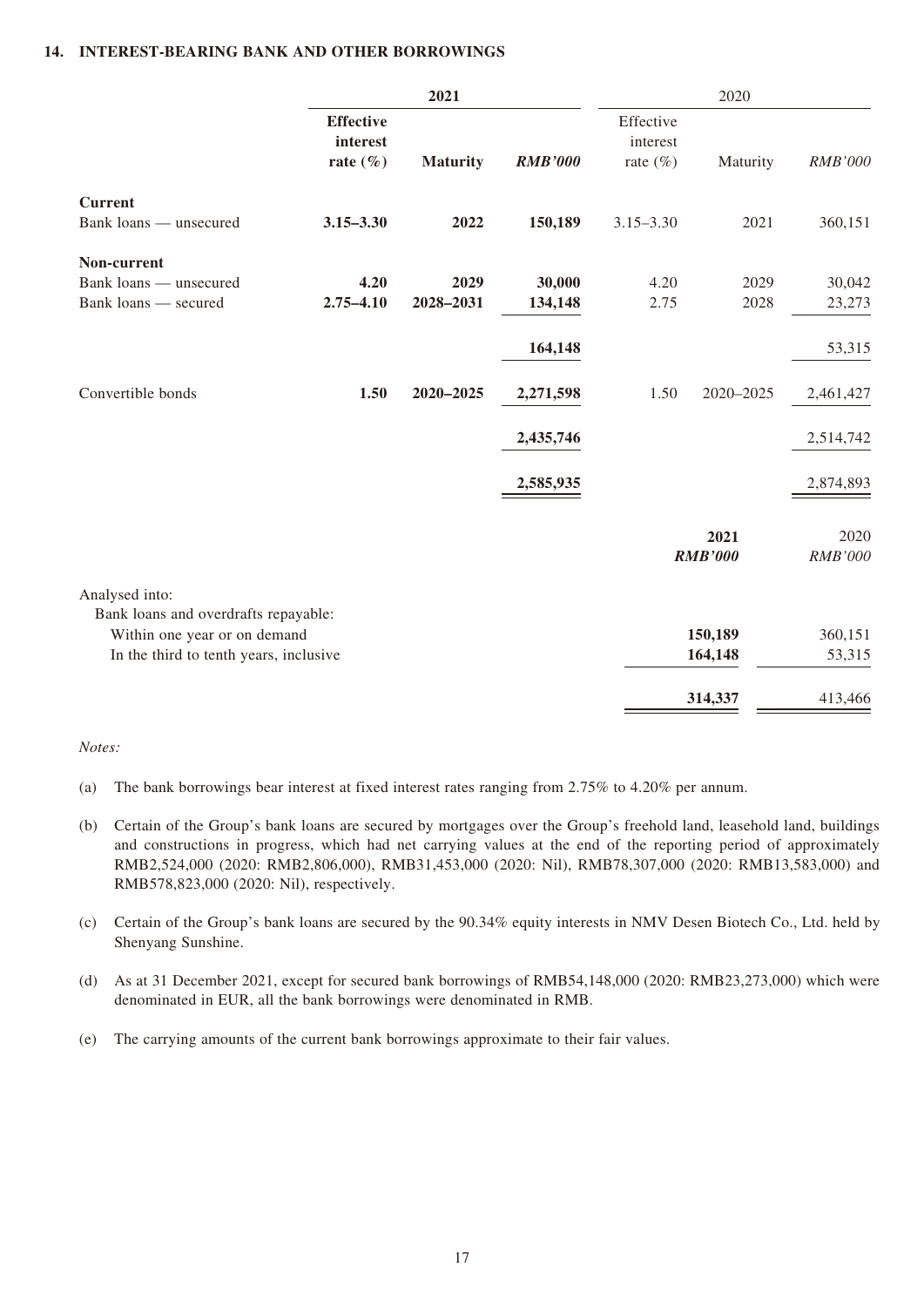# **MANAGEMENT DISCUSSION AND ANALYSIS**

#### **Business Review**

#### *Overview*

3SBio is a leading biotechnology company in the PRC. As a pioneer in the Chinese biotechnology industry, the Group has extensive expertise in researching and developing, manufacturing and marketing biopharmaceuticals. The core products of the Group include TPIAO ( 特比澳 ), recombinant human erythropoietin ("**rhEPO**") products EPIAO ( 益比奥 ) and SEPO ( 賽博爾 ), Yisaipu ( 益賽普 ), and Mandi ( 蔓迪 ). TPIAO is the only commercialized recombinant human thrombopoietin (" $r h T P O$ ") product in the world. According to  $IQ V I A<sup>1</sup>$ , the market share in the treatment of thrombocytopenia, in terms of sales value, of TPIAO in Mainland China was 72.1% in 2021. With its two rhEPO products, the Group has been the premier market leader in the Mainland China rhEPO market for two decades, holding a total share of 42.4% in 2021. Yisaipu is a Tumour Necrosis Factor ("**TNF**") α inhibitor product with a share of 29.5% in the Mainland China TNF α market in 2021. According to the data of Chinese Pharmaceutical Association ( 中國藥學會 , "**CPA**"), Mandi has a dominant market share of 71.2% in the Mainland China minoxidil tincture market in terms of sales value in 2021. The Group has been expanding its therapeutic coverage by adding products through internal research and development ("**R&D**") and various external strategic partnerships. Meanwhile, the Group boosts its revenue scale through strategic positioning in contract development and manufacturing operation ("**CDMO**") business. Its operation officially commenced since December 2021, witnessing strong growth in Mainland China.

## *Key Events*

#### *AstraZeneca Licenses Update*

Due to streamlining in respect to the products licensed under an exclusive license agreement with AstraZeneca<sup>2</sup>, with effect from 25 January 2021, all the arrangements in relation to Bydureon, the weekly administered GLP-1 receptor agonist product launched in May 2018, were terminated and Hongkong Sansheng Medical Limited ("**Hongkong Sansheng**"), a wholly-owned subsidiary of the Company, was therefore relieved from any further and future obligations in respect of Bydureon. Meanwhile, Hongkong Sansheng and AstraZeneca will continue to cooperate for the commercialization of Byetta, an injectable GLP-1 receptor agonist administered to treat type 2 diabetes, pursuant to the exclusive license agreement. The Group will continue to explore other collaboration and business opportunities with AstraZeneca.

#### *Lilly Collaboration Update*

Due to streamlining of the Group's products portfolio, save for the distribution of Humulin cartridges and KwikPens, all the distribution and promotion arrangements between the Group and Lilly China (and its affiliate) ("**Lilly**") in relation to Humulin, a human insulin product, were

 $\frac{1}{1}$  All market share information throughout this announcement cites the IQVIA data, unless otherwise noted.

<sup>2</sup> AstraZeneca refers to the applicable subsidiaries of AstraZeneca PLC.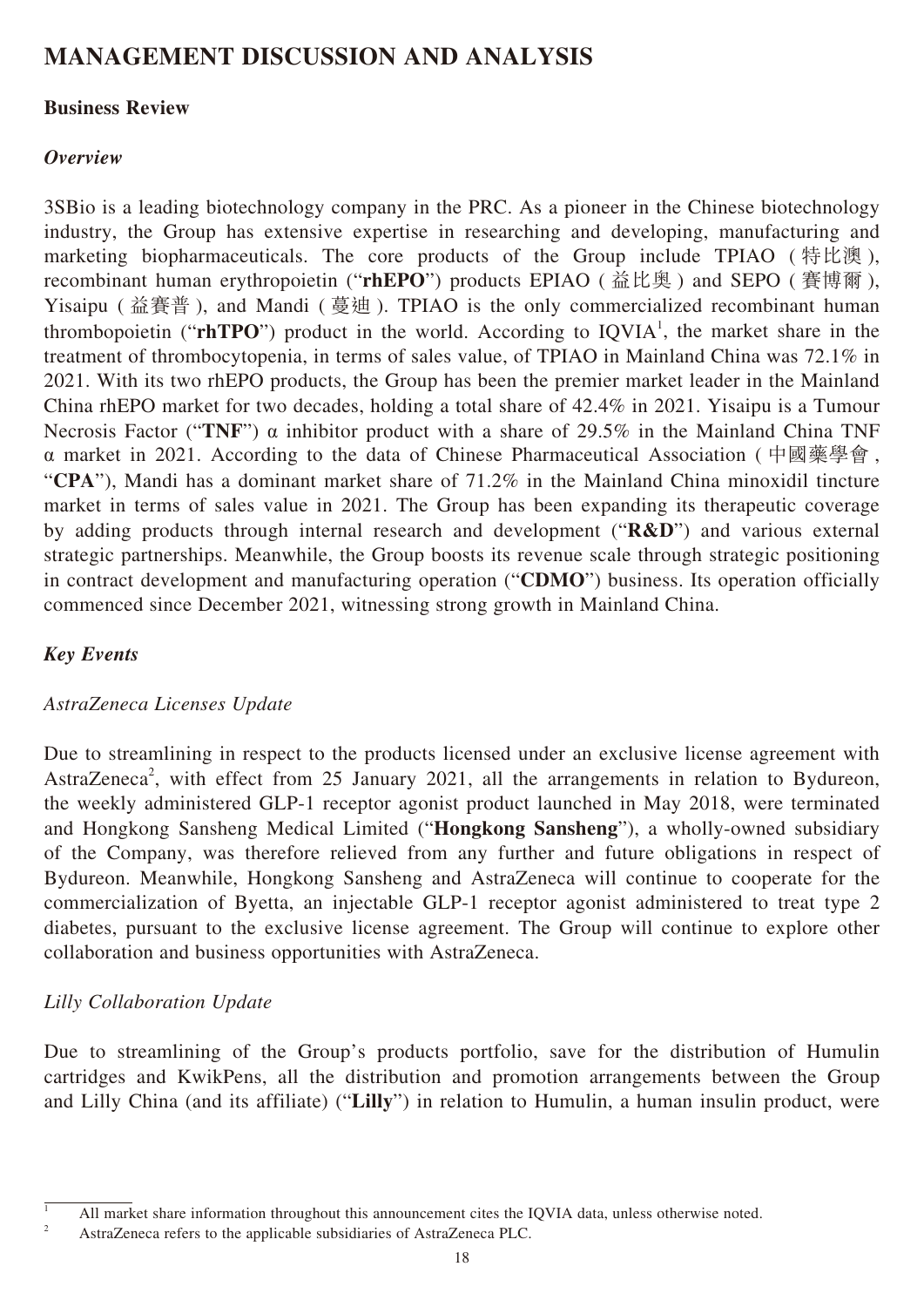terminated on 28 February 2021, and the Group was therefore relieved from any further and future obligations relating thereto. The Group will continue to explore any other collaboration and business opportunities with Lilly from time to time.

## *Anti-IL-4Rα mAb Phase Ib Progress*

The anti-interleukin ("**IL**")-4Rα humanized monoclonal antibody ("**mAb**") (Group R&D code: 611), proprietarily developed by Sunshine Guojian (Shanghai Stock Exchange code: SH688336), is in phase Ib clinical study in Mainland China, to evaluate the safety, tolerability, pharmacokinetics and pharmacodynamics of single/multi-dose of recombinant 611 injection in adult subjects with moderate to severe atopic dermatitis (**"AD"**), with patient enrolment completed in March 2022. 611 had completed a single dose escalation phase Ia clinical trial in healthy adult subjects in the United States (the "**U.S.**") with favourable safety and tolerability, as well as pharmacokinetics similar to that of Dupixent which is already launched by Sanofi.

AD is a chronic, recurrent and inflammatory skin disease. With very limited therapy drugs, the quality of life of AD patients is significantly impacted. According to the "Chinese Guideline for Diagnosis and Treatment of Atopic Dermatitis (2020)", in Mainland China, the AD incidence for children aged between 1 and 7 is found at 12.94%, while for infants of 1 to 12 months old this number is as high as 30.48%. AD is an auto-immune disease arising from abnormal immune responses. Currently, the most common treatment for AD, corticosteroid drugs, shows rather serious side effects, which limits its use. Therefore, AD is a disease with large unmet clinical needs.

IL-4Rα plays a key role in the pathogenesis of AD. 611 can regulate the immune function by inhibiting IL-4R $\alpha$  and blocking the signaling of IL-4 and IL-13, so as to alleviate diseases such as AD. The completed studies show that the action mechanism of 611 and its preclinical and clinical trial data are to a rather high degree similar to Dupilumab, the only marketed drug worldwide targeting the interleukin 4 receptor (IL-4R).

## *Key Events after the Reporting Period*

#### *Anti-PD1 mAb out-licensed to Syncromune*

As announced on 4 January 2022, Sunshine Guojian entered into a licensing agreement with Syncromune Inc. ("**Syncromune**"), a bio-pharmaceutical company headquartered in the U.S., to develop and commercialize Sunshine Guojian's anti-PD-1 mAb (Group R&D code: 609A) for use with Syncrovax<sup>™</sup> immuno-oncology combination therapy worldwide. As part of the partnership, Sunshine Guojian has received an upfront payment and may receive future regulatory and sales milestone payments and other incentives; Syncromune acquired the global development and commercialization right of 609A for its Syncrovax™, while Sunshine Guojian still holds all the global rights beyond Syncrovax™.

The phase I trial of 609A in the U.S. has been completed, and its phase II trial in Mainland China is ongoing. Based on public records, 609A displays stronger anti-tumor potency in animal models than Keytruda and Opdivo, two imported drugs on market with same target.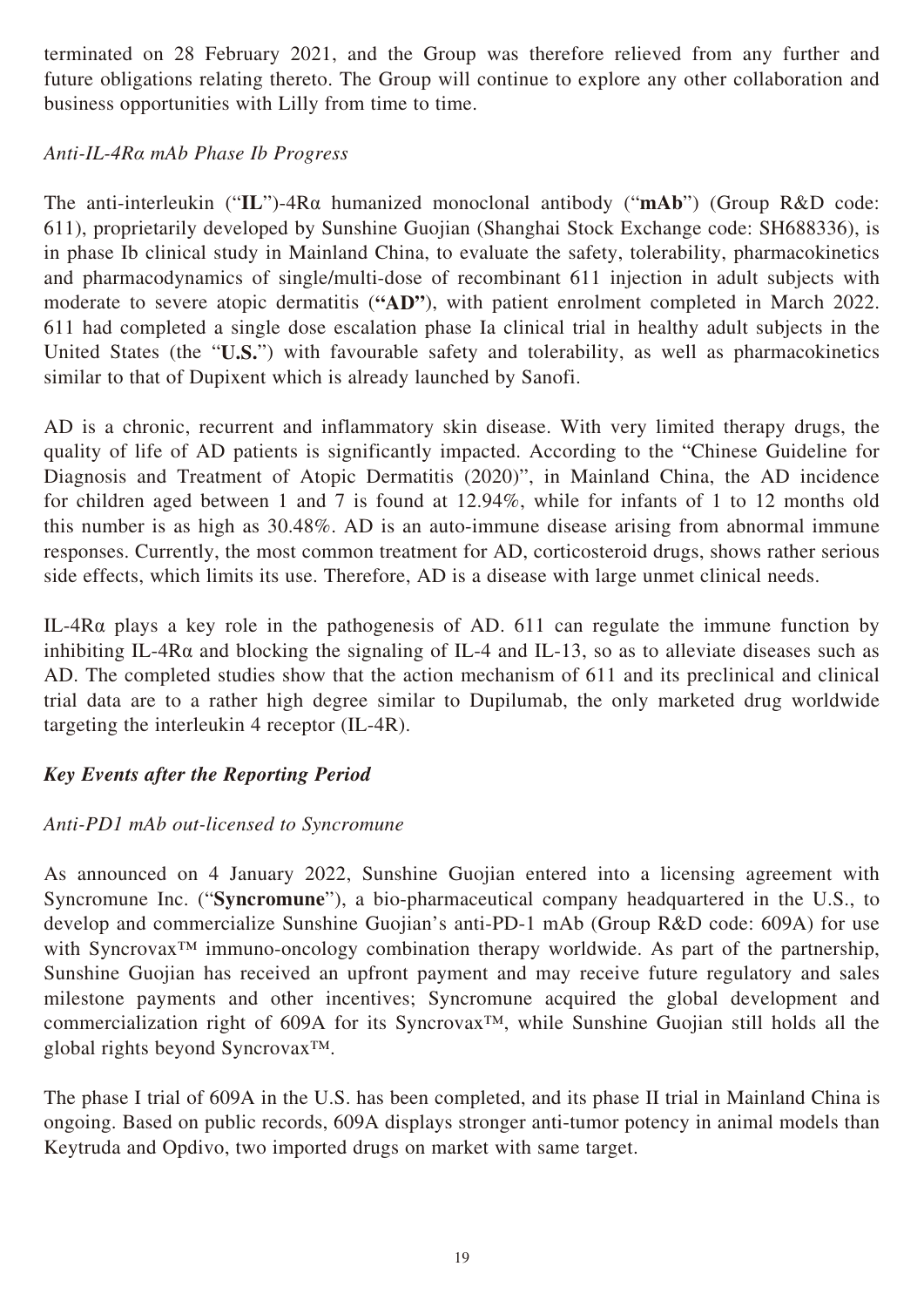## *Application for the Market Launch of 5% Minoxidil Foam*

As announced on 11 January 2022, the application for the market launch of 5% Minoxidil Foam submitted to the PRC National Medical Products Administration ("**NMPA**") was accepted for the treatment of androgenetic alopecia. 5% Minoxidil Foam is the new-generation anti-hair loss and hair growth product of the Group, which is expected to be the first minoxidil foam approved for market launch in Mainland China. The application was based on a multi-centered, double-blind, randomized controlled clinical trial on patients with androgenetic alopecia to assess 5% Minoxidil Foam and ROGAINE<sup>®</sup>. The trial result shows that the efficacy of 5% Minoxidil Foam is equivalent to that of ROGAINE<sup>®</sup> and there is similarity between the two in terms of safety and tolerability. Androgenetic alopecia is the most common balding condition.

### *Arbitration of Sunshine Guojian*

In July 2021, Aohai Biotechnology (Shanghai) Co., Ltd. ("**Aohai**") filed an arbitration application with Shanghai International Economic and Trade Arbitration Commission for a dispute with regards to its collaboration with Sunshine Guojian and the application has been accepted. Aohai requests to terminate its cooperation agreement with Sunshine Guojian signed in December 2015 and to pay it total compensation in the amount of RMB131.4 million. At the date of approval of the consolidated financial statements, the arbitration is still in progress.

The Directors of the Company have made an overall analysis including obtaining a legal opinion from outside legal counsel, according to which, the possibility of payable compensation is remote. There is no significant impact to the consolidated financial statements as at 31 December 2021.

*Please also refer to "PURCHASE, SALE OR REDEMPTION OF LISTED SECURITIES – CS Sunshine Transactions" subsection in this announcement.*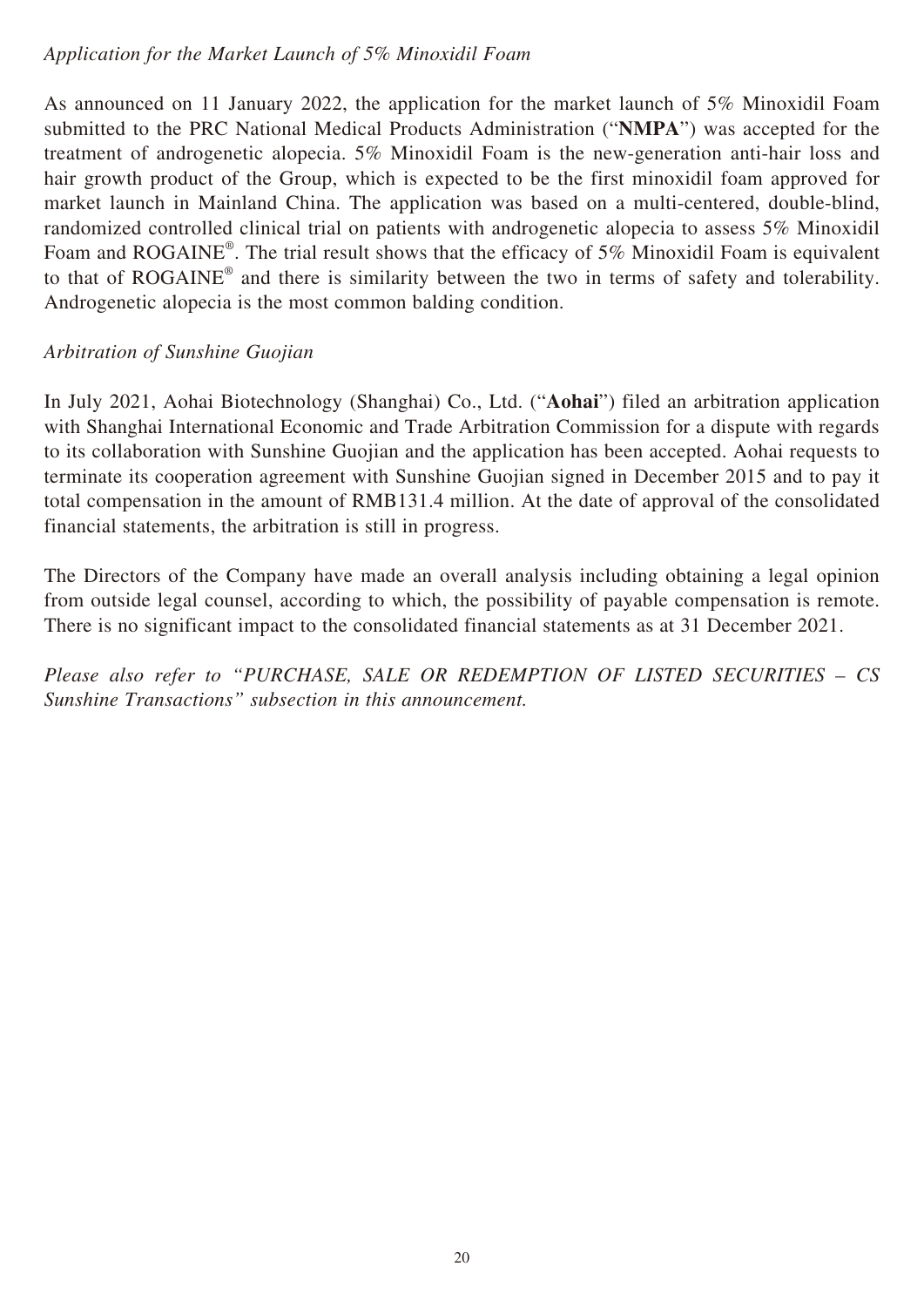## *Key Products*

#### *TPIAO*

TPIAO is the Group's self-developed proprietary product, and has been the only commercialized rhTPO product in the world since its launch in 2006. TPIAO has been approved by the NMPA for two indications: the treatment of chemotherapy-induced thrombocytopenia ("**CIT**") and immune thrombocytopenia ("**ITP**"). TPIAO has the advantages of higher efficacy, faster platelet recovery and fewer side effects as compared to alternative treatments for CIT and ITP.

TPIAO has been listed on the National Reimbursement Drug List ("**NRDL**") as a Class B Drug for the treatment of severe CIT in patients with solid tumors or ITP since 2017. According to the "Chinese Guideline on the Diagnosis and Management of Adult Primary Immune Thrombocytopenia (2020 version)<sup>3</sup>, rhTPO is one of the primary treatments for ITP emergency cases and is the first choice recommendation in the second line treatments list for both ITP and ITP in pregnancy. In the "Consensus on the Clinical Diagnosis, Treatment, and Prevention of Chemotherapy-Induced Thrombocytopenia in China (2019 version)"<sup>4</sup>, rhTPO is one of the primary treatments for CIT. According to the "Expert Consensus for Diagnosis and Treatment of Thrombocytopenia in China"<sup>5</sup>, rhTPO is the first choice recommendation for boosting platelet production. According to the "Expert Consensus for Diagnosis and Treatment of Thrombocytopenia in Adult Critical Illness in China"<sup>6</sup>, TPO can be used to treat myelosuppressive thrombocytopenia. According to the "Experts Consensus for Emergency Management of Adult Thrombocytopenia in China"<sup>7</sup>, rhTPO is one of the

Issued by the Thrombosis and Hemostasis Group of the Chinese Society of Hematology of the Chinese Medical Association (the "**CMA**")

<sup>4</sup> Issued by the Society of Chemotherapy and Committee of Neoplastic Supportive-Care (CONS), both being subordinate units under the China Anti-Cancer Association ("**CACA**")

<sup>&</sup>lt;sup>5</sup><br><sup>5</sup> Issued by the Chinese Society of Internal Medicine, of CMA in July 2020<br><sup>6</sup> Issued by the Critical Care Medicine Committee of Chinese PLA and Chinese Society of Laboratory Medicine, of the CMA in 2020

<sup>&</sup>lt;sup>7</sup> Published in Chin J Emerg Med, February 2022, Vol. 31, No.2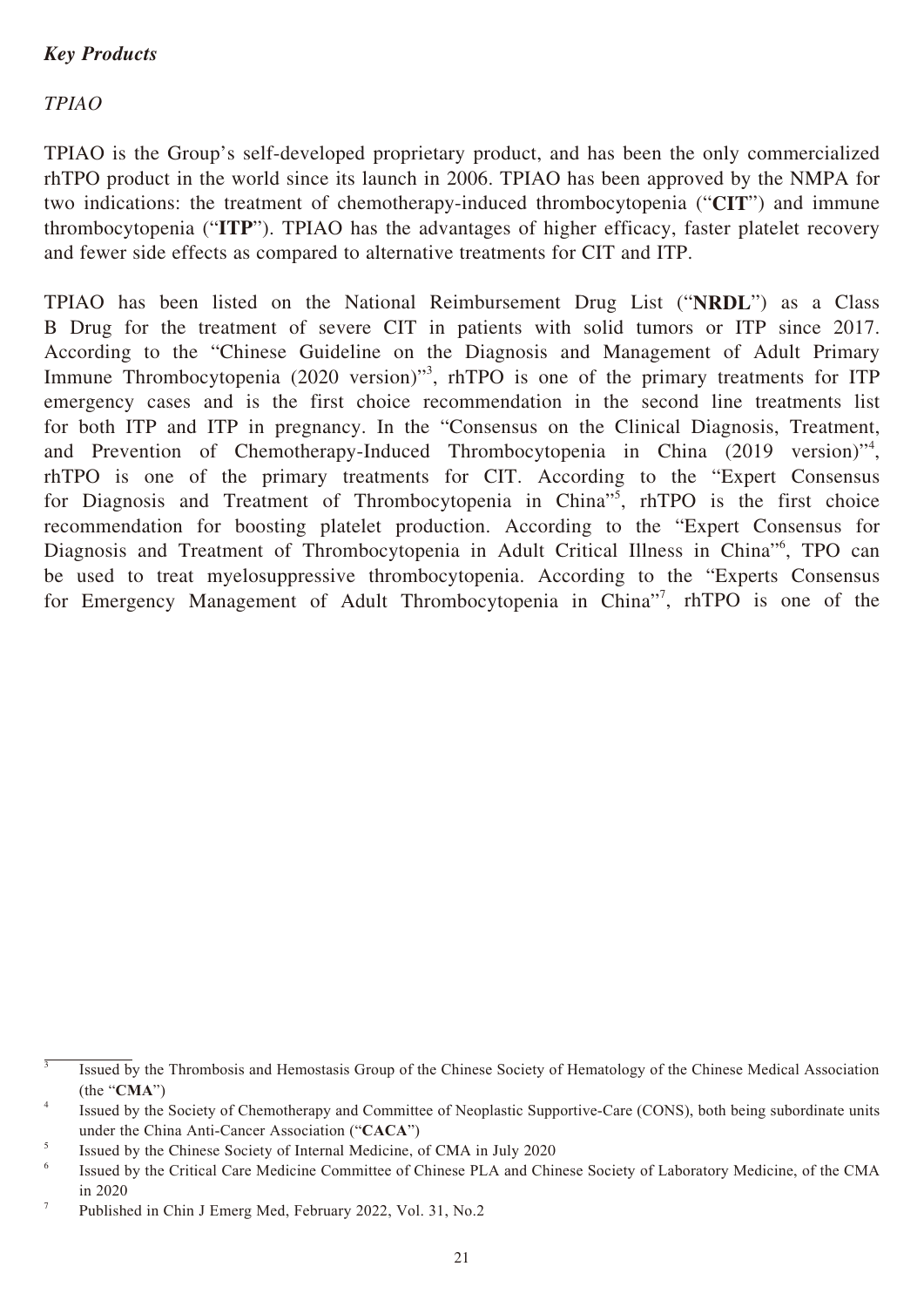treatments for emergency management of thrombocytopenia. In the "Chinese Guidelines for Treatment of Adult Primary Immune Thrombocytopenia"<sup>8</sup>, rhTPO was included as the first choice recommendation for the second line treatments list. In the "CSCO Guidelines — Soft Tissue Sarcoma (2019)", rhTPO is a primary treatment strategy for thrombocytopenia accompanying treating soft tissue sarcoma. rhTPO has also received similar professional endorsements in several national guidelines and experts consensus on treating certain other diseases in Mainland China.

On 28 December 2020, TPIAO was approved for listing on the 2021 NRDL through negotiation. During 2021, the continuing sales growth of TPIAO was mainly derived from: 1) the continued increase in the number of hospitals covered; 2) the reduced pressure on patients under new medical insurance payment pricing; and 3) the enhanced market position for inpatients attributable to its safety and efficacy, and its continually supplanting traditional IL platelet-raising drugs in clinical use. The Group estimates that the penetration rates for CIT and ITP indications in Mainland China are in the range of approximately 27% to 35%. In 2021, its market share for the treatment of thrombocytopenia in Mainland China was 30.2% in terms of sales volume and 72.1% in terms of sales value. For the phase III clinical trial of TPIAO in the pediatric ITP indication, patient enrollment was completed in February 2022. For TPIAO in surgery patients with hepatic dysfunction at the risk of thrombocytopenia, the Group has initiated a phase Ib/II trial in September 2021, with the patient enrollment ongoing. Outside of Mainland China, TPIAO has been approved in nine countries, including the Philippines and Thailand. Currently, the European filing for TPIAO has been initiated.

#### *EPIAO*

EPIAO is still the only rhEPO product approved by the NMPA for the following three indications: the treatment of anemia associated with chronic kidney disease ("**CKD**"), the treatment of chemotherapy-induced anemia ("**CIA**") and the reduction of allogeneic blood transfusion in surgery patients. EPIAO has been listed on the NRDL as a Class B Drug for renal anemia since 2000, and, additionally, for CIA in patients with non-hematological malignancies since 2019. EPIAO has also been listed on the 2018 National Essential Drug List. EPIAO has consistently been the premier market leader in the Mainland China rhEPO market since 2002 in terms of both sales volume and value. Further, EPIAO and SEPO together claim a majority market share of the Mainland China rhEPO market at 10,000 IU dosage. During 2021, the continuing sales growth of EPIAO was mainly derived from: 1) the increase in the number of basic medical institutions covered; 2) inclusion in the National Essential Drug List, and the greater willingness for prescription at the grassroot level; and 3) its clinical edges over oral drugs in terms of cost effectiveness and safety. In Mainland China, for NuPIAO (SSS06), a second-generation long-acting rhEPO to treat anemia, the patient enrollment for a phase III trial has started before the end of 2021; and, the patient enrollment in a randomized phase II clinical trial was completed by the end of December 2021 on RD-01, a pegylated long-acting rhEPO. Outside of Mainland China, EPIAO has been approved in 23 countries, including Brazil, Thailand and Pakistan. The multi-center biosimilar clinical trials for EPIAO in Russia and Thailand were completed in 2021, and study outcome achieved pre-defined efficacy endpoints.

 $\overline{\text{8}}$  Published in the International Journal of Hematology in April 2018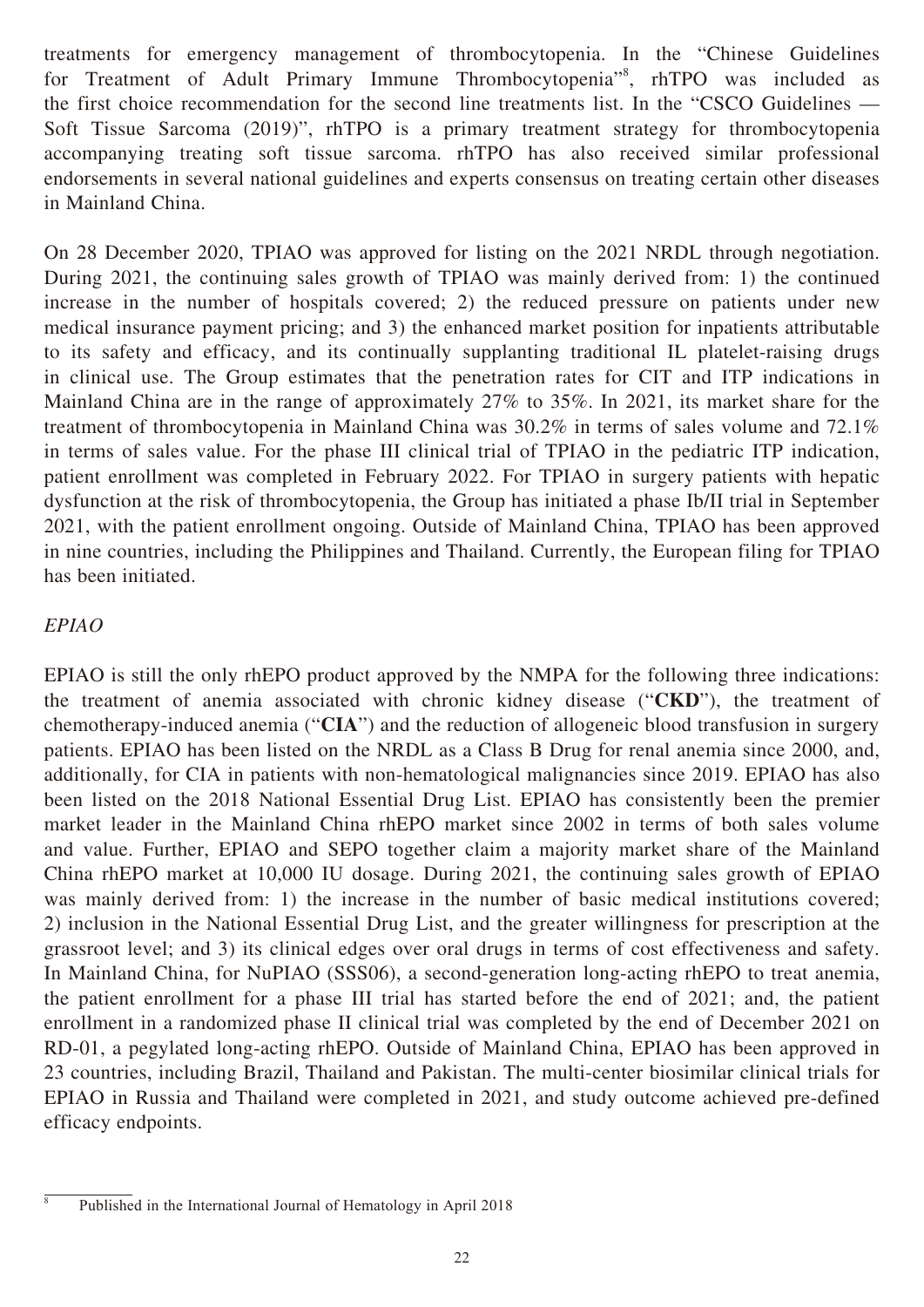#### *Yisaipu*

Yisaipu (Recombinant Human TNF-α Receptor II: IgG Fc Fusion Protein for Injection), is a TNF α inhibitor product. It was first launched in 2005 in Mainland China for rheumatoid arthritis ("**RA**"). Its indications were expanded to ankylosing spondylitis ("**AS**") and psoriasis in 2007. The Group actively participated in the development of the "2018 China Rheumatoid Arthritis Treatment Guidance" (the "**2018 China RA Guidance**"), an authoritative document issued by the CMA. In this Guidance, Yisaipu was adopted under 'TNF  $\alpha$  inhibitors' as one of the RA treatment options, and TNF  $\alpha$  inhibitors was deemed as a group of biological agents with relatively sufficient evidence and relatively wide adoption in treating RA. According to "The Standardized Diagnosis and Treatment of Rheumatoid Arthritis"<sup>9</sup>, TNF  $\alpha$  inhibitors is one of the treatments for RA. Yisaipu has been listed on the NRDL as a Class B Drug since 2017 for RA and for AS, each subject to certain medical prerequisites, and additionally, since 2019 for the treatment of adult patients with severe plaque psoriasis. Yisaipu is the first-to-market TNF  $\alpha$  inhibitor product in Mainland China, with a share of 29.5% in the Mainland China TNF  $\alpha$  market in 2021. Yisaipu were sold in more than 3,700 hospitals in Mainland China, including nearly 1,700 Grade III hospitals, in 2021. The Group believes that Yisaipu is still at an early stage of its product life cycle. According to the 2018 China RA Guidance, the usage rate of biologic DMARDs (Disease-Modifying Anti-Rheumatic Drugs) for treating RA in North America is 50.7%; while the usage rate in China is only 8.3% as found by a Chinese rheumatism registration study. Currently, the majority of the Group's sales of Yisaipu is generated from approximately 13% of the hospitals covered by the Group's sales team. The New Drug Application ("**NDA**") for the pre-filled aqueous injection solution of Yisaipu (Group R&D code: 301S) was re-submitted to the NMPA in July 2021. The application was accepted for review by the NMPA. Outside of Mainland China, Yisaipu has been approved in 15 countries, including Colombia, Indonesia, the Philippines and Pakistan.

#### *Cipterbin*

Cipterbin (Inetetamab) is the first innovative anti-HER2 mAb in Mainland China with the engineered Fc region and optimized production process. It was approved by the NMPA in June 2020 for the treatment of HER2-positive metastatic breast cancer in combination with chemotherapy, as it was proven to be capable of delaying the disease progression for, and bringing survival benefits to, HER2-positive metastatic breast cancer patients. Sunshine Guojian independently developed this product based on its proprietary technology platform. Cipterbin is listed on the 2020 NRDL. According to the "Guidelines of CSCO — Breast Cancer (2021 edition)", Inetetamab (Cipterbin) is a basic drug for the entire course of anti-HER2 therapy for patients with advanced breast cancer. According to the "Chinese Advanced Breast Cancer Consensus Guideline 2020 (CABC3)" issued by the China Medical Women's Association, Inetetamab (Cipterbin) is one of the preferred treatments of advanced breast cancer. Inetetamab is adopted in the "Guidelines for the Clinical Application of New Anti-tumor Drugs (2021 edition)" issued by the PRC National Health Commission, "Experts Consensus for Diagnosis and Treatment of human epidermal growth factor receptor 2 positive breast cancer (2021 edition)" published in the National Medical Journal of China, and "CACA Guidelines and Standards for Diagnosis and Treatment of Breast Cancer (2021 edition)". $^{10}$ .

<sup>&</sup>lt;sup>9</sup> Issued by Chinese Rheumatology Association of the CMA, in Chin J Intern Med, January 2022, Vol. 61, No. 1<sup>10</sup> Ignuary 2022, Vol. 61, No. 1<sup>10</sup>

<sup>10</sup> Issued by the CACA Breast Cancer Subcommittee, in CHINA ONCOLOGY 2021 Vol. 31 No. 10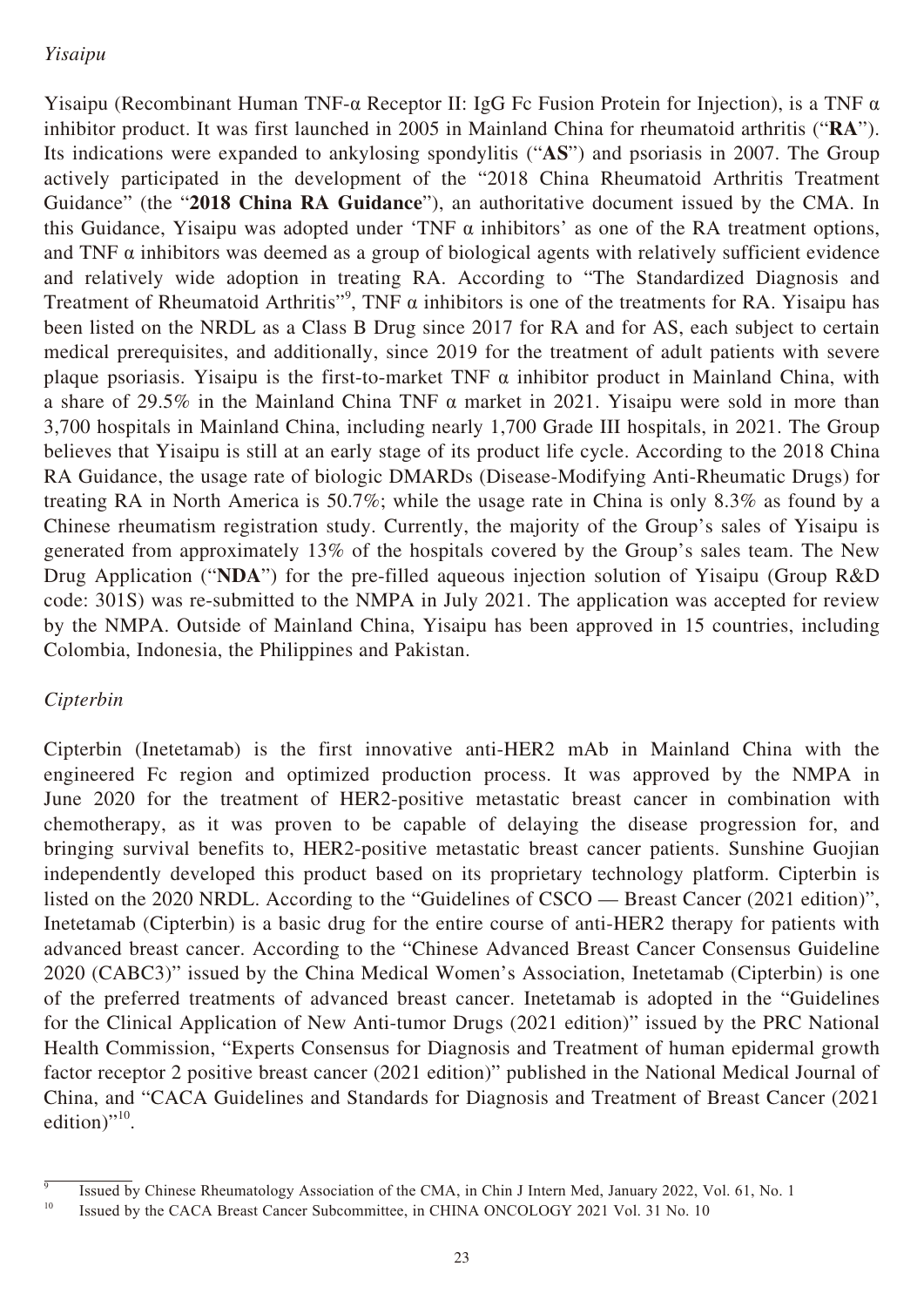#### *Mandi*

Mandi ( 蔓迪 ), generically known as minoxidil tincture, was launched in 2001 as the first over-the-counter (**"OTC"**) drug in Mainland China for androgenetic alopecia ("**AGA**") and alopecia areata. Minoxidil is the world's only topical OTC drug for male and female alopecia that is approved by the U.S. Food and Drug Administration ("**FDA**") as well as the PRC NMPA. The topical minoxidil can promote hair growth through: 1) promoting angiogenesis to increase regional blood supply and dilate scalp vascular, so as to improve microcirculation; 2) directly stimulating proliferation and differentiation of hair follicle epithelial cells to extend hair growth cycle; and 3) regulating the balance between calcium ion and potassium ion. In the "Guideline for Diagnosis and Treatment of Androgenetic Alopecia" issued by Chinese Medical Doctor Association, minoxidil receives the highest endorsement level, as it is superior to other AGA treatments in terms of anti-alopecia and improvement effects and safety.

According to CPA's data, Mandi has a market share of 71.2% in Mainland China in 2021, with a year-on-year growth of 63.7% in sales value. The sales coverage of Mandi currently extends to more than 2,000 medical institutions in Mainland China, and strategic cooperation with Yonghe Hair Transplant, a hair transplant chain, is established. Meanwhile, the sales channels of Mandi also cover nearly 65,000 retail pharmacies, as well as Internet sales platforms, such as Tmall and JD.com. The Group expects the following drivers in the future growth of Mandi: 1) coverage expansion in medical institutions. Mandi has been introduced into more than 700 active hair clinics in China and its coverage continues to expand. The medical institutions have seen Mandi's safety and effectiveness tested for more than ten years, with more than one million patients treated and the number increasing. The continuous building of hospital channels will enhance the professional status of Mandi brand, and will also help to convert high loyalty customers for retail and e-commerce channels. For the year ended 31 December 2021, the revenue of Mandi from medical institutions accounted for approximately 20% of its total revenue, an increase of approximately 35% year-on-year; 2) expansion of coverage of retail pharmacies. As Mandi currently has low coverage in retail pharmacies, there is potential for improvement. For the year ended 31 December 2021, the revenue of Mandi from retail pharmacies accounted for approximately 23% of its total revenue, an increase of 150% year-on-year. It is expected that the coverage of retail pharmacies will be expanded through marketing activities; 3) online brand operation. Mandi has been launched in online stores such as AliHealth Pharmacy, JD Pharmacy and brand flagship stores. The digital marketing system accurately reaches and converts potential customers, and the refined operation in and outside websites will continuously boost consumption on e-commerce platforms. For the year ended 31 December 2021, the revenue of Mandi from e-commerce accounted for approximately 57% of its total revenue, an increase of 55% year-on-year; 4) potential launch of new product formulation. The phase III study of the foam form of Mandi, comparing head-to-head in male hair loss patients to Rogaine®, the leading minoxidil drug in the U.S., has been successfully completed, showing Mandi foam being of equivalent efficacy and similar safety and tolerability. The application for market launch of Mandi foam was accepted by the NMPA, as announced on 11 January 2022. If approved, Mandi will likely be the only minoxidil foam in the Mainland China market, which will significantly improve its market competitiveness.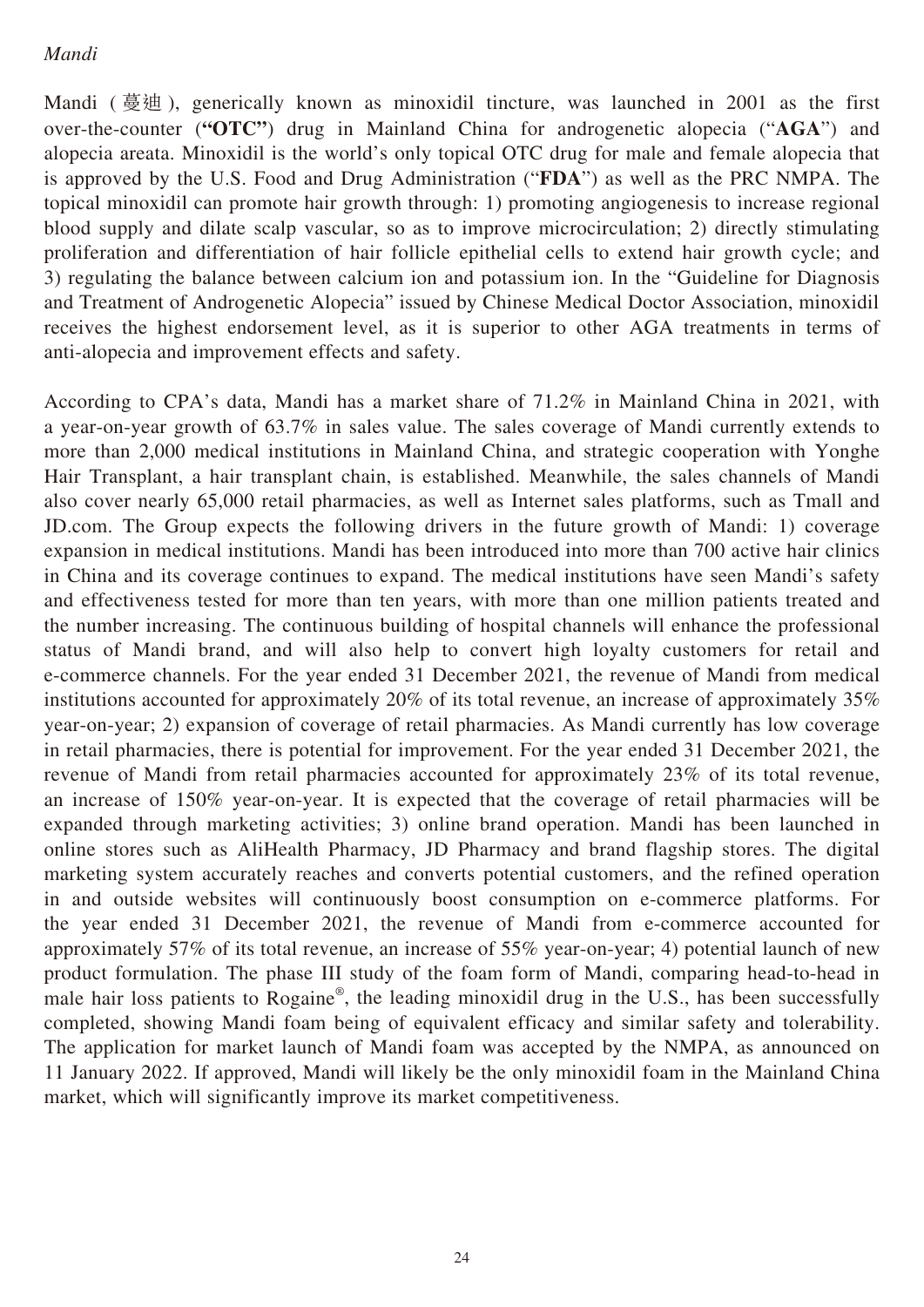In Mainland China, the current penetration rate of Mandi is only 1–2% among the 250 million hair loss population. The Group focuses on greater brand promotion of Mandi and on improving recognition of drug treatment effectiveness for hair loss. The Group believes that with greater promotion, the enhanced penetration rate will continue to expand the market potential of Mandi.

### *Remitch (\*product candidate)*

In December 2021, the NDA of nalfuraphine hydrochloride orally disintegrating tablets (Group R&D code: TRK-820, marketed in Japan as "Remitch") in collaboration with Toray Industries Inc. ("**Toray**") was accepted for review by the NMPA. The Group is actively preparing for the product launch.

According to the results of the global survey DOPPS (Dialysis Outcomes and Practice Patterns Study), as high as 39% of hemodialysis patients in Mainland China are suffering from moderate or more severe level of skin itching, and patients suffering from severe or acutely severe skin itching are up to 19%. Pruritus and the accompanying persistent sleep obstacles have become one of the important causes of depression suffered by hemodialysis patients; there is also a clear correlation between the state of depression and the increased death rates in hemodialysis patients. At present, while antihistamines are one of the most commonly used drugs for treatment of skin pruritus in China, it is not very effective for treating hemodialysis pruritus, and using antihistamines alone is quite difficult to improve their quality of life effectively. The therapeutic effect of other treatments ranging from local phototherapy to skin lubricants, topical hormones, oral gabapentin or pregabalin is merely to a limited extent. For those hemodialysis patients who do not experience satisfactory results from such treatments for pruritus, there is presently no effective treatment method.

TRK-820 is a highly selective κ (kappa)-opioid receptor agonist developed by Toray. The soft capsule dosage-form of the TRK-820 has been launched in Japan since 2009 and Korea since 2016 to treat hemodialysis pruritus, which is limited to circumstances where current treatments do not produce satisfactory results. Additional indications of TRK-820, including pruritus in chronic liver disease patients and pruritus in peritoneal dialysis patients were approved in Japan in 2015 and 2017, respectively. The orally disintegrating tablet was approved and launched in Japan in 2017. The orally disintegrating tablet can be taken with or without water, which is particularly suitable for patients whose swallowing capabilities have deteriorated or those who have restrictions on water intake, and therefore is expected to improve drug intake compliance of patients. According to the results of the Group's bridging clinical study, doses of 5µg and 2.5µg of nalfuraphine hydrochloride orally disintegrating tablets can safely improve the symptoms of hemodialysis patients with refractory pruritus when compared with the placebo. TRK-820 is the first drug in Mainland China targeting hemodialysis pruritus with an expected early market launch, and is expected to alleviate the pruritus symptoms and improve patient quality of life, thereby bringing benefits to the large number of hemodialysis pruritus patients in Mainland China.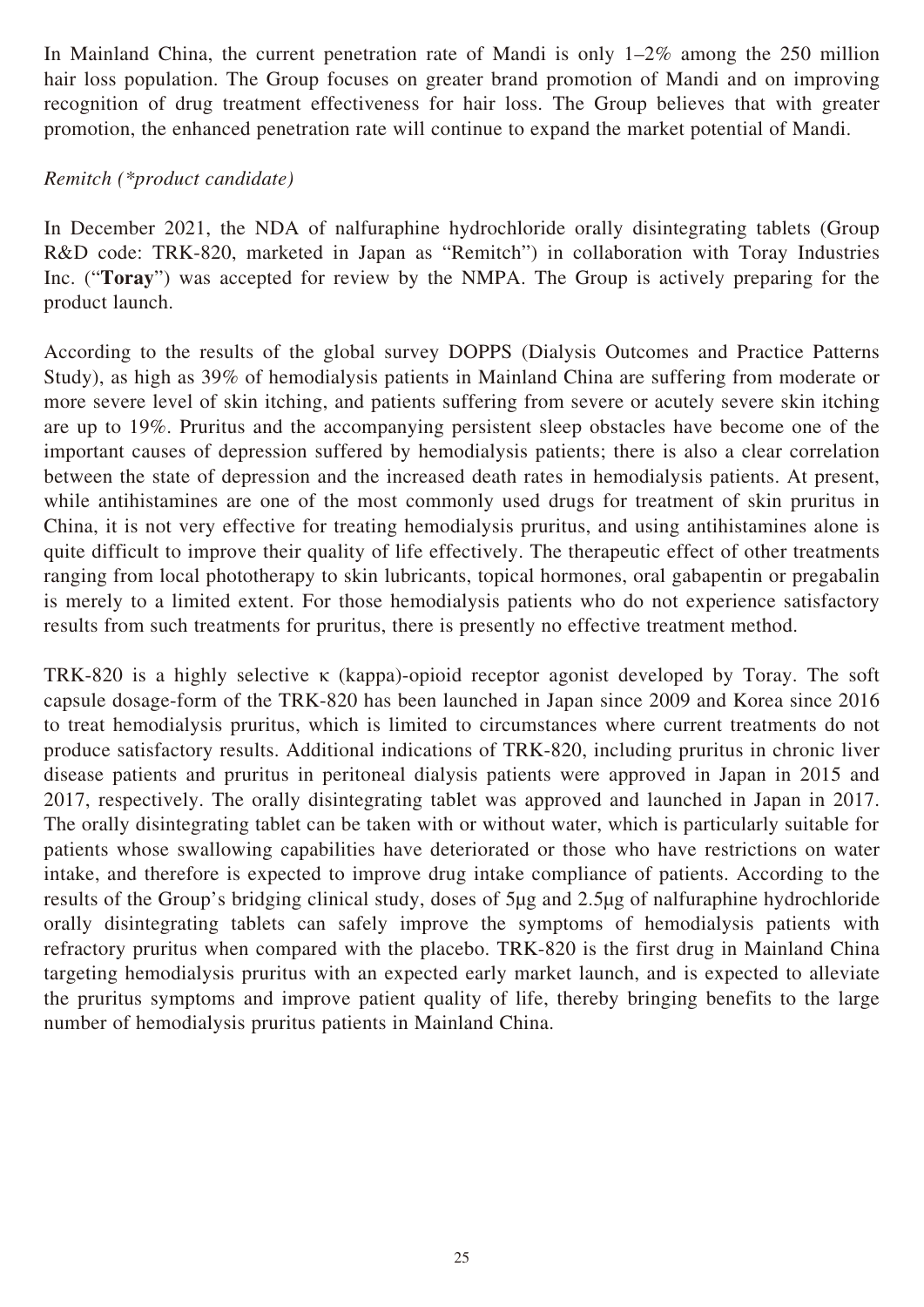### *CDMO Business*

The Group's CDMO business currently consists of NMV Desen Biotech Co., Ltd. (瀋陽德生, "**Desen Biotech**"), Shanghai Shengguo Pharmaceutical Development Co., Ltd. and Sirton (in Italy), all being the Group's subsidiaries. Among them, Desen Biotech has a total planned area of 500 Chinese mu, designed as a biopharmaceutical CDMO base, a manufacturing base of biopharmaceutical raw and auxiliary materials and consumables, and a biopharmaceutical core process equipment base that are domestically-leading, oriented to the international market and are compliant with relevant Chinese, EU and U.S. Good Manufacturing Practice (**"GMP"**) regulations. The first phase of Desen Biotech covers an area of over 110 Chinese mu, and plans to build a production line with 199,000 liters of stock solution and a cumulative capacity of 100 million doses/year for injections. It is expected that the first phase of 76,000-liter capacity will be operational in 2022.

The CDMO production lines of the Group can support production of a range of biologics in three major expression systems of bacteria, yeast and eukaryotic cells, including mAb, bispecific antibody, neutralization antibody, vaccine and mRNA nucleic acid drugs, and can meet the requirements of clinical biologics from early sample structure analysis, cell banking and Chemistry Manufacturing and Control (CMC) services to mid-clinical stock solution production, formulation production, and post-approval commercial production. The production lines are equipped with reactors of various scales, with specifications of single stainless steel system ranging from 10L to 10KL, which can meet different requirement scenarios from small batch sample testing at the R&D stage to mass commercial production. The total capacity of the production lines exceeds 200 million doses of formulation, covering the main forms of biologics such as liquid vials, freeze-dry powder injections and pre-filled injections. The Group's CDMO lines have received GMP certifications in Mainland China, Colombia, certain Pharmaceutical Inspection Co-operation Scheme (PIC/S) members, the EU (in regard to Sirton) and other countries; and have successfully passed all regulatory reviews, including multiple unannounced inspections, as well as quality audits by domestic and international customers.

The Group believes that it possesses various competitive advantages in the CDMO business, including the technological advantages associated with engaging in the whole process spanning from R&D to production of biopharmaceutical products over the years; the scalable cost advantages of a single 10,000-litre bioreactor for commercial production; the production cost advantages brought by the capability to manufacture raw materials such as culture medium and chroma-tographic filler; and the quality control management advantage with high level of automation. For the year ended 31 December 2021, the Group's CDMO business completed orders of approximately RMB110.9 million from customers, including leading domestic and international pharmaceutical companies and biotechnology companies, with services covering various steps from pre-clinical stage to commercialization for drugs.

#### *Research and Development*

The Group's integrated R&D platform covers a broad range of technical expertise in the discovery and development of innovative bio-pharmaceutical and small molecule products, including antibody discovery, molecular cloning, antibody/protein engineering, gene expression, cell line construction, manufacturing process development, pilot and large scale manufacturing, quality control and assurance, design and management of pre-clinical and clinical trials, and regulatory filing and registration. The Group is experienced in the R&D of mammalian cell-expressed, bacterial cell-expressed and chemically-synthesized pharmaceuticals.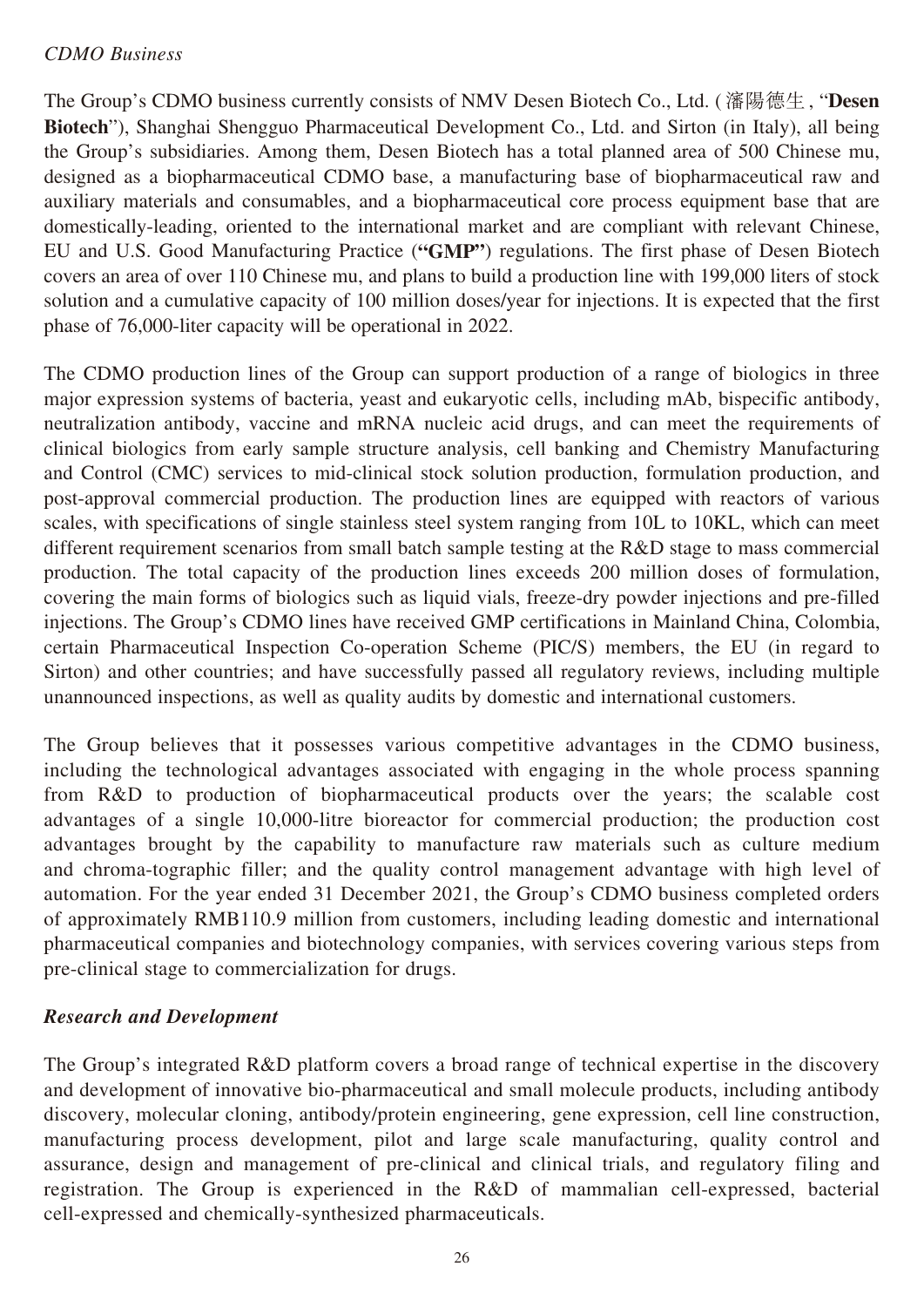The Group focuses its R&D efforts on researching and developing innovative biological products as well as in small molecule therapeutics. Currently, the Group has several leading biological products in various stages of clinical development, including 304R (an anti-CD20 antibody to treat non-Hodgkin's lymphoma and other autoimmune diseases), 301S (the pre-filled aqueous injection solution of Yisaipu), SSS06 (NuPIAO, a second-generation rhEPO to treat anemia), RD-01 (a pegylated long-acting rhEPO to treat anemia), SSS07 (an anti-TNF  $\alpha$  antibody to treat RA and other inflammatory diseases), pegsiticase (a modified pegylated recombinant uricase from candida utilis to treat refractory gout), 601A (an anti-vascular endothelial growth factor ("**VEGF**") antibody to treat age-related macular degeneration ("**AMD**") and other ophthalmological diseases), 602 (an anti-EGFR antibody to treat cancer), 608 (an anti-IL-17A antibody to treat autoimmune and other inflammatory diseases), 609A (an anti-programmed cell death protein 1 ("**PD1**") antibody to treat cancer), 610 (an anti-IL-5 antibody to treat severe asthma), and 611 (an anti-IL4R antibody to treat AD). On the small molecule side, the Group is conducting clinical trials of two innovative products: nalfurafine hydrochloride (TRK-820, a highly selective kappa receptor agonist) to treat pruritus in hemodialysis patients, and HIF-117 capsule (SSS17, a selective small molecule inhibitor to hypoxia inducible factor ("**HIF**") proline hydroxylase) to treat anemia. In addition, the Group is performing bio-equivalency studies of a number of generic small molecule products in the field of nephrology, autoimmune and dermatological diseases.

On the research front, the Group is developing a panel of novel biological products, including mAbs, bi-specific antibodies and fusion proteins, and a number of small molecule drugs, both innovative and generic, in the areas of oncology, auto-immune and inflammatory diseases, nephrology, ophthalmology and dermatological diseases.

The Group's R&D team, consisting of nearly 600 experienced scientists, is working diligently to research and discover new medicines, to accelerate the progress of clinical development, and to bring breakthrough therapies to fulfill the unmet medical needs of patients.

## *Product Pipeline*

As at 31 December 2021, amongst the 33 product candidates within the Group's active pipeline, 26 were being developed as innovative drugs in Mainland China. Out of these 33 product candidates, 18 are mAb or bi-specific antibodies, seven are other biologic products, and eight are small molecule entities. The Group has ten product candidates in oncology; 16 product candidates that target auto-immune diseases including RA, and other diseases including refractory gout and ophthalmological diseases such as AMD; six product candidates in nephrology; and one product candidate in dermatology.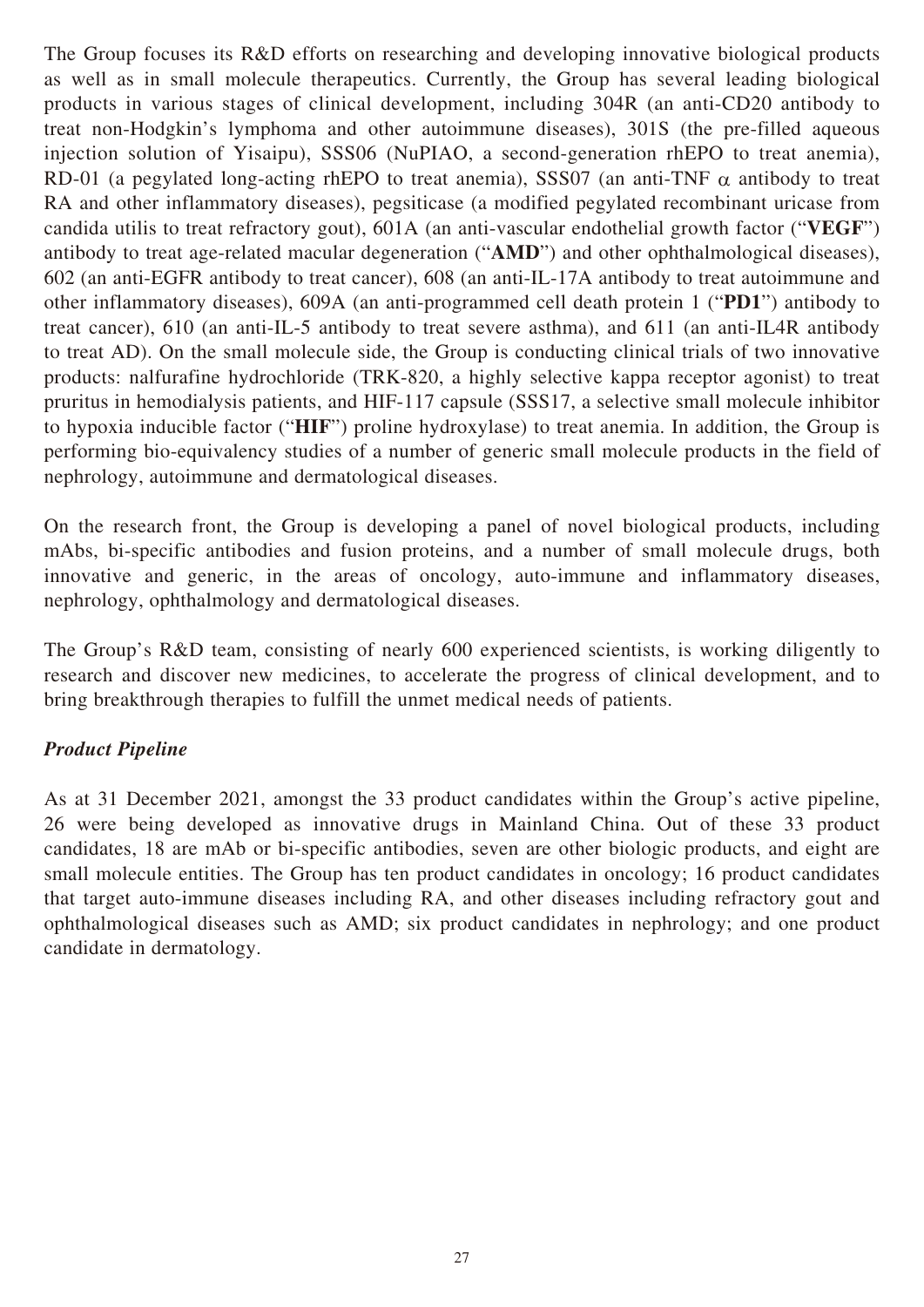#### **Notes:**

- 1. Each arrow bar in the R&D Pipeline chart below indicates the progress in Mainland China. Remarks starting with "\*" note the progress in the U.S.
- 2. BE: Bio-equivalence assessment
- 3. IND: means investigational new drug



#### *Key Product Developments*

— *New Drug Application submission and phase III development*

*Anti-TNF* α *pre-filled aqueous injection solution of Yisaipu (301S)*: The Group has re-submitted an NDA to the NMPA for manufacturing approval in July 2021. The application was accepted for review by the NMPA.

*Minoxidil foam formulation (MN709)*: The Group has completed a multi-centered, randomized, and double-blinded phase III study comparing head-to-head of MN709 to Rogaine® in male patients with hair loss. The study result shows that the efficacy of MN709 is equivalent to that of ROGAINE<sup>®</sup> and there is similarity between the two in terms of safety and tolerability. As announced on 11 January 2022, an NDA to the NMPA was accepted for review.

*Narfuraphine hydrochloride (TRK820)*: As announced on 21 July 2021, the randomized, doubleblind, placebo-controlled multi-centered bridging clinical study on narfuraphine hydrochloride orally disintegrating tablets for treatment of maintenance hemodialysis patients with refractory pruritus has reached the pre-set clinical study endpoint. The result indicates that the main efficacy indicators of the 5µg group and the 2.5µg group of this study have all been bridged successfully and these outcomes are consistent with the results of Japan's phase III trial. The NDA has been submitted to the NMPA and was accepted for review in December 2021. TRK-820 is a highly selective κ (kappa)-opioid receptor agonist. In December 2017, Toray granted 3SBio the exclusive right to develop and commercialize TRK-820 (trade name in Japan: "Remitch<sup>®</sup>", as marketed since 2009) in Mainland China.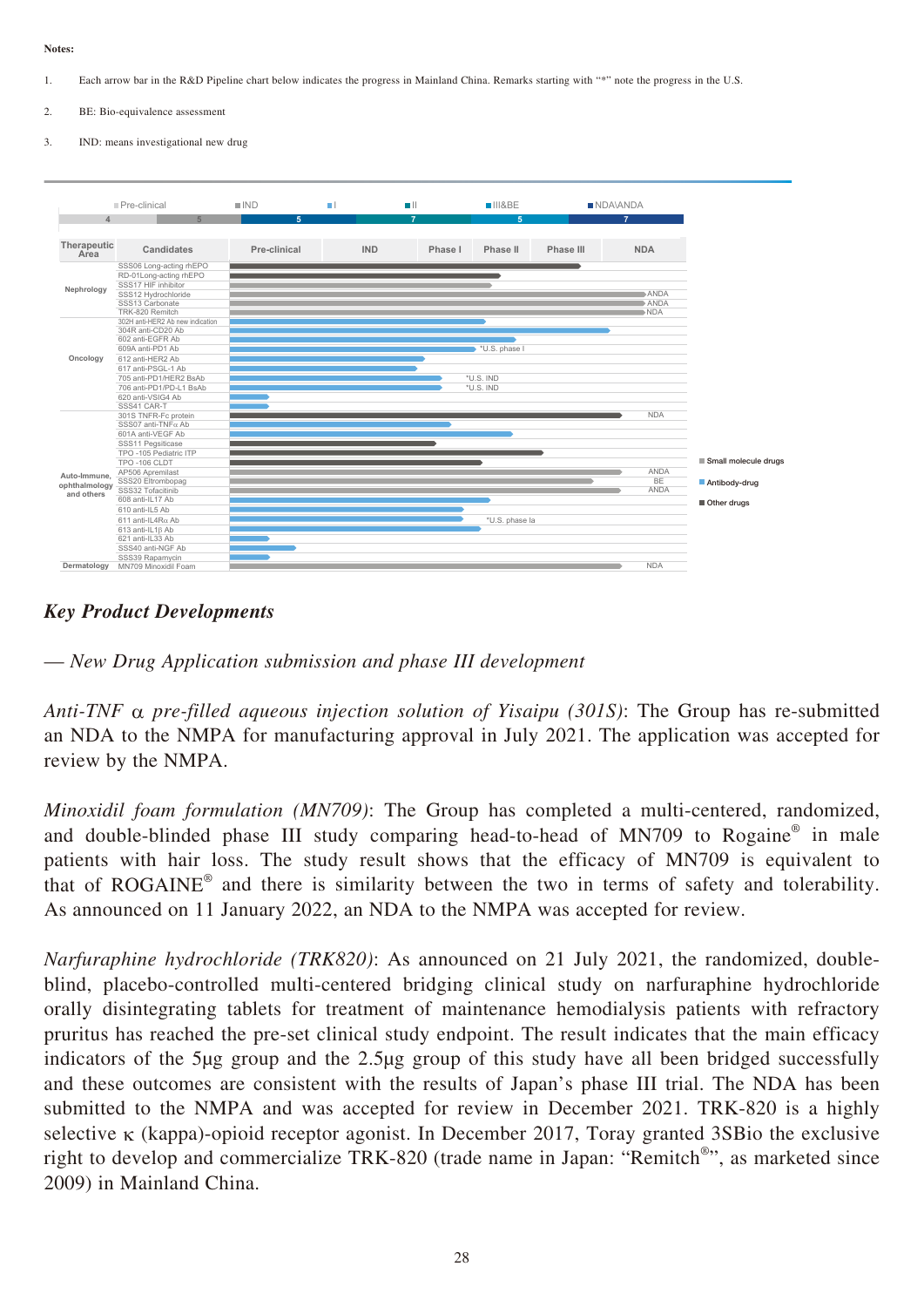*TPIAO (TPO)*: The Group has started a phase III clinical trial of TPIAO in the pediatric ITP indication. Patient enrollment was completed in February 2022. A phase I clinical trial for TPIAO in surgery patients with chronic hepatic dysfunction at the risk of thrombocytopenia has been completed, and the Group has initiated a phase Ib/II trial in September 2021, and the patient enrollment is ongoing.

*Pegsiticase (SSS11)*: In the U.S., the Group's business partner, Selecta Biosciences, Inc. (NASDAQ: SELB) ("**Selecta**"), has commenced the phase III clinical program of the combination therapy SEL-212 for treatment of chronic refractory gout. In 2014, Selecta was authorized by the Company to use pegsiticase, also known as pegadricase, (a recombinant enzyme that metabolizes uric acid) in the development of SEL-212. SEL-212 consists of pegsiticase and Selecta's proprietary ImmTOR<sup>®</sup> immune tolerance platform, which can durably control serum uric acid, reduce immunogenicity, and allow for repeated monthly dosing. The Group is currently conducting the phase I clinical trials for SSS11 in refractory gout patients with high uric acid level in Mainland China.

*Anti-CD20 mAb (304R)*: The Group has completed the internal auditing of the participating clinical trial sites and data in the previously completed phase III trial and is finalizing the clinical study reports. The Group has completed a phase I head-to-head trial comparing 304R (Jiantuoxi) with rituximab (Rituxan® ) in non-Hodgkin's lymphoma patients with zero tumour burden, with major endpoints of safety and pharmacokinetics.

*Anti-VEGF mAb (601A)*: the Group has completed the patient enrollments for the phase II trial of 601A for branch retinal vein occlusion (BRVO) and central RVO (CRVO), and has been approved by the NMPA for conducting phase III clinical trial for AMD.

*NuPIAO (EPO, SSS06)*: The Group has completed a phase II clinical trial, and completed the data readout in December 2021. The Group has kicked off a phase III trial of the product in November 2021 with the approval from the NMPA, and started patient enrollment before the end of 2021.

## — *Phase II development*

*Peg-EPO (RD-01)*: The Group has completed a dose-escalating phase I safety and pharmacokinetics study of RD-01 in healthy volunteers. Patient enrollment in a randomized phase II clinical trial was completed by the end of December 2021.

*Anti-IL17A mAb (608)*: The phase II trial of 608 in patients with plaque psoriasis has completed patient enrollment. The phase III trial is expected to initiate before 2022 year end. The Group submitted an IND application for 608 in Axial Spondyloarthritis (SpA) indication in March 2022.

*Anti-TNF* α *mAb (SSS07)*: The Group has completed the phase I clinical trial of SSS07 in both healthy volunteers and RA patients, and has submitted an IND application for a phase II trial in patients with RA.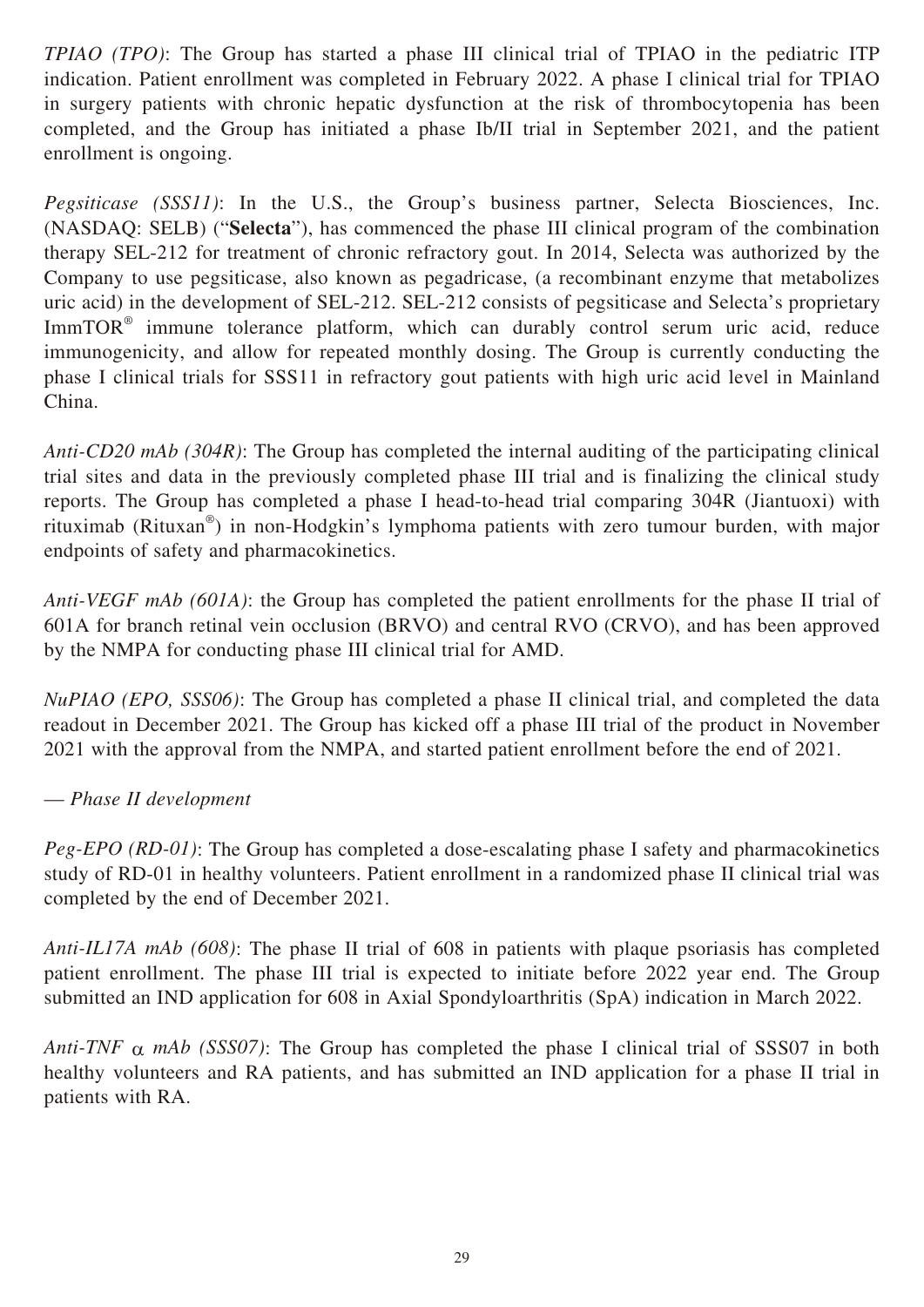*Anti-EGFR mAb (602)*: The Group has completed two phase I trials of 602: one in healthy volunteers and the other in patients with colorectal cancer, and has initiated a phase II clinical trial of the product in patients with colorectal cancer. Patient enrollment has been completed in October 2021 and the Group is planning to initiate a phase III trial. A request on pre-phase III trial of 602 in patients with colorectal cancer has been submitted to the NMPA by the end of 2021.

*Anti-HER2 mAb (inetetamab, 302H)*: In May 2021, the Group received an IND approval from the NMPA to conduct phase I/II clinical trials of 302H in combination with 602 in patients with HER2 positive, KRAS/NRAS/BRAF wild-type colorectal cancers. In addition, the Group has also received an IND approval from the NMPA to conduct clinical trials of 302H in combination with IMM01, a CD47-targeting SIRP  $\alpha$ -Fc fusion protein currently being developed by ImmuneOnco, in HER2 positive solid tumors.

*Anti-PD1 mAb (609A)*: The Group has completed a U.S. phase I trial of 609A in patients with various cancers. Its phase II trials in Mainland China are ongoing. The Group is conducting several trials for the product in multiple cancer indications, both as a single agent therapy and in various combination therapies. To date, the Group has received several IND approvals from the NMPA for 609A in combination with 302H, bevacizumab, and/or chemotherapies in various cancer indications, including breast cancer, hepatocellular carcinoma, gastric cancer and soft tissue sarcomas.

*Anti-IL1* β *mAb (613)*: The Group received an IND approval from the NMPA for 613 in acute gout (AG) indication in March 2022, with the phase Ib/II trial now in initiation.

## — *Phase I development and new IND applications*

*Anti-IL5 mAb (610)*: The phase Ib trial of 610 in asthma patients is enrolling patients, and the enrollment is expected to complete in the second quarter of 2022.

*Anti-IL4R*α *mAb (611)*: A dose-escalating phase Ia clinical trial in healthy volunteers has been completed in the U.S. The phase Ib study in patients with AD in Mainland China has completed patient enrollment in March 2022. The IND application for 611 in chronic rhinosinusitis (CRS) is on-going and is expected to complete in the second quarter of 2022.

*HIF-117 (SSS17)*: Phase I clinical trial of SSS17 to treat anemia patients is ongoing. SSS17 is a selective small molecule inhibitor to HIF proline hydroxylase, a molecule which can improve the stability and half-life of  $HIF_{\alpha}$ , so as to motivate the secretion of erythropoietin. It is expected that SSS17 will create synergies with the Group's rhEPO injections and provide CKD patients with alternative treatment options, particularly for pre-dialysis patients, a large and under-treated patient population in Mainland China.

*Anti-HER2 mAb (612)*: In May 2021, the Group received an IND approval from the NMPA to conduct clinical trials of 612, a novel anti-HER2 mAb directed against different epitopes to those of trastuzumab and pertuzumab, to treat HER2 positive cancer patients. In pre-clinical studies, 612 has demonstrated significant synergistic antitumor activity when combined with 302H, trastuzumab, or a combination of 302H and pertuzumab. Patient enrollment is expected to start in early 2022.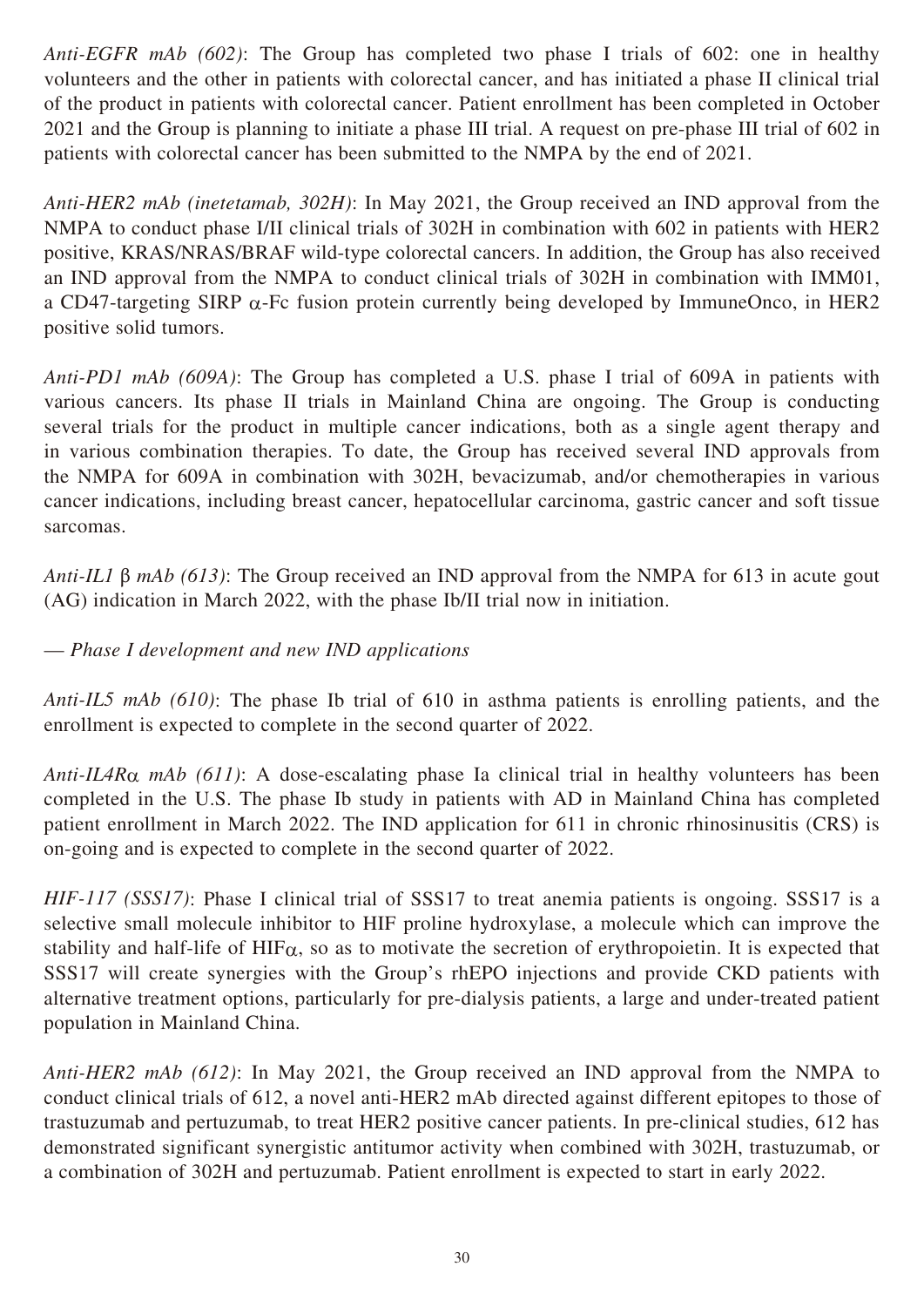*Anti-PD1 x anti-HER2 bispecific antibody (705)*: In June 2021, the Group received an IND approval from the U.S. FDA to conduct clinical trials of 705 in HER2 positive solid cancer patients. An IND approval of 705 has also been received in September 2021 from the NMPA.

*Anti-PD1 x anti-PD-L1 bispecific antibody (706)*: In October 2021, the Group received an IND approval from the U.S. FDA to conduct clinical trials of 706 in solid tumor patients. An IND approval of 706 also has been received in December 2021 from the NMPA.

*Anti-PSGL-1 mAb (617)*: the Group has been approved by the NMPA for conducting phase I clinical trial for advanced solid tumors. 617 is the first antagonistic antibody targeting PSGL-1 in Mainland China. Verseau Therapeutic, Inc., the Group's partner, has received an IND approval from the U.S. FDA for the drug, and will initiate its phase Ia/Ib clinical study for solid tumors in the first quarter of 2022.

### *Sales, Marketing and Distribution*

The Group's sales and marketing efforts are characterized by a strong emphasis on academic promotion. The Group aims to promote and strengthen the Group's academic recognition and the brand awareness of its products among medical experts. The Group markets and promotes its key products mainly through its in-house team. The Group sells these products to distributors who are responsible for delivering products to hospitals and other medical institutions. Mandi is sold through retail pharmacies and online stores.

As at 31 December 2021, the Group's extensive sales and distribution network in Mainland China was supported by approximately 2,714 sales and marketing employees, 1,001 distributors and 2,011 third-party promoters. In 2021, the Group's products were sold in over 2,500 Grade III hospitals and over 6,000 Grade II or lower hospitals and medical institutions across all provinces, autonomous regions and special municipalities in Mainland China. In addition, TPIAO, Yisaipu, EPIAO, SEPO and some of the Group's other products are exported to a number of countries through international promoters.

#### *Outlook*

Since the introduction of the reform of new drugs evaluation and approval, the Mainland China biopharmaceutical market sees rising degrees of openness, and the number of imported and domestic innovative drugs continues to increase, thereby witnessing a continuous expansion of the market size. According to the data from Frost & Sullivan, the size of the Mainland China biopharmaceutical market in 2021 was estimated to be nearly RMB406 billion, with a compound annual growth rate exceeding 20% in 5 years. Nevertheless, when compared globally, the utilisation rate of biologics remains at the initial stage in Mainland China. Therefore, the Group believes that the Mainland China biopharmaceutical market will continue to expand its scale and coverage and penetrate into the grassroot level, and the market will continue to optimize the treatment options of tumors and chronic diseases, and the variety of domestic blockbuster biopharmaceutical drugs will continue to increase.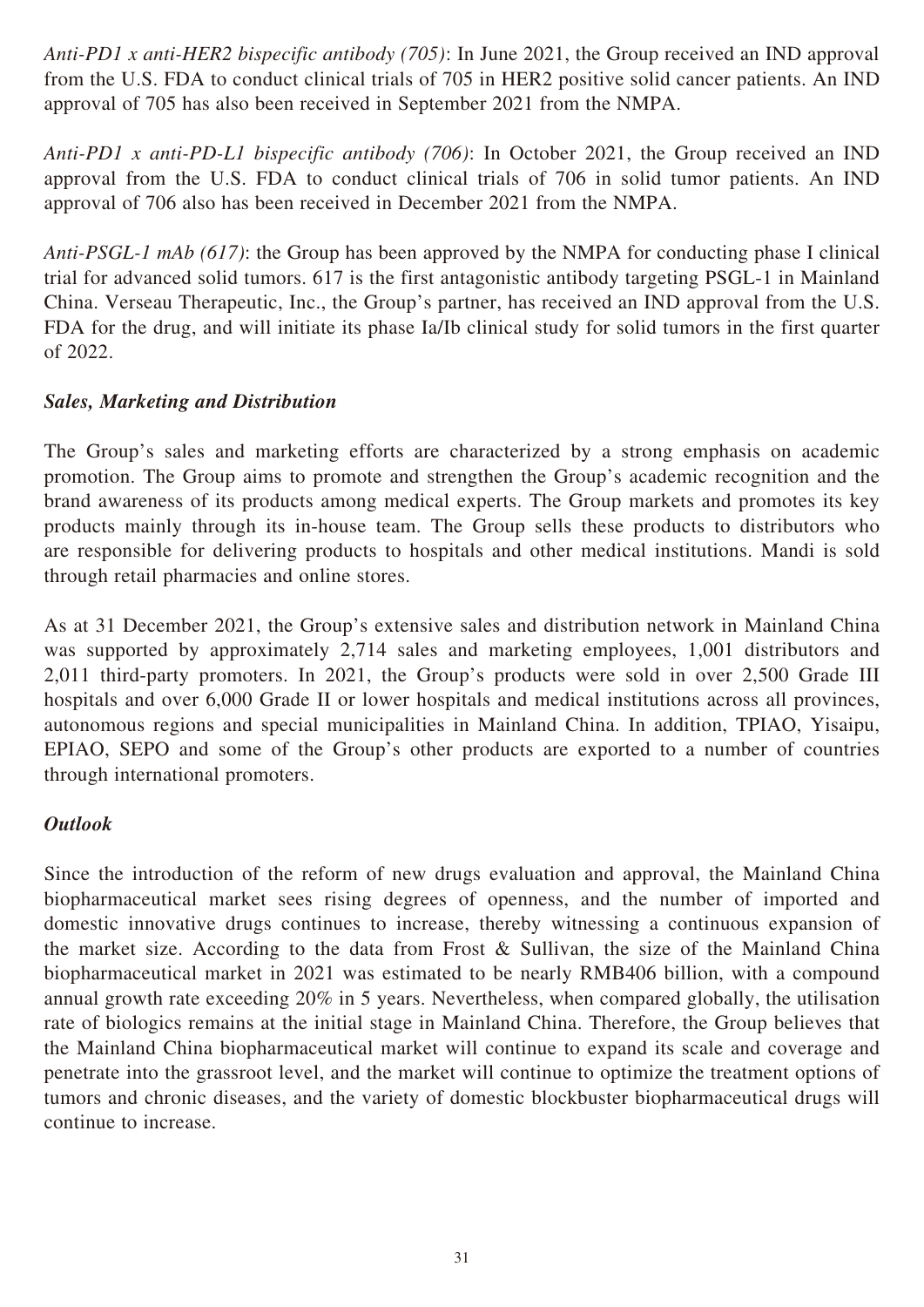From the perspective of innovation policy, the pilot Marketing Authorization Holder ("**MAH**") system in 2016 opened up the final bottleneck of pharmaceutical innovation. With the separation of the marketing approval and the manufacturing approval for pharmaceutical companies, the R&D institutions can achieve faster coming on market for innovative products through contract manufacturing. After five years of implementation, MAH drugs are now gradually progressing to market launch, bringing continuous growth to the domestic CDMO industry. With the ongoing advances of medical insurance reform and national centralized drug procurement, the innovative feature and cost control of domestic biopharmaceuticals become more eminent, and the CDMO demand of domestic biopharmaceuticals will persist at a high level.

In the consumer area, as the quality of life improves, there is significant rise in demand for consumer medical treatment in Mainland China, thereby creating great market potential for the growth of externally used OTC hair growth medicines. Given that there are more than 250 million people suffering from hair losses in Mainland China, we expect that with people's growing awareness of hair health, the scale of the hair growth market will continue to expand. In this market, externally used hair growth medicines, leveraging on its assured safety profile and efficacy, will become an important player. We believe that as the safety profile and efficacy of externally used OTC hair growth medicines have been validated by clinical tests over years, along with their ready availability, such products can enrich the treatment options for patients suffering from hair loss.

In terms of our own development strategy, the Group has responded firmly to the national guidance on independent innovation and further deepening of medical security. By adhering to the concept of "letting high quality drugs be generally available for patients", the Group continues to strengthen the commercialization and innovation capacities of its biopharmaceuticals, thereby promoting sustainable development of its performance in the long run. The Group will constantly focus on its advantages in the fields of nephrology and autoimmunity, fully utilise its advantages of integrated research, production and sales, deepen its penetration into the grassroot market, expand the product matrix, combine endogenous growth with extended external collaborations, and deploy early to meet the practical needs of an aging Mainland China society. For marketed drugs including TPIAO, EPIAO, SEPO and Yisaipu, the Group firmly adheres to the strategy of deepening grassroot development and continues to pursue a wider patient coverage while actively responding to the call for adjustment of national medical insurance prices. Moreover, the Group is committed to creating a forward-looking layout in order to build large-scale production capacity to ensure a more adequate supply of higher quality medicines at lower prices.

In 2021, through strategically integrating the Group resources, the CDMO business platform was officially launched and became independently operated. Leveraging its deep experience and production capacity advantage in the biopharmaceuticals field, the Group empowers many domestic biotechnology companies and expedites the launching of high-quality new domestic drugs. With a highly localized supply chain, the Group reduces the stranglehold risk imposed by overseas suppliers on the R&D of domestic customers, thereby maximizing the value of the Group's businesses and fostering new business growth points. Moreover, on top of the existing antibody drugs CDMO, the Group will closely monitor industry trends, and has built in incubation CDMO production facilities covering gene therapy and cell therapy. In biopharmaceutical CDMO field, the Group is making strategic moves with foresight, and pursuing planned expansion and solid longterm growth.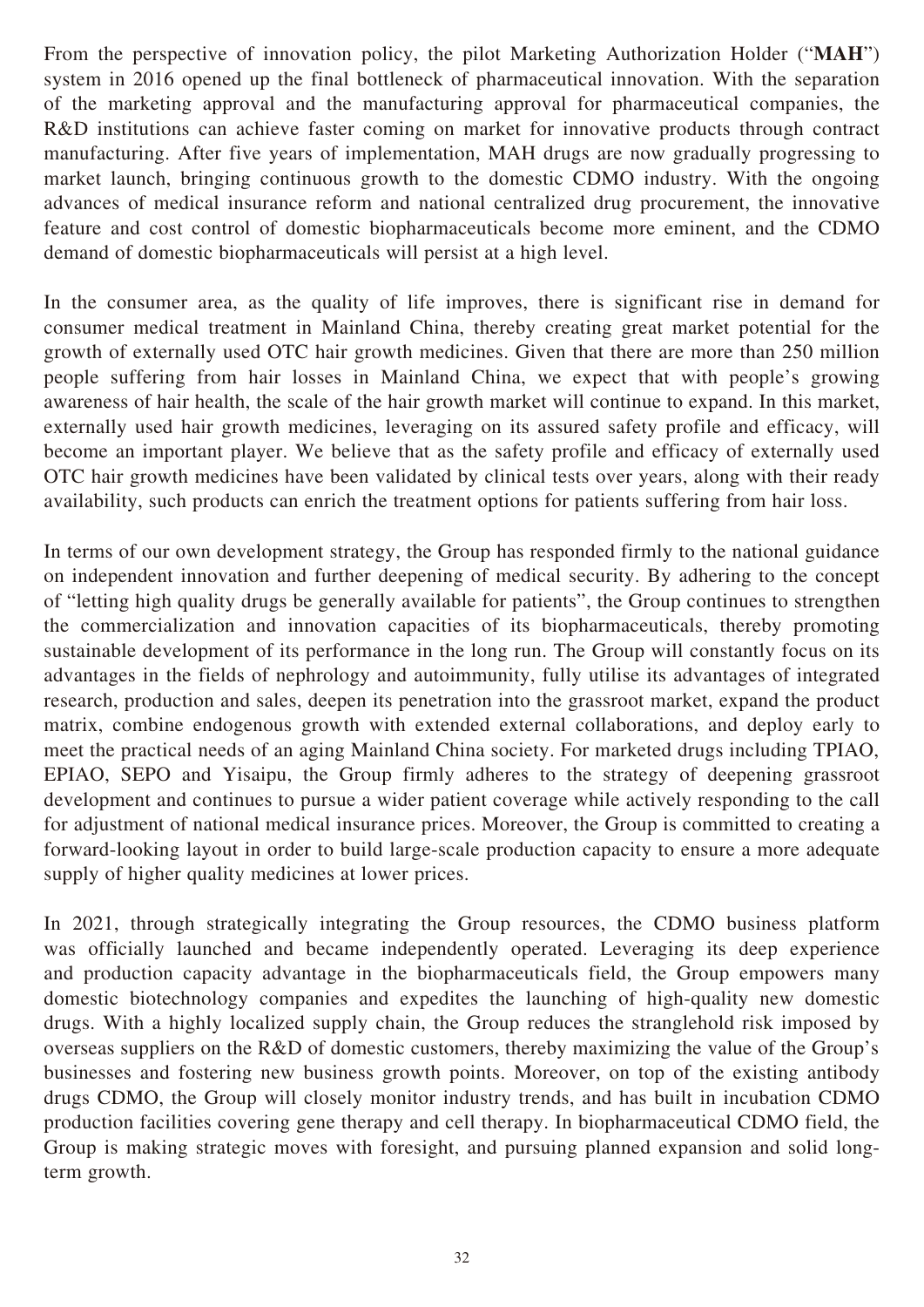As for market expectation of Mandi as a consumer product, the Group expects that with the intensified market promotion for Mandi and leveraging its advantageous position as a leading external OTC hair growth medicine with remarkable safety profile and efficacy, together with its extensive product specifications and restructured production capacity, it is possible for Mandi to achieve a higher penetration and sustain rapid performance growth.

Regarding the R&D layout, the Group has consistently pursued excellence in innovation and technology. Our extensive product portfolio comprises 33 pipeline candidates, with 26 candidates developed as innovative drugs in Mainland China. The Group continues to focus its resources on four core therapeutic areas, which are autoimmune diseases, oncology, nephrology and dermatology. Among them, the autoimmune diseases segment includes anti-IL-4R $\alpha$  antibody, anti-IL-5 antibody, anti-IL-1β antibody and anti-IL-17A antibody that rank in the first R&D echelon in Mainland China. The Group will continue to focus on building up its in-house clinical development capacity and expediting the clinical progress in order to advance its integrative research capability.

The Group has always pursued external collaboration on the themes of "global innovation" and "fields synergy", putting equal emphasis on both "bringing in" and "going out". On the side of bringing in to the country, the Group collaborates with the world's leading biotechnology and pharmaceutical companies to satisfy the unmet clinical needs of domestic patients. The Group, in collaboration with Toray, introduces nalfuraphine hydrochloride orally disintegrating tablets (TRK-820) to fill in the market gaps for hundreds of thousands of dialysis patients and even greater number of patients with liver disease who suffer from pruitus in the domestic market. On the going overseas side, the global right of the PD-1 mAb (609A) proprietarily developed by the Group for specific combination therapy (tumor immunotherapy Syncrovax) was granted to Syncromune in the U.S.. The Group may receive payments totaling several hundreds of millions of USD including an upfront payment, milestone payments, and other incentives.

In 2021, although the effects of the COVID-19 pandemic were significantly alleviated in Mainland China and abroad, the operations of the domestic and overseas markets have yet to fully recover due to the impacts of regional and intermittent pandemic outbreaks, and therefore business operations still face uncertainties, risks and challenges. Nevertheless, the Group will continue to operate in a prudent and positive manner. By leveraging from the experiences of managing and operating in the normalcy of the pandemic condition, the Group is working out more mature and systemic measures to ensure that its business and operations are moving forward in an orderly and stable manner.

## **Financial Review**

#### *Revenue*

For the year ended 31 December 2021, the Group's revenue amounted to approximately RMB6,382.0 million, as compared to approximately RMB5,587.6 million for the year ended 31 December 2020, representing an increase of approximately RMB794.4 million, or approximately 14.2%. The increase was mainly attributable to the strong sales growth of TPIAO, rhEPO products, Yisaipu and Mandi.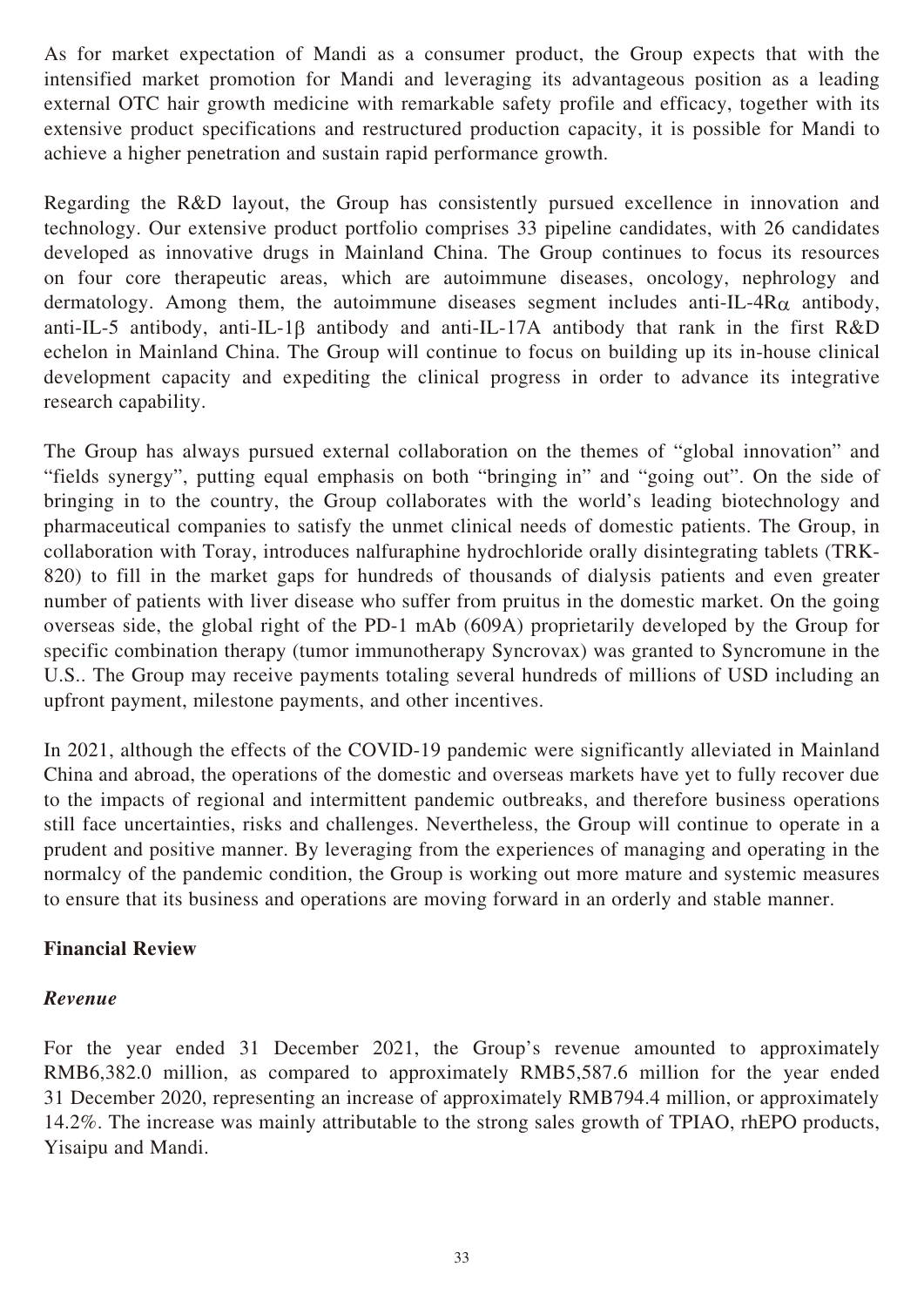For the year ended 31 December 2021, the Group's sales of TPIAO increased to approximately RMB3,080.0 million, as compared to approximately RMB2,762.7 million for the year ended 31 December 2020, representing an increase of approximately RMB317.3 million, or approximately 11.5%. The increase was primarily attributable to an increase in sales volume. Sales of TPIAO was not severely affected by the outbreak of the COVID-19 pandemic mainly due to the inelastic nature of the medical need of its target patients. For the year ended 31 December 2021, the sales of TPIAO accounted for approximately 48.3% of the Group's total revenue.

For the year ended 31 December 2021, the Group's combined sales of EPIAO and SEPO increased to approximately RMB1,119.7 million, as compared to approximately RMB973.9 million for the year ended 31 December 2020, representing an increase of approximately RMB145.7 million, or approximately 15.0%. The increase was mainly due to the increase in sales volume which was in turn primarily driven by the improved penetration rate, as rhEPO has become a necessary basic drug at lower tier public medical institutions. For the year ended 31 December 2021, the Group's sales of EPIAO increased to approximately RMB833.7 million, as compared to approximately RMB733.0 million for the year ended 31 December 2020, representing an increase of approximately RMB100.7 million, or approximately 13.7%. For the year ended 31 December 2021, the Group's sales of SEPO increased to approximately RMB286.0 million, as compared to approximately RMB240.9 million for the year ended 31 December 2020, representing an increase of approximately RMB45.0 million, or approximately 18.7%. For the year ended 31 December 2021, the sales of EPIAO and SEPO accounted for a total of approximately 17.5% of the Group's total revenue.

For the year ended 31 December 2021, the Group's sales of Yisaipu increased to approximately RMB788.7 million, as compared to approximately RMB615.3 million for the year ended 31 December 2020, representing an increase of approximately RMB173.4 million, or approximately 28.2%. The increase was mainly attributable to the increased sales volume which was driven by the price reduction since October 2020. For the year ended 31 December 2021, the sales of Yisaipu accounted for approximately 12.4% of the Group's total revenue.

For the year ended 31 December 2021, the Group's sales from alopecia area were approximately RMB619.4 million, as compared to approximately RMB385.4 million for the year ended 31 December 2020 representing an increase of approximately RMB234.1 million, or approximately 60.7%. The increase was mainly attributable to the increased market demand for hair loss and growth treatments, which was driven by the Group's diversified and effective promotional efforts. For the year ended 31 December 2021, the Group's sales of Mandi increased to approximately RMB601.6 million, as compared to approximately RMB367.6 million for the year ended 31 December 2020, representing an increase of approximately RMB234.0 million, or approximately 63.7%. For the year ended 31 December 2021, the sales from alopecia area accounted for approximately 9.7% of the Group's total revenue.

For the year ended 31 December 2021, the Group's revenue from CDMO business and licensing revenue increased to approximately RMB110.9 million, as compared to approximately RMB106.0 million for the year ended 31 December 2020, representing an increase of approximately RMB4.9 million, or approximately 4.6%. The increase was mainly attributable to the increased CDMO orders from customers.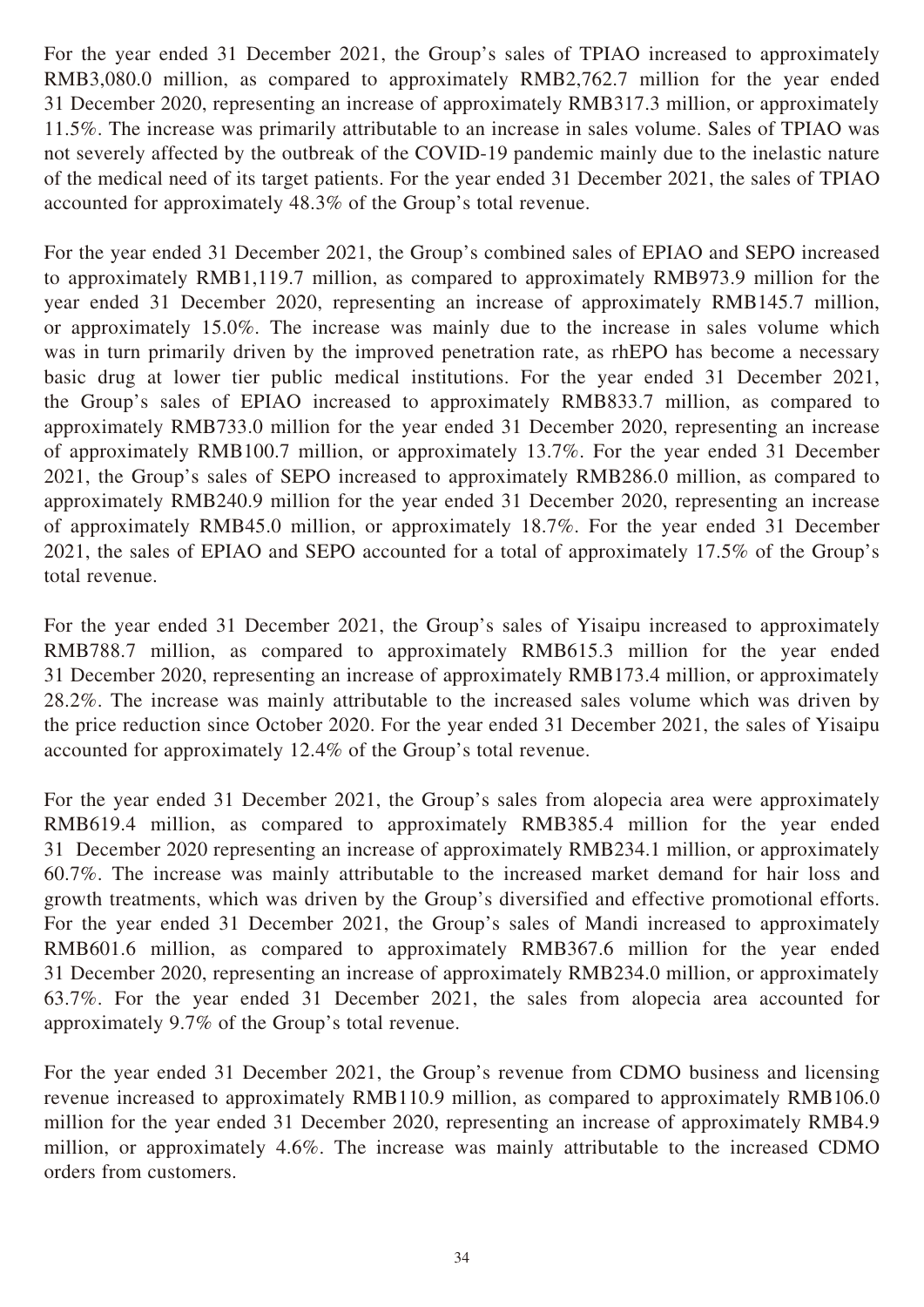For the year ended 31 December 2021, the Group's other sales, which primarily consisted of sales from license-in products, export sales and other products, decreased to approximately RMB692.7 million, as compared to approximately RMB770.2 million for the year ended 31 December 2020, representing a decrease of approximately RMB77.4 million, or approximately 10.1%. The decrease was mainly due to the termination of the exclusive distribution rights in relation to Bydureon and Humulin and was partially offset by the launch of new products.

## *Cost of Sales*

The Group's cost of sales increased from approximately RMB1,062.9 million for the year ended 31 December 2020 to approximately RMB1,106.3 million for the year ended 31 December 2021, which accounted for approximately 17.3% of the Group's total revenue for the same period. The increase in the Group's cost of sales was due to the increased sales volume for the year ended 31 December 2021, as compared to the corresponding period in 2020.

### *Gross Profit*

For the year ended 31 December 2021, the Group's gross profit increased to approximately RMB5,275.7 million, as compared to approximately RMB4,524.7 million for the year ended 31 December 2020, representing an increase of approximately RMB751.0 million, or approximately 16.6%. The increase in the Group's gross profit was broadly in line with its revenue growth during the year. The Group's gross profit margin increased to approximately 82.7% for the year ended 31 December 2021 from approximately 81.0% for the corresponding period in 2020. The increase was mainly due to the sales growth of TPIAO, which had a higher gross profit margin, and the termination of the exclusive distribution rights in relation to Bydureon and Humulin, which had a lower profit margin than the Group's other businesses.

#### *Other Income and Gains*

The Group's other income and gains mainly comprised government grants, interest income, foreign exchange gain, fair value gain on deemed disposal of investment in associates and other miscellaneous income. For the year ended 31 December 2021, the Group's other income and gains increased to approximately RMB330.1 million, as compared to approximately RMB178.2 million for the year ended 31 December 2020, representing an increase of approximately RMB151.9 million, or approximately 85.3%. The increase was mainly attributable to the recognition of foreign exchange gain in 2021, as opposed to the foreign exchange loss incurred in 2020.

## *Selling and Distribution Expenses*

The Group's selling and distribution expenses primarily consisted of marketing and promotion expenses, staff costs, transportation expenses, consulting fees and other miscellaneous selling and distribution expenses. For the year ended 31 December 2021, the Group's selling and distribution expenses amounted to approximately RMB2,324.0 million, as compared to approximately RMB2,019.7 million for the year ended 31 December 2020, representing an increase of approximately RMB304.3 million, or approximately 15.1%. The increase was broadly in line with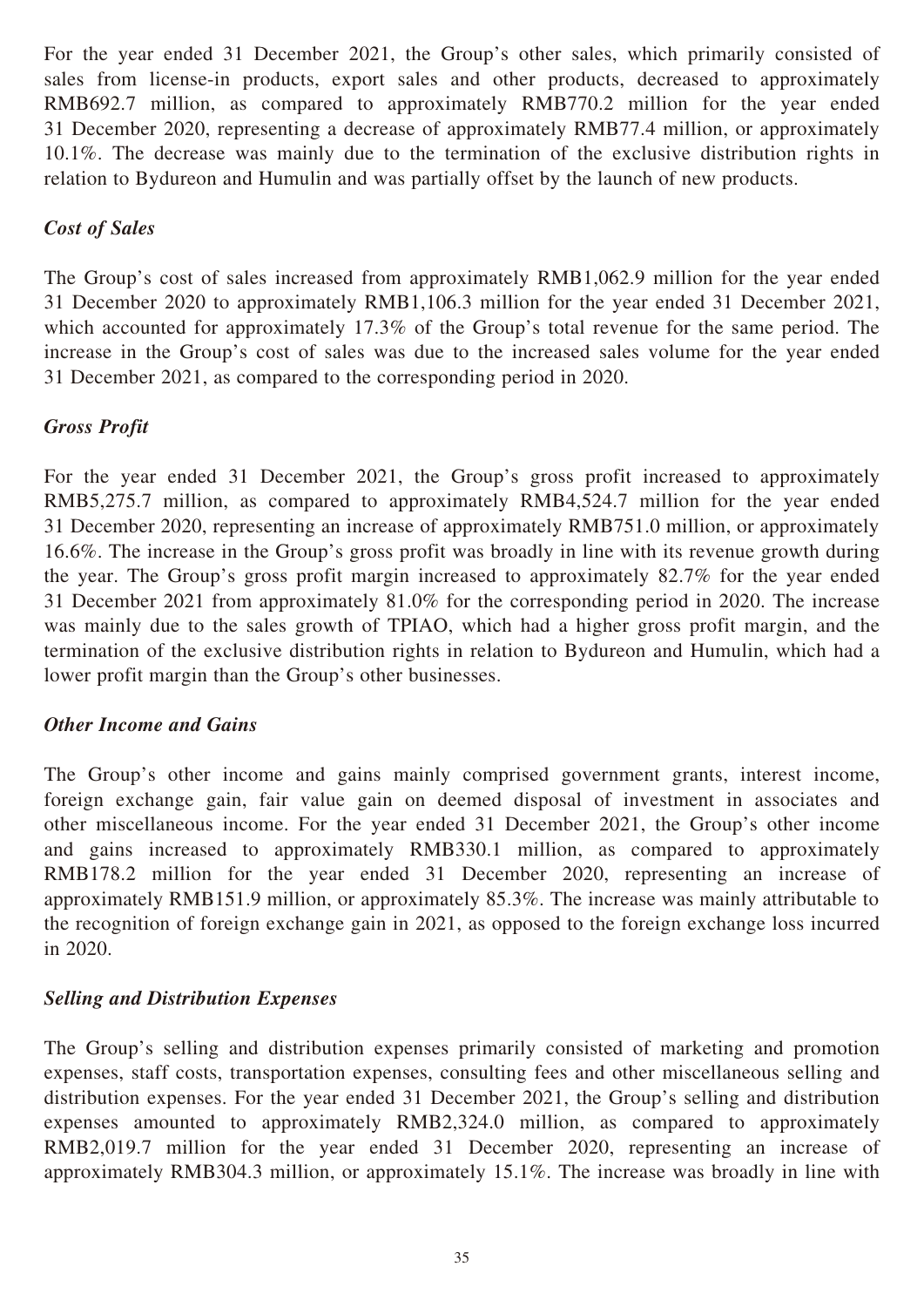its revenue growth during the year. In terms of the percentage of revenue, the Group's selling and distribution expenses represented approximately 36.4% for the year ended 31 December 2021 as compared to approximately 36.1% for the year ended 31 December 2020.

## *Administrative Expenses*

The Group's administrative expenses consisted of staff costs, professional fees, depreciation and amortization, property expenses, share-based compensation, and other miscellaneous administrative expenses. For the year ended 31 December 2021, the Group's administrative expenses amounted to approximately RMB371.5 million, as compared to approximately RMB452.8 million for the year ended 31 December 2020, representing a decrease of approximately RMB81.3 million, or approximately 18.0%. The decrease was mainly due to the effects of the expenses associated with the share options and the share awards of the Company and the ESOP of Sunshine Guojian. Had the effects of the non-recurring items been excluded, the administrative expenses for the year ended 31 December 2021 would have been approximately RMB339.6 million, as compared to approximately RMB351.5 million for the year ended 31 December 2020, representing a decrease of approximately RMB11.9 million, or approximately 3.4%. The administrative expenses (excluding the aforementioned non-recurring items) as a percentage of revenue was approximately 5.3% for the year ended 31 December 2021, as compared to approximately 6.3% for the corresponding period in 2020.

## *R&D costs*

The Group's R&D costs primarily consisted of staff costs, materials consumption, clinical trials costs, depreciation and amortization, and other miscellaneous R&D expenses. For the year ended 31 December 2021, the Group's R&D costs amounted to approximately RMB753.9 million, as compared to approximately RMB590.3 million for the year ended 31 December 2020, representing an increase of approximately RMB163.5 million, or approximately 27.7%. The increase was mainly due to the increased investments in R&D activities and projects, which was in turn driven by the accelerated progress of the Group's product pipeline. The R&D costs as a percentage of revenue was approximately 11.8% for the year ended 31 December 2021, as compared to approximately 10.6% for the corresponding period in 2020.

## *Other Expenses and Losses*

The Group's other expenses and losses primarily consisted of donation expenses, provision for impairment of financial assets, other miscellaneous expenses and foreign exchange losses. For the year ended 31 December 2021, the Group's other expenses amounted to approximately RMB184.0 million, as compared to approximately RMB549.5 million for the year ended 31 December 2020, representing a decrease of approximately RMB365.4 million, or approximately 66.5%. The decrease was mainly attributable to the decrease in foreign exchange losses during the year ended 31 December 2021 and the write-off expenses of the termination of the exclusive distrubution rights in other intangible assets in relation to Bydureon and Humulin incurred in 2020.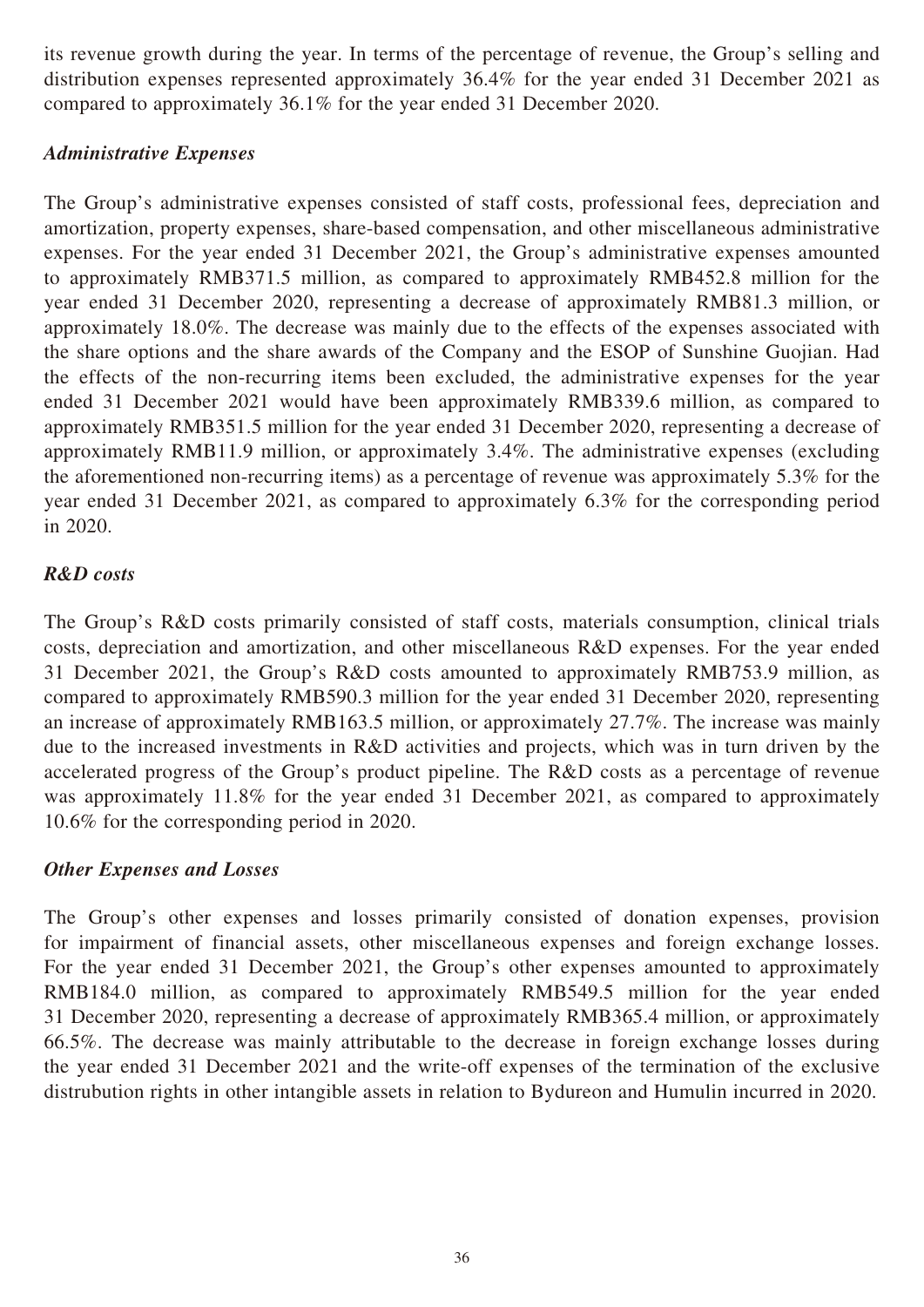### *Finance Costs*

For the year ended 31 December 2021, the Group's finance costs amounted to approximately RMB66.5 million, as compared to approximately RMB81.1 million for the year ended 31 December 2020, representing a decrease of approximately RMB14.5 million, or approximately 17.9%. The decrease was mainly due to the decrease in interest expenses in relation to the repayment of bank borrowings and the lower interest cost in respect of the 2025 Bonds. Excluding the non-cash interest expenses of the Bonds, the finance costs decreased from approximately RMB13.6 million for the year ended 31 December 2020 to approximately RMB6.1 million for the year ended 31 December 2021, representing a decrease of approximately RMB7.5 million, or approximately 55.1%.

### *Income Tax Expense*

For the year ended 31 December 2021, the Group's income tax expense amounted to approximately RMB241.2 million, as compared to approximately RMB208.0 million for the year ended 31 December 2020, representing an increase of approximately RMB33.2 million, or approximately 15.9%. The effective tax rates for the year ended 31 December 2021 and the corresponding period in 2020 were approximately 12.9% and 21.2%, respectively. The decrease in effective tax rate was mainly due to the decrease in offshore losses and the increase in deductible expenses, including 25% more allowed extra deduction of R&D expenses under the revised PRC tax regulation.

## *EBITDA and Net Profit Attributable to Owners of the Parent*

The EBITDA for the year ended 31 December 2021 increased by approximately RMB832.0 million or approximately 61.9% to approximately RMB2,175.0 million, as compared to approximately RMB1,343.0 million for the year ended 31 December 2020. The normalized EBITDA is defined as the EBITDA for the period excluding, as applicable: (a) the interest expenses incurred in relation to the 2022 Bonds and the 2025 Bonds; (b) the expenses associated with the share options and awarded shares granted in February 2017, March 2020 and September 2020; (c) the expenses associated with the awarded shares under the ESOP by Sunshine Guojian; (d) the write-off expenses of the termination of the exclusive distribution rights in other intangible assets in relation to Bydureon and Humulin, and (e) gain on deemed disposal of investment in associates. The Group's normalized EBITDA for the year ended 31 December 2021 increased by approximately RMB584.1 million or approximately 36.4% to approximately RMB2,190.3 million, as compared to approximately RMB1,606.1 million for the year ended 31 December 2020.

The net profit attributable to owners of the parent for the year ended 31 December 2021 was approximately RMB1,651.2 million, as compared to approximately RMB835.8 million for the year ended 31 December 2020, representing an increase of approximately RMB815.5 million, or approximately 97.6%. The normalized net profit attributable to owners of the parent is defined as the profit attributable to owners of the parent for the period excluding, as applicable: (a) the interest expenses incurred in relation to the 2022 Bonds and the 2025 Bonds; (b) the expenses associated with share options and awarded shares granted in February 2017, March 2020 and September 2020; (c) the expenses associated with the awarded shares under the ESOP by Sunshine Guojian; (d) the write-off expenses of the termination of the exclusive distribution rights in other intangible assets in relation to Bydureon and Humulin; and (e) gain on deemed disposal of investment in associates. The Group's normalized net profit attributable to owners of the parent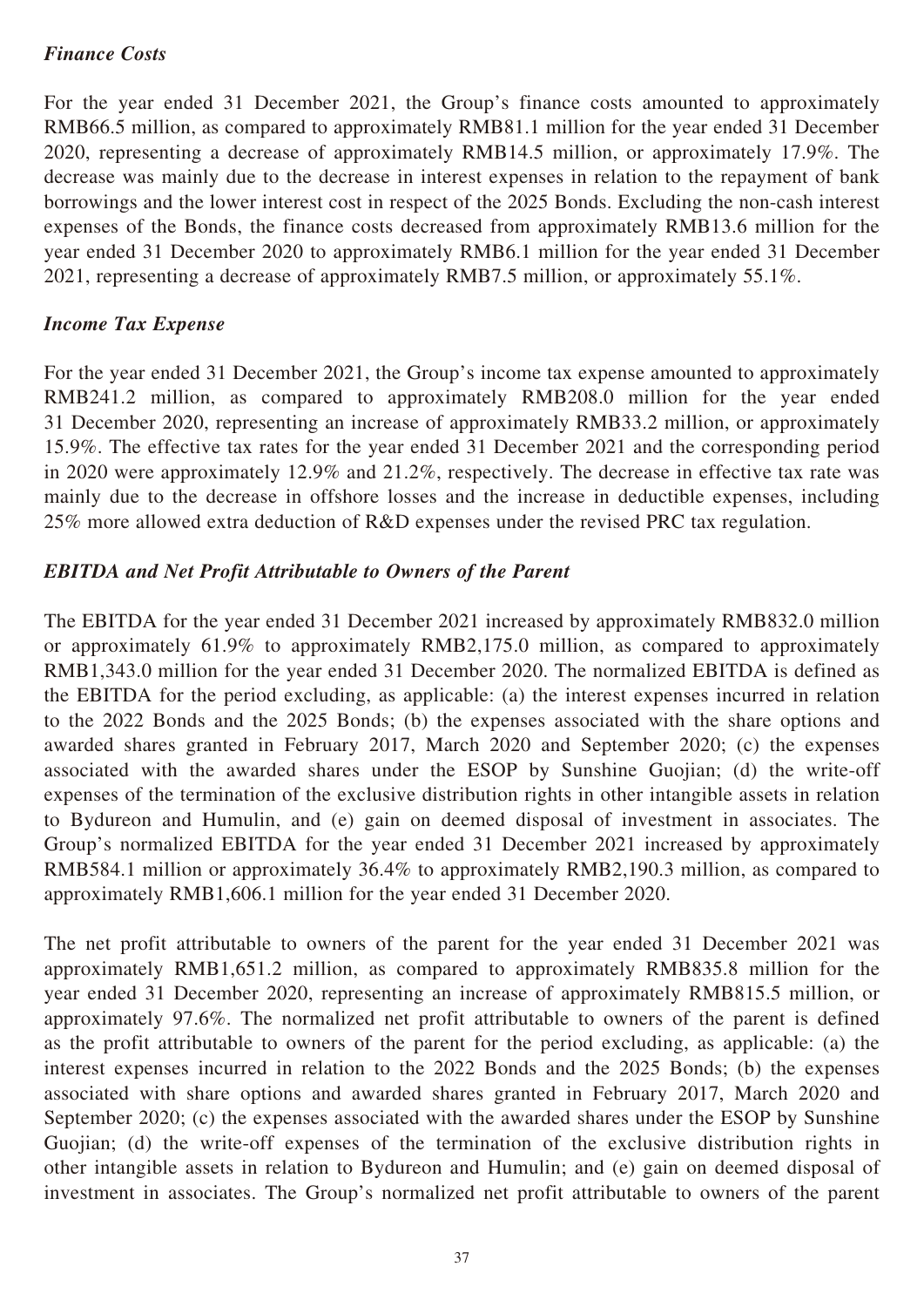for the year ended 31 December 2021 was approximately RMB1,727.0 million, as compared to approximately RMB1,166.4 million for the year ended 31 December 2020, representing an increase of approximately RMB560.6 million, or approximately 48.1%.

## *Earnings Per Share*

The basic earnings per share for the year ended 31 December 2021 was approximately RMB0.65 as compared to approximately RMB0.33 for the year ended 31 December 2020, representing an increase of approximately 97.0%. The calculation of the normalized basic earnings per share amount is based on the normalized net profit attributable to owners of the parent and the weighted average ordinary shares of the Company in issue during the reporting period, as adjusted to reflect the issue of ordinary shares during the reporting period. The normalized basic earnings per share for the year ended 31 December 2021 was approximately RMB0.68, as compared to approximately RMB0.46 for the year ended 31 December 2020, representing an increase of approximately 47.8%.

## *Other Comprehensive Income or Losses*

The Group's other comprehensive income mainly consisted of comprehensive investment income and converted differences in foreign currency statements. For the year ended 31 December 2021, the Group's comprehensive investment income amounted to approximately RMB79.6 million, as compared to approximately RMB197.1 million for the year ended 31 December 2020, representing a decrease of approximately RMB117.5 million, or approximately 59.6%. Notwithstanding the decrease in other comprehensive income, in the reporting period there was significant appreciation in the Group's equity investment designated at fair value, which comprised part of comprehensive investment income.

## *Financial Assets Measured at Fair Value*

As at 31 December 2021, financial assets measured at fair value primarily comprised the investment in treasury or cash management products issued by certain banks, the investment in listed companies and the investments in private equity funds which focus on the healthcare industry.

## **Liquidity, Financial and Capital Resources**

The Group's liquidity remained strong. For the year ended 31 December 2021, the Group's operating activities generated a net cash inflow of approximately RMB1,578.3 million, as compared to approximately RMB1,344.6 million for the year ended 31 December 2020, representing an increase of approximately RMB233.8 million or approximately 17.4%. The increase was mainly attributable to the increased cash inflow from the operating activities of the Group. As at 31 December 2021, the Group's cash and cash equivalents and pledged deposits were approximately RMB3,052.7 million.

## *Net Current Assets*

As at 31 December 2021, the Group had net current assets of approximately RMB6,370.7 million, as compared to net current assets of approximately RMB5,229.0 million as at 31 December 2020. The current ratio of the Group increased from approximately 4.6 as at 31 December 2020 to approximately 5.5 as at 31 December 2021. The increase in net current assets and current ratio was mainly attributable to the net cash inflow in 2021.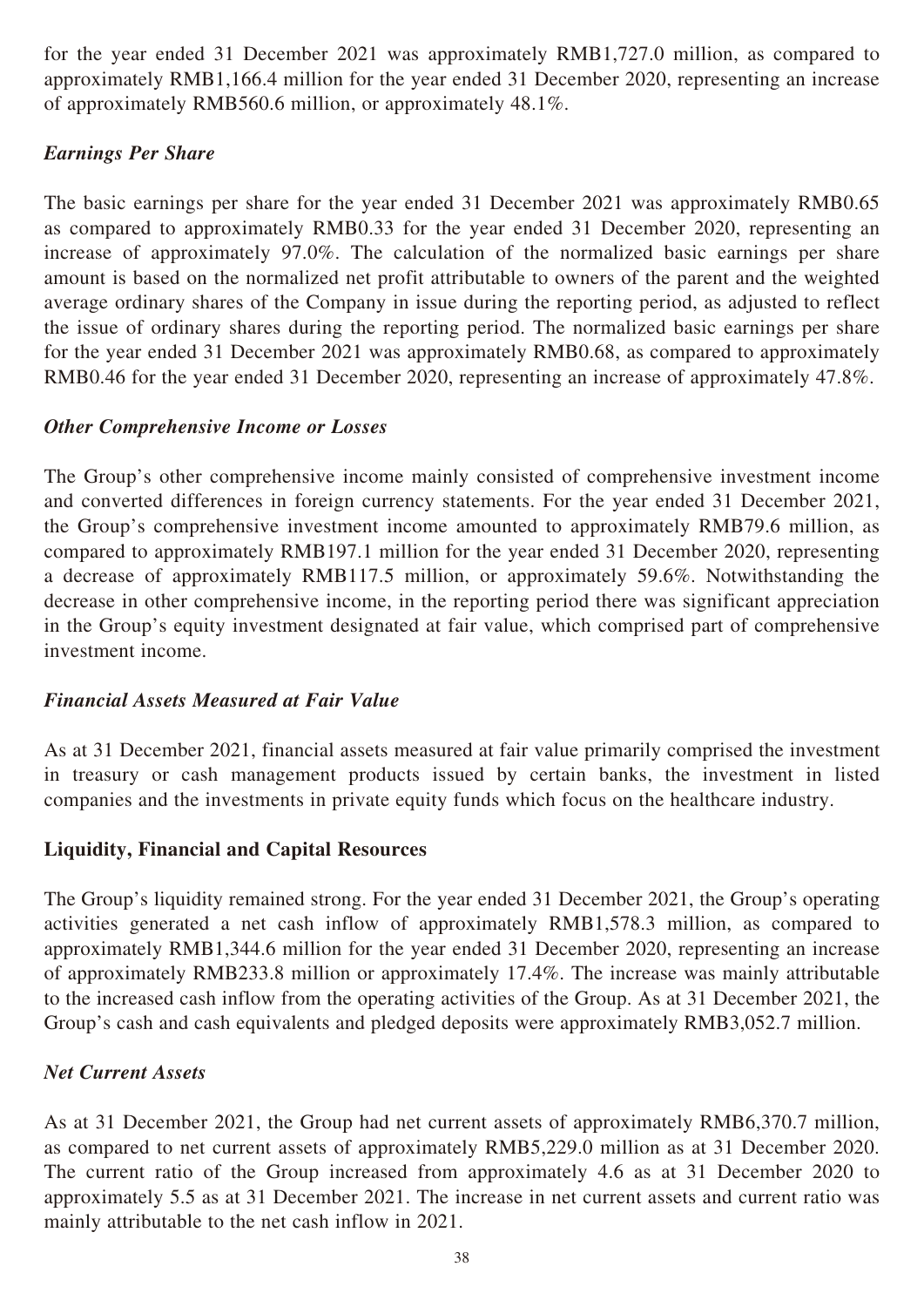### *Funding and Treasury Policies, Borrowing and Pledge of Assets*

The Group's finance department is responsible for the funding and treasury policies with regard to the overall business operation of the Group. The Company expects to fund its working capital and other capital requirements from a combination of various sources, including but not limited to internal financing and external financing at reasonable market rates. The Group continues to seek improving the return of the equity and assets while maintaining a prudent funding and treasury policy.

As at 31 December 2021, the Group had an aggregate interest-bearing bank borrowing of approximately RMB314.3 million, as compared to approximately RMB413.5 million as at 31 December 2020. The decrease in bank borrowings primarily reflected the repayment of loans of RMB364.0 million, which was partially offset by additional bank loans of approximately RMB270.2 million obtained in 2021. Among the short-term deposits, none was pledged to secure the aforementioned bank loans as at 31 December 2021.

As at 31 December 2021, the Group had outstanding convertible bonds of approximately RMB2,271.6 million.

#### *Gearing Ratio*

The gearing ratio of the Group, which was calculated by dividing the total borrowings (excluding the Bonds) by the total equity, decreased to approximately 2.1% as at 31 December 2021 from approximately 3.2% as at 31 December 2020. The decrease was primarily due to the movement of equity, which was brought by the increase in total comprehensive income for the year.

#### *Contingent Liabilities*

As at 31 December 2021, the Group had no significant contingent liabilities.

#### *Contractual Obligations*

The Group's capital commitment amounted to approximately RMB1,297.4 million as at 31 December 2021, as compared to approximately RMB1,420.3 million as at 31 December 2020.

#### *Foreign Exchange and Exchange Rate Risk*

The Group mainly operates in Mainland China, with all material aspects of its regular business conducted in Renminbi other than: (1) the operations of Sirton; and (2) the Group's exports, which amounted to approximately RMB69.8 million, or approximately 1.1% of the Group's revenue, for the year ended 31 December 2021. Except for the operations of Sirton, the Group's exports, potential international deal-making expenditures (such as related to international licensing and acquisitions), foreign currency denominated bank deposits and the Euro-dominated Bonds, the Group believes that it does not have any other material direct exposure to foreign exchange fluctuations. As at 31 December 2021, the Group's foreign currency denominated bank deposits primarily comprised: (1) approximately USD72.0 million (equivalent to approximately RMB459.0 million); (2) approximately HKD327.0 million (equivalent to approximately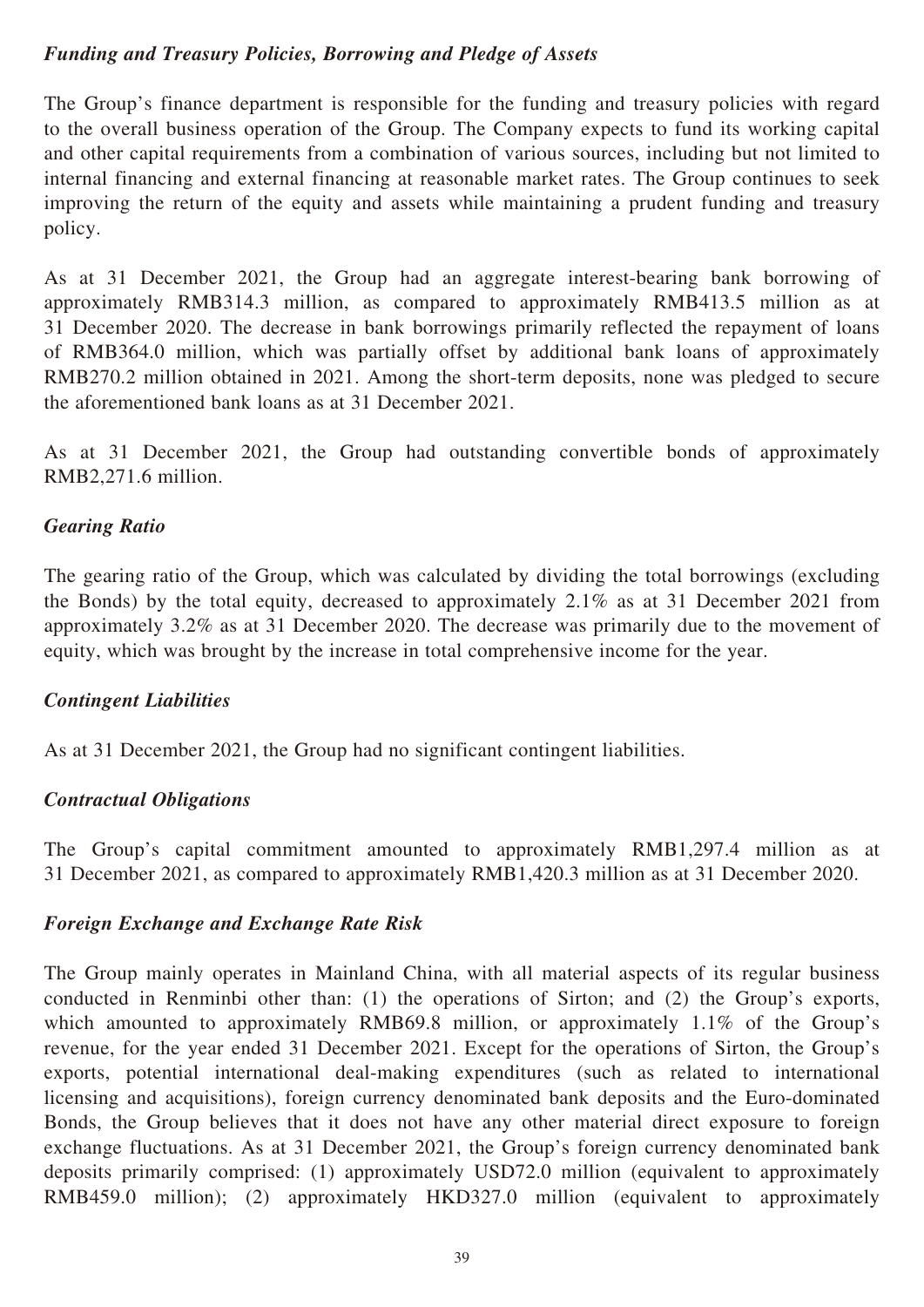RMB267.4 million); and (3) approximately EUR24.7 million (equivalent to approximately RMB178.6 million). The Group expects that the fluctuation of the Renminbi exchange rate will not have a material adverse effect on the operations of the Group in the foreseeable future.

## *Significant Investments Held*

During the year ended 31 December 2021, the Group did not have any significant investments.

## *Future Plans for Material Investments or Capital Assets*

The Group estimates that the total capital expenditure of the Group for the next three years will be in the range of RMB2,000 million to RMB2,500 million. These expected capital expenditures will primarily be incurred for the maintenance of the Group's existing facilities and the expansion of the Group's production capabilities. The Group expects to finance its capital expenditures through a combination of internally generated funds and bank borrowings.

# **EMPLOYEES AND EMOLUMENTS POLICY**

As at 31 December 2021, the Group employed a total of 5,292 employees, as compared to a total of 5,584 employees as at 31 December 2020. The staff costs, including Directors' emoluments but excluding any contributions to the pension scheme, were approximately RMB1,165.1 million for the year ended 31 December 2021, as compared to approximately RMB1,219.9 million for the corresponding period in 2020. The Group generally formulated its employees' remuneration package to include salary, bonus and allowance elements. The compensation programs were designed to remunerate the employees based on their performance, which is measured against specified objective criteria. The Group also provided the employees with welfare benefits in accordance with applicable regulations and the Group's internal policies. The Company has adopted a share option scheme and a share award scheme ("**2019 Share Award Scheme**") and other incentive initiatives such as cash awards for the purpose of providing incentives and rewards to eligible participants who contribute to the success of the Group's operations. In addition, Sunshine Guojian has adopted a restricted share incentive plan in February 2021.

# **FINAL DIVIDEND**

The Board proposed to declare a final dividend of HKD20 cents per share for the year ended 31 December 2021 (2020: Nil) to those shareholders whose names appeared on the register of members of the Company on Monday, 4 July 2022. Subject to the approval of shareholders of the Company at the forthcoming annual general meeting, the final dividend will be paid in cash on or around Monday, 11 July 2022.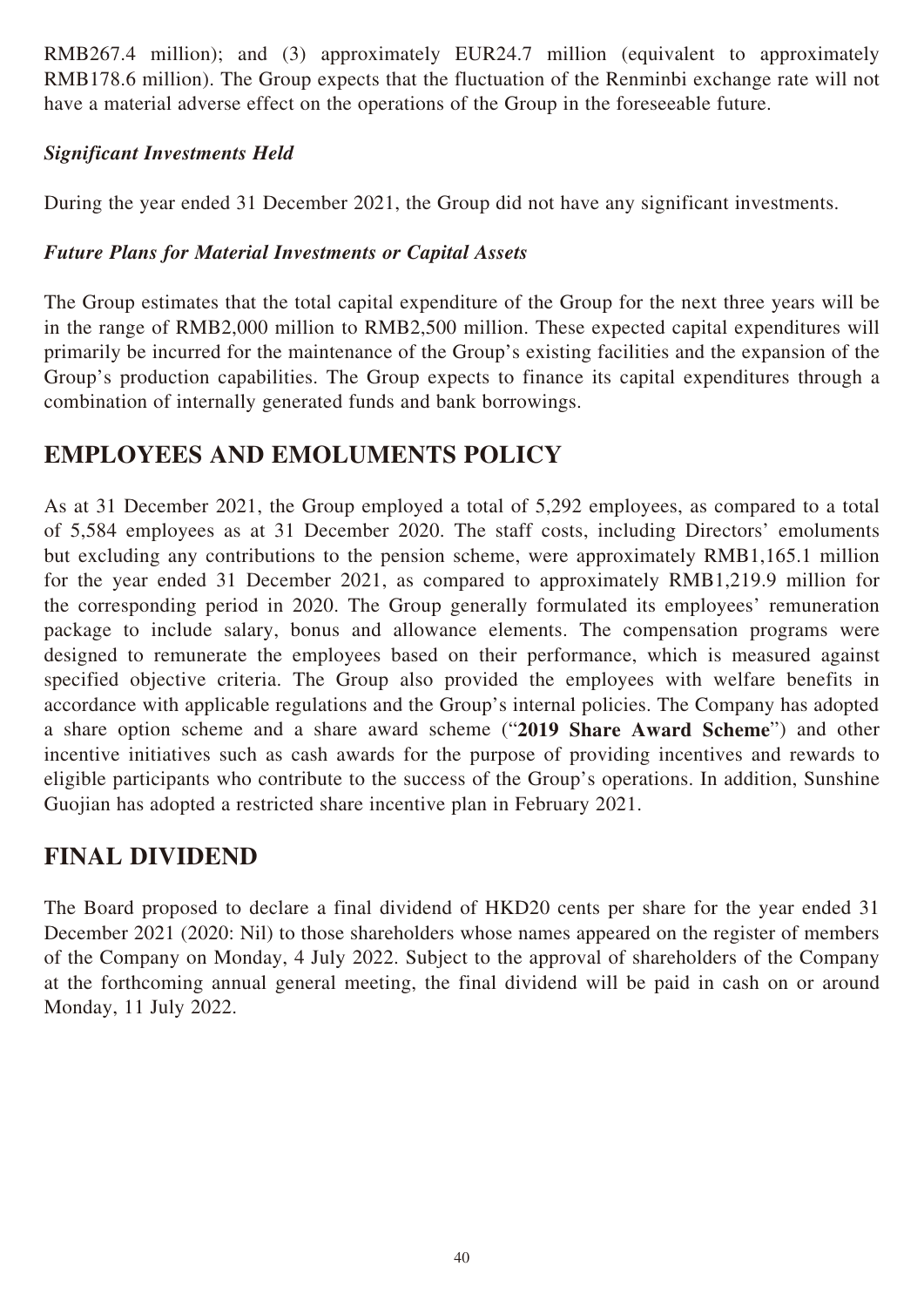# **CLOSURE OF REGISTER OF SHAREHOLDERS**

The annual general meeting of the Company is scheduled to be held on Wednesday, 22 June 2022. For determining the entitlement to attend and vote at the annual general meeting, the register of shareholders of the Company will be closed from Friday, 17 June 2022 to Wednesday, 22 June 2022, both days inclusive, during which period no transfer of shares of the Company will be registered. In order to be eligible to attend and vote at the annual general meeting, all transfer of shares of the Company, accompanied by the relevant share certificates, must be lodged with the Company's Hong Kong share registrar, Computershare Hong Kong Investor Services Limited, at Shops 1712–1716, 17th Floor, Hopewell Centre, 183 Queen's Road East, Wanchai, Hong Kong, for registration not later than 4:30 p.m. on Thursday, 16 June 2022.

For determining the entitlement to the final dividend, the register of shareholders of the Company will be closed from Wednesday, 29 June 2022 to Monday, 4 July 2022, both days inclusive, during which period no transfer of shares of the Company will be registered. In order to be entitled to the final dividend, all transfer of shares of the Company, accompanied by the relevant share certificates, must be lodged with the Company's Hong Kong share registrar, Computershare Hong Kong Investor Services Limited, at Shops 1712–1716, 17th Floor, Hopewell Centre, 183 Queen's Road East, Wanchai, Hong Kong, for registration not later than 4:30 p.m. on Tuesday, 28 June 2022.

# **CORPORATE GOVERNANCE PRACTICES**

The Group is committed to maintaining high standards of corporate governance to safeguard the interests of shareholders of the Company and to enhance corporate value and accountability. The Company has adopted the Corporate Governance Code (the "**CG Code**") contained in Appendix 14 to the Rules Governing the Listing of Securities on The Stock Exchange of Hong Kong Limited (the "**Listing Rules**") as its own code of corporate governance.

Except as expressly described below, the Company complied with all applicable code provisions set out in the CG Code during the year ended 31 December 2021.

## **Separation of the Roles of the Chairman of the Board and Chief Executive Officer**

Pursuant to code provision A.2.1 of the CG Code (which has been re-numbered as code provision C.2.1 since 1 January 2022), companies listed on the Stock Exchange are expected to comply with, but may choose to deviate from, the requirement that the responsibilities between the chairman and the chief executive officer should be segregated and should not be performed by the same individual. The Company does not have a separate chairman and chief executive officer. Dr. LOU Jing currently performs these two roles. The Board believes that vesting both the roles of chairman and chief executive officer in the same person has the benefit of ensuring consistent leadership within the Group and facilitating more effective and efficient overall strategic planning for the Group. The Board considers that the balance of power and authority for the present arrangement will not be impaired and this structure will enable the Company to make and implement decisions promptly and effectively.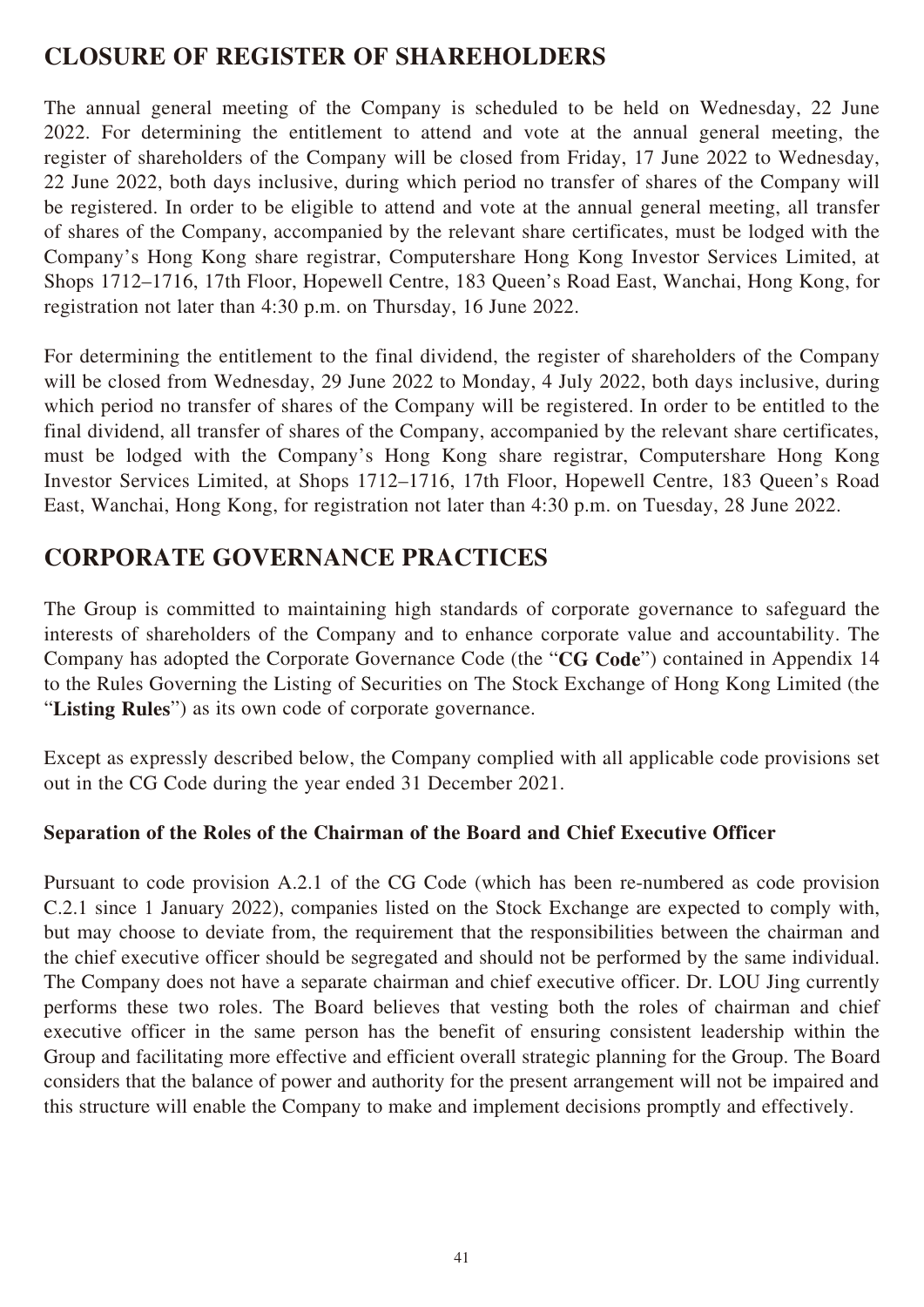The Board will from time to time review and consider splitting the roles of chairman of the Board and the chief executive officer of the Company at an appropriate time, taking into account the circumstances of the Group as a whole.

# **MODEL CODE FOR SECURITIES TRANSACTIONS BY DIRECTORS OF LISTED ISSUERS**

The Company has adopted the "Model Code for Securities Transactions by Directors of Listed Issuer" as set out in Appendix 10 to the Listing Rules (the "**Model Code**") as its code of conduct regarding securities transactions by the Directors. Having made specific enquiry with the Directors, all Directors confirmed that they have complied with the required standards as set out in the Model Code during the year ended 31 December 2021.

# **PURCHASE, SALE OR REDEMPTION OF LISTED SECURITIES**

During the year ended 31 December 2021, the Company had conducted on-market repurchases of a total of  $26,898,000$  Shares<sup>12</sup> on the Stock Exchange at an aggregate cash consideration of HKD227,383,680 (excluding expenses). All such Shares repurchased by the Company during the year ended 31 December 2021 had been cancelled by the Company. Save for the aforesaid onmarket repurchases of Shares, there was no purchase, sale or redemption of any listed securities of the Company by the Company or any of its subsidiaries during the year ended 31 December 2021.

### *CS Sunshine Transactions*

On 13 January 2022, the Company completed an off-market repurchase of 85,760,087 Shares (representing approximately 3.4% of the total then issued Shares) from CS Sunshine Investment Limited (**"CS Sunshine"**), for a total consideration of HKD581,453,389.86, equivalent to HKD6.78 per Share. All such 85,760,087 repurchased Shares had been cancelled by the Company. On the same day, Mighty Decade Limited, the holding company of the trust for the 2019 Share Award Scheme, completed an off-market acquisition from CS Sunshine of 40,357,688 Shares (representing approximately 1.6% of the total then issued Shares) for a total consideration of HKD273,625,124.64, equivalent to HKD6.78 per Share. CS Sunshine is a substantial shareholder of the Company, who still held approximately 14.20% of the total then issued Shares immediately after the aforesaid two transactions. CS Sunshine is an affiliate of CITIC Securities Company Limited.

# **USE OF PROCEEDS OF THE 2022 BONDS**

In July 2017, the Group, through Strategic International Group Limited, a direct wholly-owned subsidiary of the Company, conducted an international offering of Euro-denominated zero-coupon convertible bonds, or the 2022 Bonds (as defined above), in an aggregate principal amount of EUR300,000,000, due 2022, which was unconditionally and irrevocably guaranteed by the Company. All the 2022 Bonds had been repurchased or redeemed as of 4 September 2020.

 $\frac{12}{12}$  "Share(s)": ordinary share(s) in the capital of the Company with a par value of US\$0.00001 each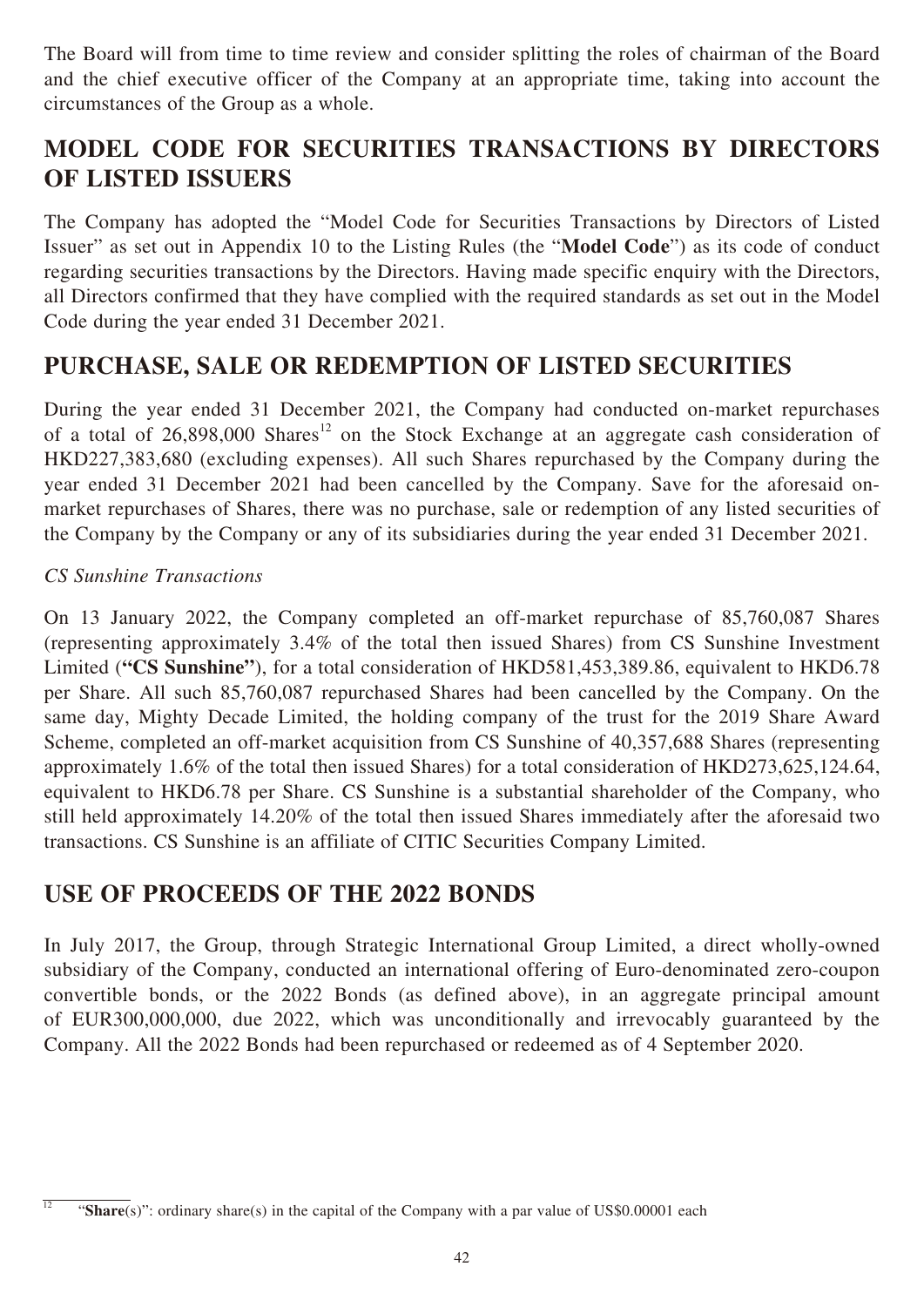The net proceeds from the issue of the 2022 Bonds amounted to approximately EUR295,898,164. As disclosed in the announcement of the Company dated 12 July 2017 in relation to the proposed issue of the 2022 Bonds (the "**2022 Bonds Announcement**"), the net proceeds from the 2022 Bonds were proposed to be used for repaying the loans of the Group, future merger and acquisitions, R&D, purchase of operation facilities and other general corporate purposes. As at 31 December 2021, RMB1,905,797,000 of the proceeds of the 2022 Bonds were allocated or applied to repaying the loans of the Group, merger and acquisitions, purchase of operation facilities and other general corporate purposes.

It is estimated that the remaining balance of the proceeds of the 2022 Bonds, approximately RMB372,392,000, will be allocated or applied in accordance with the proposed uses as disclosed in the 2022 Bonds Announcement and is expected to be fully utilized in one to three years.

# **AUDIT COMMITTEE**

The Board has established an audit committee (the "**Audit Committee**") which comprises three independent non-executive Directors, namely Mr. PU Tianruo (chairman), Ms. YANG, Hoi Ti Heidi and Mr. NG, Joo Yeow Gerry.

The Audit Committee has, together with the Board, reviewed and approved the accounting standards and practices adopted by the Group and the annual results for the year ended 31 December 2021. The Audit Committee has also reviewed the effectiveness of the risk management and internal control systems of the Company and considers them to be effective and adequate.

# **SCOPE OF WORK OF ERNST & YOUNG**

The financial information in respect of the preliminary results announcement of the Group for the year ended 31 December 2021 have been agreed to by the Group's auditors, Ernst & Young, to the amounts set out in the Group's draft consolidated financial statements for the year. The work performed by Ernst & Young in this respect did not constitute an assurance engagement in accordance with International Standards on Auditing, International Standards on Engagements or International Standards on Assurance Engagements issued by the International Auditing and Assurance Standards Board and consequently no assurance has been expressed by Ernst & Young on the preliminary announcement.